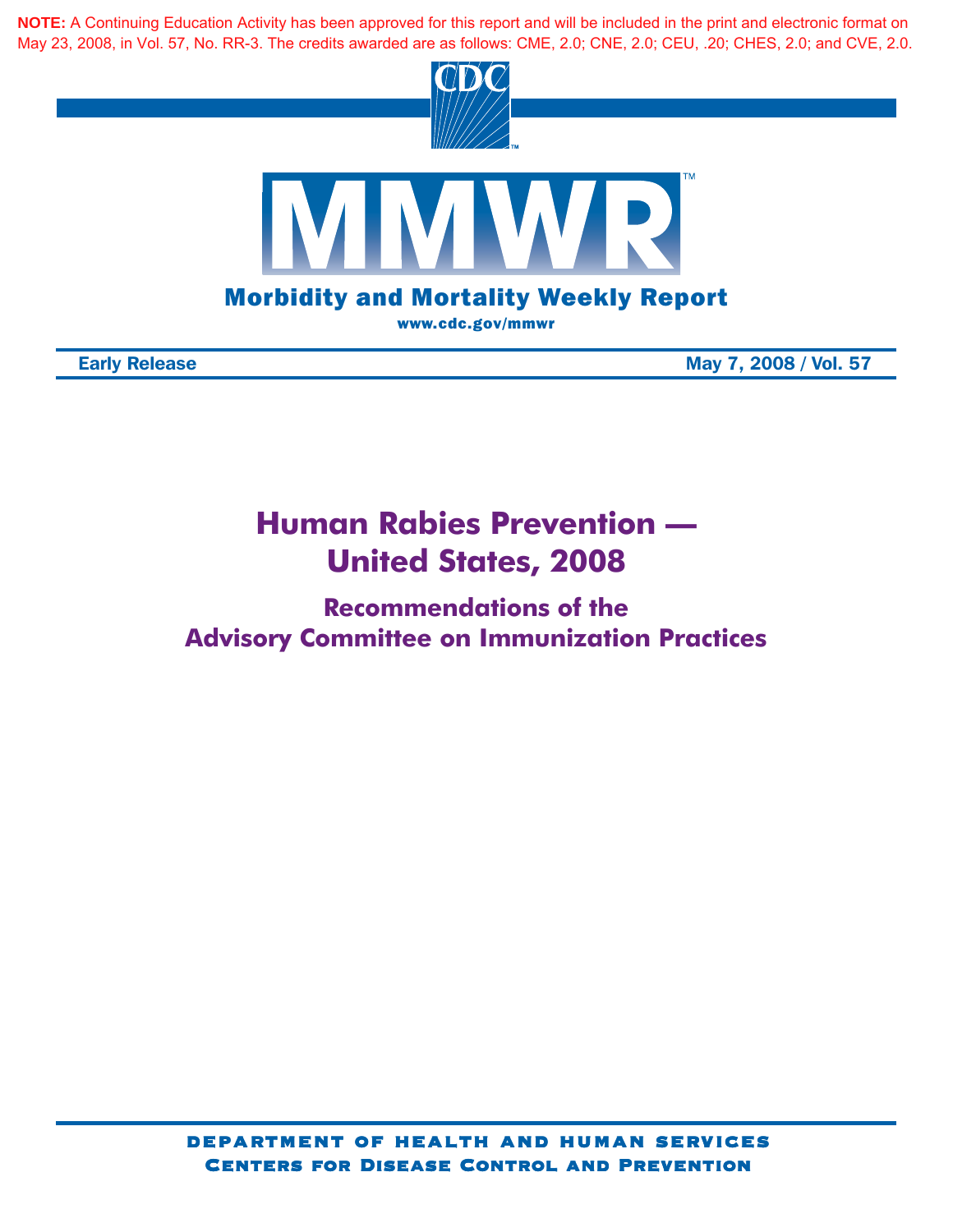The *MMWR* series of publications is published by the Coordinating Center for Health Information and Service, Centers for Disease Control and Prevention (CDC), U.S. Department of Health and Human Services, Atlanta, GA 30333.

**Suggested Citation:** Centers for Disease Control and Prevention. [Title]. MMWR Early Release 2008;57[Date]: [inclusive page numbers].

#### **Centers for Disease Control and Prevention**

Julie L. Gerberding, MD, MPH *Director*

Tanja Popovic, MD, PhD *Chief Science Officer*

James W. Stephens, PhD *Associate Director for Science* Steven L. Solomon, MD

*Director, Coordinating Center for Health Information and Service* Jay M. Bernhardt, PhD, MPH

*Director, National Center for Health Marketing* Katherine L. Daniel, PhD *Deputy Director, National Center for Health Marketing*

#### **Editorial and Production Staff**

Frederic E. Shaw, MD, JD *Editor,* MMWR *Series* Teresa F. Rutledge (*Acting*) *Managing Editor,* MMWR *Series* David C. Johnson (*Acting*) *Lead Technical Writer-Editor* David C. Johnson *Project Editor* Peter M. Jenkins (*Acting*) *Lead Visual Information Specialist* Lynda G. Cupell Malbea A. LaPete *Visual Information Specialists* Quang M. Doan, MBA Erica R. Shaver *Information Technology Specialists*

#### **Editorial Board**

William L. Roper, MD, MPH, Chapel Hill, NC, Chairman Virginia A. Caine, MD, Indianapolis, IN David W. Fleming, MD, Seattle, WA William E. Halperin, MD, DrPH, MPH, Newark, NJ Margaret A. Hamburg, MD, Washington, DC King K. Holmes, MD, PhD, Seattle, WA Deborah Holtzman, PhD, Atlanta, GA John K. Iglehart, Bethesda, MD Dennis G. Maki, MD, Madison, WI Sue Mallonee, MPH, Oklahoma City, OK Stanley A. Plotkin, MD, Doylestown, PA Patricia Quinlisk, MD, MPH, Des Moines, IA Patrick L. Remington, MD, MPH, Madison, WI Barbara K. Rimer, DrPH, Chapel Hill, NC John V. Rullan, MD, MPH, San Juan, PR Anne Schuchat, MD, Atlanta, GA Dixie E. Snider, MD, MPH, Atlanta, GA John W. Ward, MD, Atlanta, GA

#### **CONTENTS**

| Vaccines Licensed for Use in the United States  4         |  |
|-----------------------------------------------------------|--|
| <b>Rabies Immune Globulins Licensed for Use</b>           |  |
|                                                           |  |
| Effectiveness and Immunogenicity of Rabies Biologics  5   |  |
|                                                           |  |
| Cost-Effectiveness of Rabies Postexposure Prophylaxis  10 |  |
|                                                           |  |
|                                                           |  |
| Treatment of Wounds and Vaccination 15                    |  |
| Postexposure Prophylaxis Outside the United States  17    |  |
|                                                           |  |
|                                                           |  |
| Pre-Exposure Booster Doses of Vaccine  18                 |  |
| Postexposure Prophylaxis for Previously                   |  |
|                                                           |  |
|                                                           |  |
|                                                           |  |
| Serologic Response and Pre-Exposure Booster Doses         |  |
|                                                           |  |
| Management and Reporting of Adverse Reactions             |  |
|                                                           |  |
|                                                           |  |
|                                                           |  |
|                                                           |  |
|                                                           |  |
|                                                           |  |
|                                                           |  |
| <b>Precautions for Safe Clinical Management</b>           |  |
|                                                           |  |
|                                                           |  |
|                                                           |  |
|                                                           |  |

#### **Disclosure of Relationship**

CDC, our planners, and our presenters wish to disclose they have no financial interests or other relationships with the manufacturers of commercial products, suppliers of commercial services, or commercial supporters with the exception of Praveen Dhankhar, who wishes to disclose that he is currently an employee of Merck Research Labs, Merck and Co. and Harry F. Hull, who wishes to disclose that he is President of a consulting firm unrelated to this continuing education activity.

Presentations will not include any discussion of the unlabeled use of a product or a product under investigational use.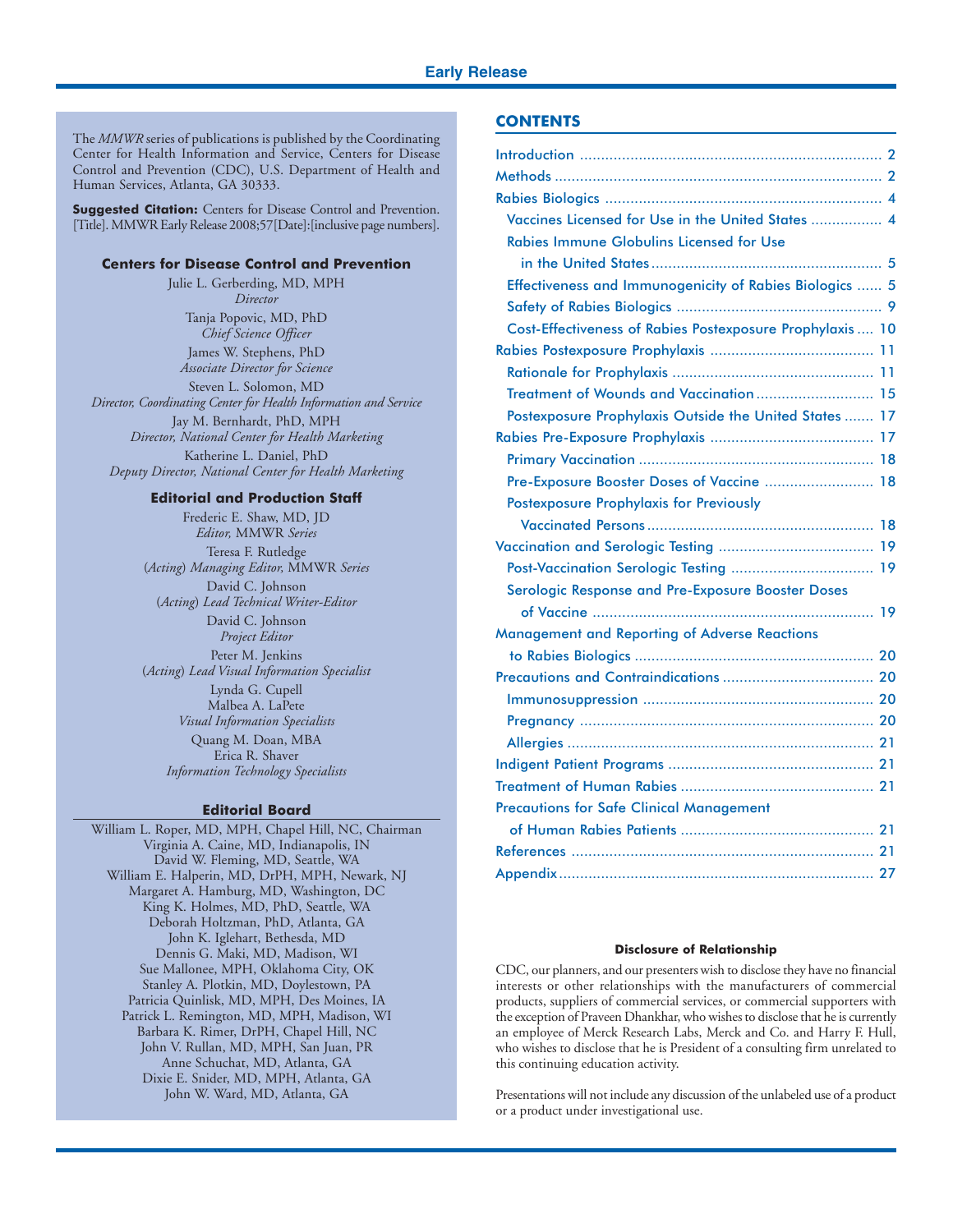# **Human Rabies Prevention — United States, 2008 Recommendations of the Advisory Committee on Immunization Practices**

Prepared by

Susan E. Manning, MD,<sup>1,8</sup> Charles E. Rupprecht, VMD,<sup>2</sup> Daniel Fishbein, MD,<sup>3,8</sup> Cathleen A. Hanlon, VMD,<sup>2</sup>

Boonlert Lumlertdacha, DVM, <sup>2</sup> Marta Guerra, DVM, <sup>2</sup> Martin I. Meltzer, PhD, <sup>4</sup> Praveen Dhankhar, PhD, <sup>4</sup>

Sagar A.Vaidya, MD,<sup>5</sup> Suzanne R. Jenkins, VMD,<sup>6</sup> Benjamin Sun, DVM,<sup>6</sup> Harry F. Hull, MD<sup>7</sup>

*1 Preventive Medicine Residency, Office of Workforce and Career Development, CDC*

*2 Division of Viral and Rickettsial Diseases, National Center for Zoonotic, Vector-Borne and Enteric Diseases, CDC*

*3 Immunization Services Division, National Center for Immunization and Respiratory Diseases, CDC*

*4 Division of Emerging Infections and Surveillance Services, National Center for Preparedness, Detection, and Control of Infectious Diseases, CDC*

*5 Combined Internal Medicine/Pediatrics Program, Mount Sinai School of Medicine*

*6 National Association of State Public Health Veterinarians*

*7 Minnesota Department of Public Health*

*8 Commissioned Corps of the United States Public Health Service*

#### *Summary*

*These recommendations of the Advisory Committee on Immunization Practices (ACIP) update the previous recommendations on human rabies prevention* (CDC. Human rabies prevention—United States, 1999: recommendations of the Advisory Committee on Immunization Practices. MMWR 1999;48 [No. RR-1]) *and reflect the status of rabies and antirabies biologics in the United States. This statement 1) provides updated information on human and animal rabies epidemiology; 2) summarizes the evidence regarding the effectiveness/efficacy, immunogenicity, and safety of rabies biologics; 3) presents new information on the cost-effectiveness of rabies postexposure prophylaxis; 4) presents recommendations for rabies postexposure and pre-exposure prophylaxis; and 5) presents information regarding treatment considerations for human rabies patients.*

*These recommendations involve no substantial changes to the recommended approach for rabies postexposure or pre-exposure prophylaxis. ACIP recommends that prophylaxis for the prevention of rabies in humans exposed to rabies virus should include prompt and thorough wound cleansing followed by passive rabies immunization with human rabies immune globulin (HRIG) and vaccination with a cell culture rabies vaccine. For persons who have never been vaccinated against rabies, postexposure antirabies vaccination should always include administration of both passive antibody (HRIG) and vaccine (human diploid cell vaccine [HDCV] or purified chick embryo cell vaccine [PCECV]). Persons who have ever previously received complete vaccination regimens (pre-exposure or postexposure) with a cell culture vaccine or persons who have been vaccinated with other types of vaccines and have previously had a documented rabies virus neutralizing antibody titer should receive only 2 doses of vaccine: one on day 0 (as soon as the exposure is recognized and administration of vaccine can be arranged) and the second on day 3. HRIG is administered only once (i.e., at the beginning of antirabies prophylaxis) to previously unvaccinated persons to provide immediate, passive, rabies virus neutralizing antibody coverage until the patient responds to HDCV or PCECV by actively producing antibodies. A regimen of 5 1-mL doses of HDCV or PCECV should be administered intramuscularly to previously unvaccinated persons. The first dose of the 5-dose course should be administered as soon as possible after exposure (day 0). Additional doses should then be administered on days 3, 7, 14, and 28 after the first vaccination. Rabies pre-exposure vaccination should include three 1.0-mL injections of HDCV or PCECV administered intramuscularly (one injection per day on days 0, 7, and 21 or 28).*

*Modifications were made to the language of the guidelines to clarify the recommendations and better specify the situations in which rabies post- and pre-exposure prophylaxis should be administered. No new rabies biologics are presented, and no changes*

*were made to the vaccination schedules. However, rabies vaccine adsorbed (RVA, Bioport Corporation) is no longer available for rabies postexposure or pre-exposure prophylaxis, and intradermal pre-exposure prophylaxis is no longer recommended because it is not available in the United States.*

The material in this report originated in the National Center for Zoonotic, Vector-Borne and Enteric Diseases, Lonnie King, DVM, Director.

**Corresponding preparer:** Charles E. Rupprecht, VMD, National Center for Zoonotic, Vector-Borne and Enteric Diseases, 1600 Clifton Road, N.E., MS G33, Atlanta, GA 30333. Telephone: 404-639-1050; Fax: 404-639-1564; E-mail: cyr5@cdc.gov.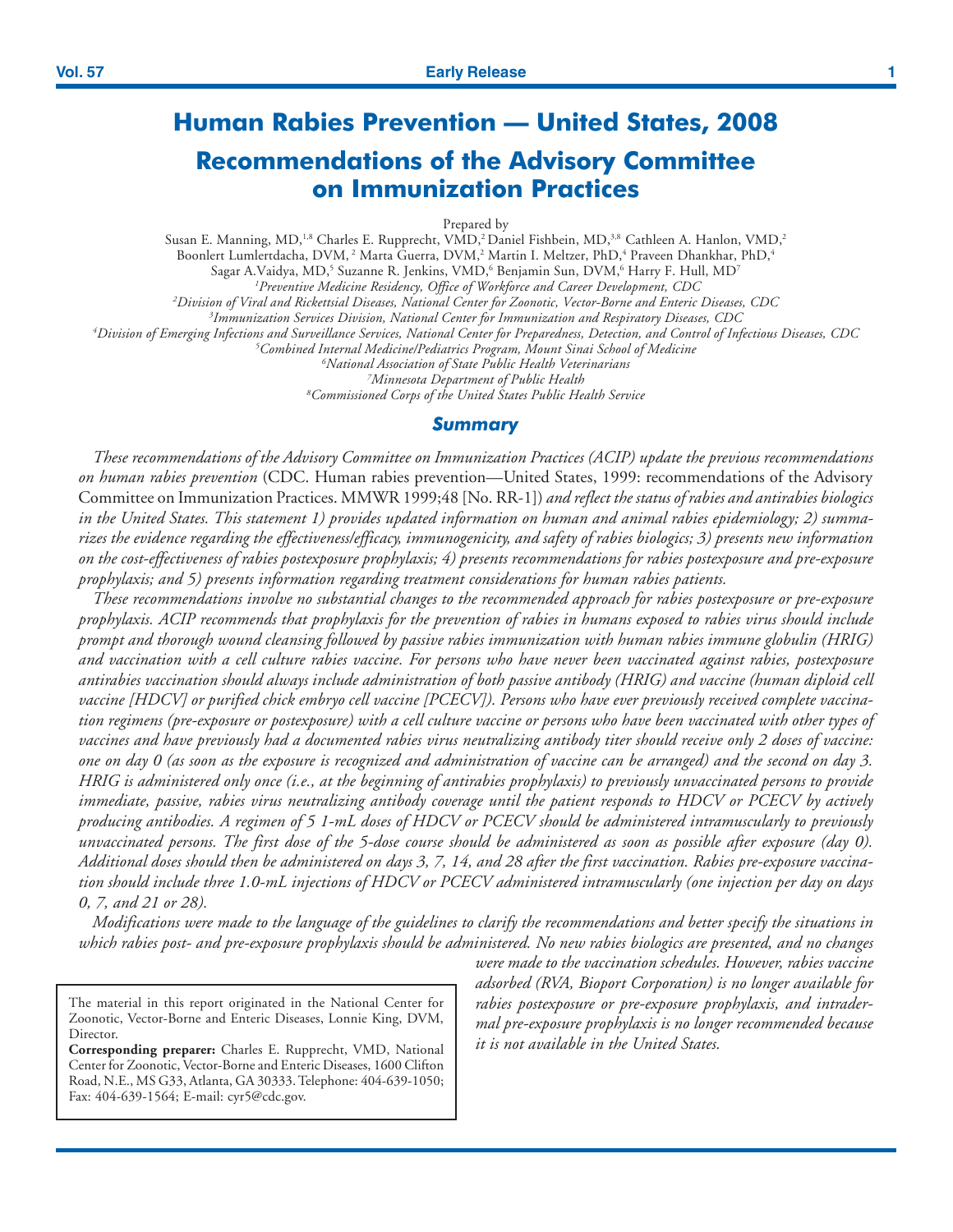## **Introduction**

<span id="page-3-0"></span>Rabies is a zoonotic disease caused by RNA viruses in the Family *Rhabdoviridae*, Genus *Lyssavirus* (*1–4*). Virus is typically present in the saliva of clinically ill mammals and is transmitted through a bite. After entering the central nervous system of the next host, the virus causes an acute, progressive encephalomyelitis that is almost always fatal. The incubation period in humans is usually several weeks to months, but ranges from days to years.

As a result of improved canine vaccination programs and stray animal control, a marked decrease in domestic animal rabies cases in the United States occurred after World War II. This decline led to a substantial decrease in indigenously acquired rabies among humans (*5*). In 1946, a total of 8,384 indigenous rabies cases were reported among dogs and 33 cases in humans. In 2006, a total of 79 cases of rabies were reported in domestic dogs, none of which was attributed to enzootic dog-to-dog transmission, and three cases were reported in humans (*6*). The infectious sources of the 79 cases in dogs were wildlife reservoirs or dogs that were translocated from localities where canine rabies virus variants still circulate. None of the 2006 human rabies cases was acquired from indigenous domestic animals (*6*). Thus, the likelihood of human exposure to a rabid domestic animal in the United States has decreased substantially. However, one of the three human rabies cases diagnosed in 2006 was associated with a dog bite that occurred in the Philippines, where canine rabies is enzootic. The risk for reintroduction from abroad remains (*7*). International travelers to areas where canine rabies remains enzootic are at risk for exposure to rabies from domestic and feral dogs.

Unlike the situation in developing countries, wild animals are the most important potential source of infection for both humans and domestic animals in the United States. Most reported cases of rabies occur among carnivores, primarily raccoons, skunks, and foxes and various species of bats. Rabies among insectivorous bats occurs throughout the continental United States. Hawaii remains consistently rabiesfree. For the past several decades, the majority of naturally acquired, indigenous human rabies cases in the United States have resulted from variants of rabies viruses associated with insectivorous bats (*5*). The lone human case reported in the United States during 2005 and two of the three human rabies cases in 2006 were attributed to bat exposures (*6,8*). During 2004, two of the eight human rabies cases resulted from bat exposures. One of these rabies patients recovered and remains the only rabies patient to have survived without the administration of rabies vaccination (*9*). Rabies was not immediately recognized as the cause of death in the other 2004 patient,

and organs and a vascular graft from this patient were transplanted into four persons, resulting in clinical rabies and death in all of the recipients (*10*).

Approximately 16,000–39,000 persons come in contact with potentially rabid animals and receive rabies postexposure prophylaxis each year (*11*). To appropriately manage potential human exposures to rabies, the risk for infection must be accurately assessed. Administration of rabies postexposure prophylaxis is a medical urgency, not a medical emergency, but decisions must not be delayed. Prophylaxis is occasionally complicated by adverse reactions, but these reactions are rarely severe (*12–16*).

For these recommendations, data on the safety and efficacy of active and passive rabies vaccination were derived from both human and animal studies. Because controlled human trials cannot be performed, studies describing extensive field experience and immunogenicity studies from certain areas of the world were reviewed. These studies indicated that postexposure prophylaxis combining wound treatment, local infiltration of rabies immune globulin (RIG), and vaccination is uniformly effective when appropriately administered (*17–22*). However, rabies has occasionally developed among humans when key elements of the rabies postexposure prophylaxis regimens were omitted or incorrectly administered. Timely and appropriate human pre-exposure and postexposure prophylaxis will prevent human rabies; however, the number of persons receiving prophylaxis can be reduced if other basic public health and veterinary programs are working to prevent and control rabies. Practical and accurate health education about rabies, domestic animal vaccination and responsible pet care, modern stray animal control, and prompt diagnosis can minimize unnecessary animal exposures, alleviate inherent natural risks after exposure, and prevent many circumstances that result in the need for rabies prophylaxis.

### **Methods**

The Advisory Committee on Immunization Practices (ACIP) Rabies Workgroup first met in July 2005 to review previous ACIP recommendations on the prevention of human rabies (published in 1999) and to outline a plan for updating and revising the recommendations to provide clearer, more specific guidance for the administration of rabies preexposure and postexposure prophylaxis. The workgroup held monthly teleconferences to discuss their review of published and unpublished data on rabies and related biologic products. Data on the effectiveness, efficacy, immunogenicity, and safety of rabies biologics in both human and animal studies were reviewed using a systematic, evidence-based approach.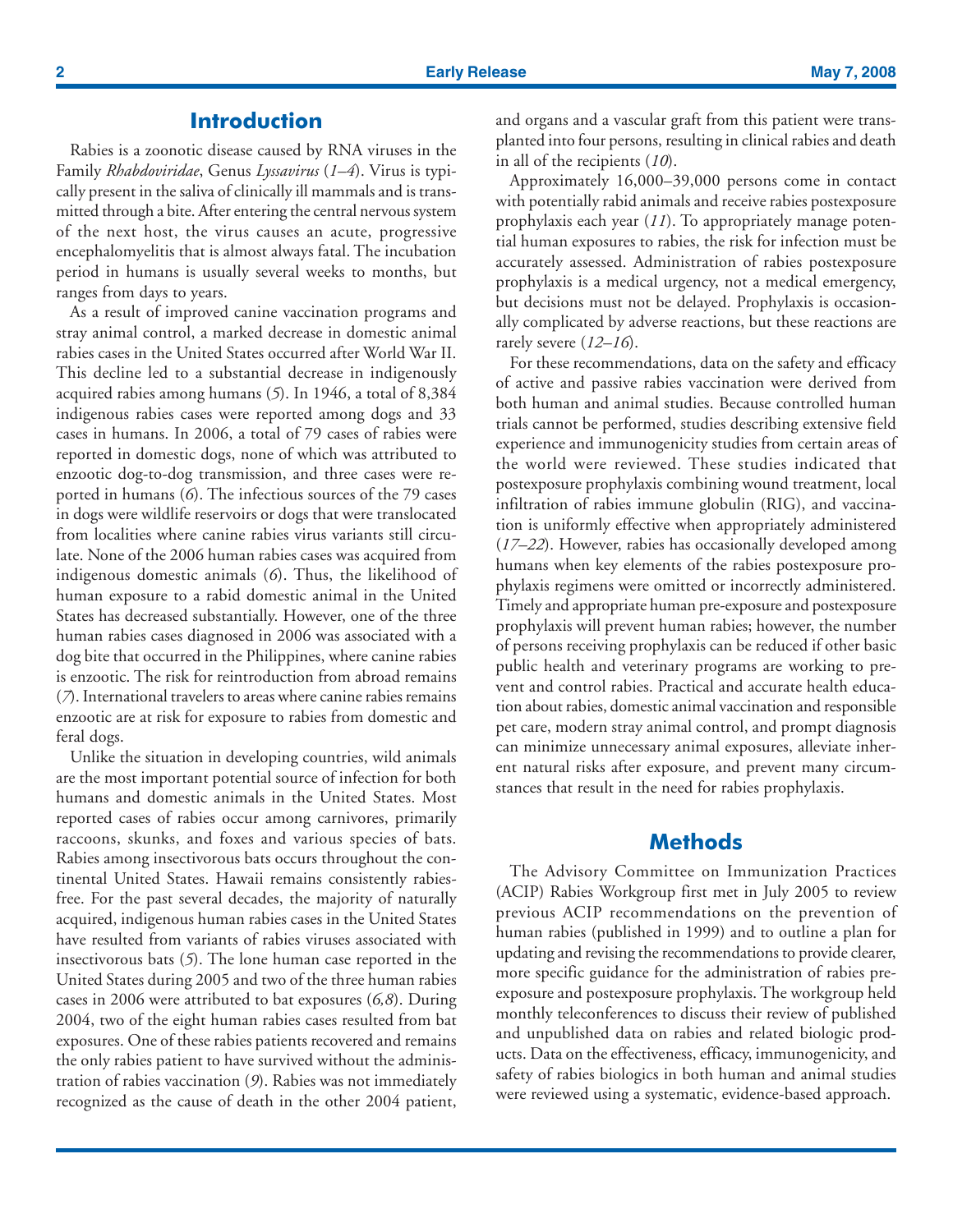Randomized trials or well-conducted cohort studies with untreated comparison groups would provide the best evidence of the direct effectiveness of rabies pre-exposure and postexposure prophylaxis to prevent rabies-associated death. However, because of the almost universal fatality among untreated persons infected with rabies virus, no such controlled studies exist. However, studies describing final health outcomes among persons exposed to the rabies virus do exist, including studies using formulations of rabies biologics, timing of vaccine doses, and routes of administration that are not recommended for use in the United States. These and other studies were identified by reviewing the PubMed database and relevant bibliographies and by consulting subjectmatter experts. The literature review did not identify any studies of the direct effectiveness of rabies pre-exposure vaccination in preventing human rabies cases. Such studies would be difficult to conduct because rabies pre-exposure vaccination is intended to simplify the postexposure prophylaxis that is required after a recognized rabies exposure. Rabies preexposure vaccination also might afford immunity against an unrecognized rabies exposure, an outcome that would be difficult to measure in controlled studies. However, rabies cases have occurred among those who received rabies pre-exposure prophylaxis and did not receive rabies postexposure prophylaxis (*23*), indicating that pre-exposure prophylaxis in humans is not universally effective without postexposure prophylaxis. Because of the paucity of formal studies on the effectiveness of rabies pre-exposure vaccination in humans, the literature was searched for studies that reported clinical outcomes among animals that received pre-exposure rabies prophylaxis with cell culture rabies vaccine and were subsequently challenged with rabies virus. Evaluation of the effectiveness of antirabies biologics in experimental animal models has been essential to developing successful rabies prevention approaches for exposed humans. Animal studies investigating the effectiveness of both pre-exposure and posteexposure rabies prophylaxis were reviewed and were used to make inferences about the direct effectiveness of licensed rabies biologics in preventing human rabies.

Data regarding the immunogenicity of rabies biologics also were reviewed. Assessing protective immunity against rabies is complex. Virus neutralizing antibodies are believed to have a primary role in preventing rabies virus infection. However, antibody titers alone do not always directly correlate with absolute protection because of other important immunologic factors. Nonetheless, the ability of a vaccine to elicit rabies virus neutralizing antibodies in animals and humans and the demonstration of protection in animals is generally viewed as a reasonable surrogate of protection for inferential extension to humans (*24*). Although a definitive "protective" titer cannot be described for all hosts under all exposure scenarios, two working definitions of adequate rabies virus neutralizing antibody reference values have been developed to define an appropriate, intact adaptive host response to vaccination. The literature review included studies in humans that measured rabies virus neutralizing antibody in response to rabies postexposure prophylaxis consisting of human rabies immune globulin (HRIG) and 5 intramuscular (IM) doses of cell culture rabies vaccine and the recommended pre-exposure prophylaxis regimen of 3 IM doses of cell culture vaccine. The outcomes of interest for these studies were antibody titers of 0.5 IU/mL (used by the World Health Organization [WHO] as an indicator of an adequate adaptive immune response) (*25*) or complete virus neutralization at a 1:5 serum dilution by the rapid fluorescent focus inhibition test (RFFIT) (used by ACIP as an indicator of an adequate adaptive immune response) (*26*). The literature also was searched for evidence regarding the safety of the licensed rabies biologics available for use in the United States in both pre-exposure and postexposure situations.

ACIP's charter requires the committee to consider the costs and benefits of potential recommendations when they are deliberating recommendations for vaccine use in the United States. Few studies exist on the cost-effectiveness of rabies prophylaxis in various potential exposure scenarios. A challenge in conducting such studies is the lack of data on the probability of rabies transmission under different exposure scenarios, except when the involved animal tests positive for rabies. To provide information on the cost-effectiveness of rabies postexposure prophylaxis, a new analysis was conducted to estimate the cost-effectiveness of rabies postexposure prophylaxis in various potential exposure scenarios. A Delphi methodology was used to estimate the risk for transmission of rabies to a human in each of the scenarios, and this information was used in the cost-effectiveness calculations.

The rabies workgroup reviewed the previous ACIP recommendations on the prevention of human rabies and deliberated on the available evidence. When definitive research evidence was lacking, the recommendations incorporated expert opinion of the workgroup members. The workgroup sought input from members of the National Association of State Public Health Veterinarians, the Council of State and Territorial Epidemiologists (CSTE), and state and local public health officials. The proposed revised recommendations and a draft statement were presented to ACIP in October 2006. After deliberations, the recommendations were unanimously approved with minor modifications. Further modifications to the draft statement were made following the CDC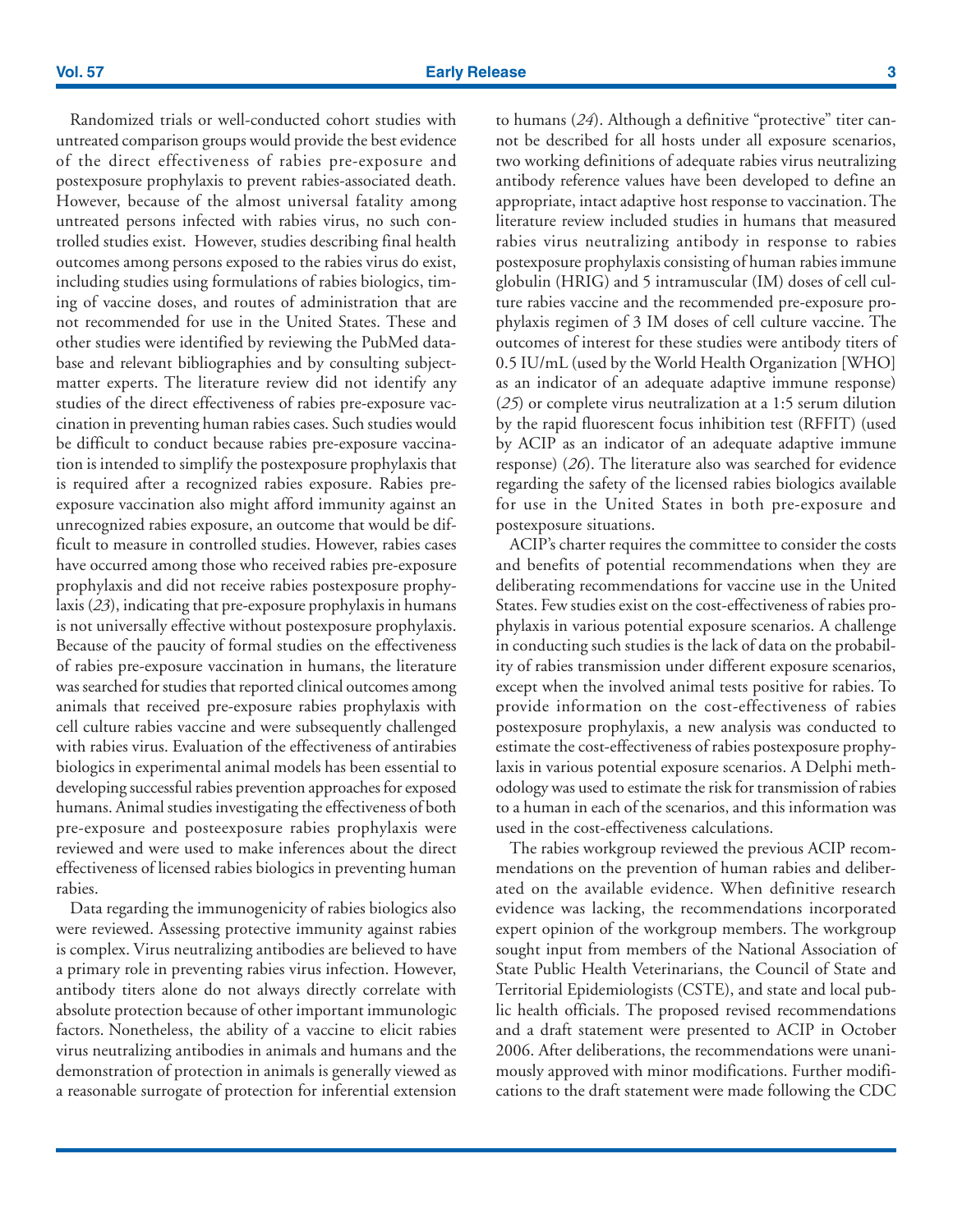<span id="page-5-0"></span>and external review process to update and clarify wording in the document.

## **Rabies Biologics**

Three cell culture rabies vaccines are licensed in the United States: human diploid cell vaccine (HDCV, Imovax® Rabies, sanofi pasteur), purified chick embryo cell vaccine (PCECV, RabAvert®, Novartis Vaccines and Diagnostics), and rabies vaccine adsorbed (RVA, Bioport Corporation). Only HDCV and PCECV are available for use in the United States (Table 1). For each of the available vaccines, the potency of 1 dose is greater than or equal to the WHO-recommended standard of 2.5 international units (IU) per 1.0 mL of vaccine (*27*). A full 1.0-mL IM dose is used for both pre-exposure and postexposure prophylaxis regimens. Rabies vaccines induce an active immune response that includes the production of virus neutralizing antibodies. The active antibody response requires approximately 7–10 days to develop, and detectable rabies virus neutralizing antibodies generally persist for several years. A vaccination series is initiated and completed usually with one vaccine product. No clinical trials were identified that document a change in efficacy or the frequency of adverse reactions when the series is initiated with one vaccine product and completed with another.

The passive administration of RIG is intended to provide an immediate supply of virus neutralizing antibodies to bridge the gap until the production of active immunity in response to vaccine administration. Use of RIG provides a rapid, passive immunity that persists for a short time (half-life of approximately 21 days) (*28*). Two antirabies immune globulin (IgG) formulations prepared from hyperimmunized human donors

are licensed and available for use in the United States: HyperRab<sup>™</sup> S/D (Talecris Biotherapeutics) and Imogam<sup>®</sup> Rabies-HT (sanofi pasteur). In all postexposure prophylaxis regimens, except for persons previously vaccinated, HRIG should be administered concurrently with the first dose of vaccine.

## **Vaccines Licensed for Use in the United States**

#### **Human Diploid Cell Vaccine**

HDCV is prepared from the Pitman-Moore strain of rabies virus grown on MRC-5 human diploid cell culture, concentrated by ultrafiltration, and inactivated with betapropiolactone (*22*). HDCV is formulated for IM administration in a single-dose vial containing lyophilized vaccine that is reconstituted in the vial with the accompanying sterile diluent to a final volume of 1.0 mL just before administration. One dose of reconstituted vaccine contains <150 *µ*g neomycin sulfate, <100 mg albumin, and 20 *µ*g of phenol red indicator. It contains no preservative or stabilizer.

#### **Purified Chick Embryo Cell Vaccine**

PCECV became available in the United States in 1997. The vaccine is prepared from the fixed rabies virus strain Flury LEP grown in primary cultures of chicken fibroblasts (*29*). The virus is inactivated with betapropiolactone and further processed by zonal centrifugation in a sucrose density gradient. It is formulated for IM administration in a single-dose vial containing lyophilized vaccine that is reconstituted in the vial with the accompanying sterile diluent to a final volume of 1.0 mL just before administration. One dose of reconsti-

| Human rabies<br>vaccine                  | <b>Product</b><br>name        | <b>Manufacturer</b>                                                                                                                | <b>Dose</b> | Route              | Indications                                  |
|------------------------------------------|-------------------------------|------------------------------------------------------------------------------------------------------------------------------------|-------------|--------------------|----------------------------------------------|
| Human diploid<br>cell vaccine            | <b>Imovax®</b><br>Rabies*     | sanofi Pasteur<br>Phone: 800-822-2463<br>Website: http://www.vaccineplace.com/products/                                            | mL          | Intramuscular      | Pre-exposure or<br>postexposure <sup>†</sup> |
| Purified chick<br>embryo cell<br>vaccine | <b>RabAvert®</b>              | Novartis Vaccines and Diagnostics<br>Phone: 800-244-7668<br>Website: http://www.rabavert.com                                       | 1 mL        | Intramuscular      | Pre-exposure or<br>postexposure <sup>†</sup> |
| <b>Rabies immune</b><br>globulin         | <i>Imogam®</i><br>Rabies-HT   | sanofi pasteur<br>Phone: 800-822-2463<br>Website: http://www.vaccineplace.com/products/                                            | 20 IU/kg    | Local <sup>§</sup> | Postexposure only                            |
|                                          | HyperRab <sup>TM</sup><br>S/D | <b>Talecris Biotherapeutics</b><br><b>Bayer Biological Products</b><br>Phone: 800-243-4153<br>Website: http://www.talecris-pi.info | 20 IU/kg    | Local <sup>§</sup> | Posteexposure only                           |

**TABLE 1. Currently available rabies biologics — United States, 2008**

\* Imovax rabies I.D., administered intradermally, is no longer available in the United States.

<sup>†</sup>For postexposure prophylaxis, the vaccine is administered on days 0, 3, 7, 14 and 28 in patients who have not been previously vaccinated and on days 0 and 3 in patients who have been previously vaccinated. For pre-exposure prophylaxis, the vaccine is administered on days 0, 7 and 21 or 28.

§As much of the product as is anatomically feasible should be infiltrated into and around the wound. Any remaining product should be administered intramuscularly in the deltoid or quadriceps (at a location other than that used for vaccine inoculation to minimize potential interference).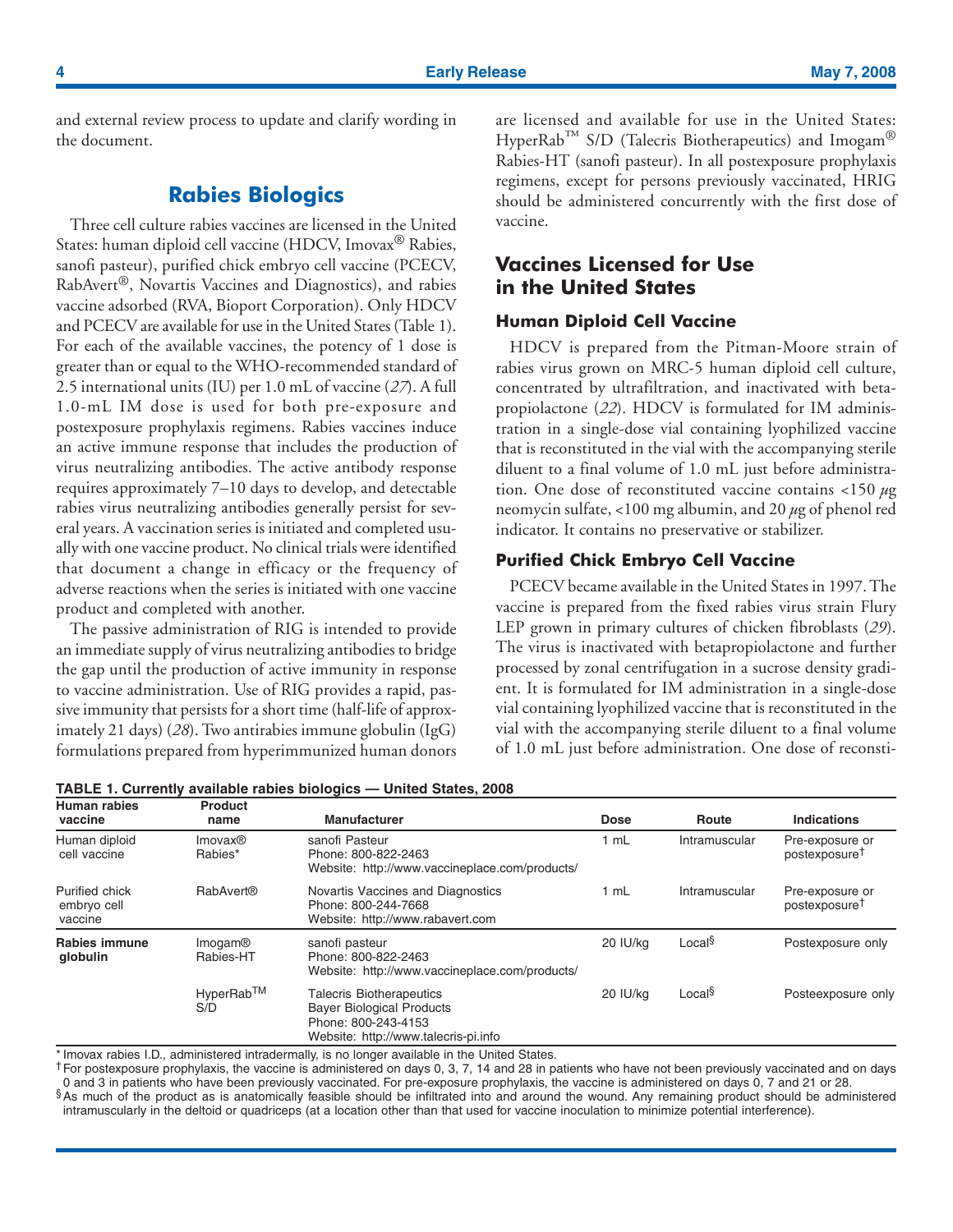<span id="page-6-0"></span>tuted vaccine contains <12 mg polygeline, <0.3 mg human serum albumin, 1 mg potassium glutamate, and 0.3 mg sodium EDTA. No preservatives are added.

## **Rabies Immune Globulins Licensed for Use in the United States**

The two HRIG products, HyperRab™ S/D and Imogam® Rabies-HT, are IgG preparations concentrated by cold ethanol fractionation from plasma of hyperimmunized human donors. The HyperRab<sup>™</sup> S/D is formulated through the treatment of the immune globulin fraction with 0.3% tri-n-butyl phosphate (a solvent to inactivate potential adventitious viruses) and 0.2% sodium cholate (a detergent to inactivate potential adventitious viruses) and the application of heat (30°C [86°F] for 6 hours). After ultrafiltration, the final product is a 15%–18% protein solution in glycine. The Imogam<sup>®</sup> Rabies-HT is prepared from the cold ethanol fraction of pooled venous plasma of donors, stabilized with glycine, and subjected to a heat-treatment process (58°C–60°C [136°F– 140°F] for 10 hours) to inactivate potential adventitious viruses, with the final formulation consisting of 10%–18% protein. Both HRIGs are standardized at an average potency value of 150 IU per mL, and supplied in 2-mL (300 IU) vials for pediatric use and 10-mL (1,500 IU) vials for adult use. The recommended dose is 20 IU/kg (0.133 mL/kg) body weight. Both HRIG preparations are considered equally efficacious when used as described in these recommendations.

These products are made from the plasma of hyperimmunized human donors that, in theory, might contain infectious agents. Nevertheless, the risk that such products will transmit an infectious agent has been reduced substantially by screening plasma donors for previous exposure to certain viruses, by testing for the presence of certain current virus infections, and by inactivating and/or removing certain viruses. No transmission of adventitious agents has been documented after administration of HRIGs licensed in the United States.

## **Effectiveness and Immunogenicity of Rabies Biologics**

### **Effectiveness of Rabies Postexposure Prophylaxis: Human Studies**

A literature search identified 11 studies regarding the direct effectiveness of varying regimens of rabies postexposure prophylaxis in preventing rabies-associated deaths (*18,30–39*). An additional eight studies were identified from reviews of bibliographies or consultations with subject matter experts (*19,40–46*).

Three large retrospective cohort studies were identified that describe differences in rabies mortality between rabies-exposed persons (persons who were exposed to proven or suspected rabid animals) who were vaccinated with older formulations of rabies vaccine compared with similarly exposed persons who were not administered prophylaxis (*41,44,46*). In one 1923 study of 2,174 persons bitten by "presumably rabid" dogs in India, 2.9% of persons vaccinated with 1% Semple nerve tissue rabies vaccine (NTV) subcutaneously for 14 days died from rabies compared with 6.2% of unvaccinated persons (*41*). Another study of persons bitten by assumed infective rabid animals (i.e., one or more other persons bitten by the same animal died from rabies) during 1946–1951 indicated that 8.3% of persons "completely treated" with 5% Semple rabies vaccine, 23.1% of "incompletely treated", and 43.2% of unvaccinated persons died from rabies (*46*). A third study in Thailand in 1987 documented no deaths among 723 persons bitten by dogs (661 of these persons were bitten by confirmed rabid dogs) who received one of three rabies vaccines: Semple vaccine ( $n = 427$ ), HDCV ( $n = 257$ ), or duck embryo vaccine (n = 39) (*44*). However, 45% (nine of 20) of unvaccinated persons who were bitten by confirmed rabid dogs died from rabies. All of the persons who died were severely bitten on the face, neck, or arms. All unvaccinated persons who survived after having been bitten by confirmed rabid dogs were bitten either on the legs or feet. Although these studies describe outcomes of persons receiving older formulations of rabies vaccines that are not used in the United States, they demonstrate that a majority of persons bitten by known rabid dogs did not acquire rabies and provide historical evidence of a substantial protective effect of rabies vaccination after rabies exposure.

The effectiveness of cell culture rabies vaccine plus rabies IgG in preventing human deaths after rabies exposure has been demonstrated in certain studies (*18*,*19,30–32,39,45*). One prospective study described 10 children (aged <12 years) and 32 adults who had been administered HRIG (Hyperrab<sup>®</sup>, Cutter Laboratories, Berkeley, CA, USA) and 5 IM doses of HDCV (L'Institut Merieux, Lyons, France) after exposure to suspected or confirmed rabid animals (brain-tissue positive by fluorescent antibody testing) (*30*). All exposed persons remained rabies-free during 5 years of observation. Another study investigated outcomes for 90 persons with high-risk exposures (bites or direct exposure to saliva from animals shown to be rabid by fluorescent antibody tests or bites from wild carnivores or bats that were not available for testing) who were treated with HRIG and 5 IM doses of HDCV (Wyeth Laboratories, Radnor, PA) (*18*). All patients, including 21 who were bitten by proven rabid animals (brain tissue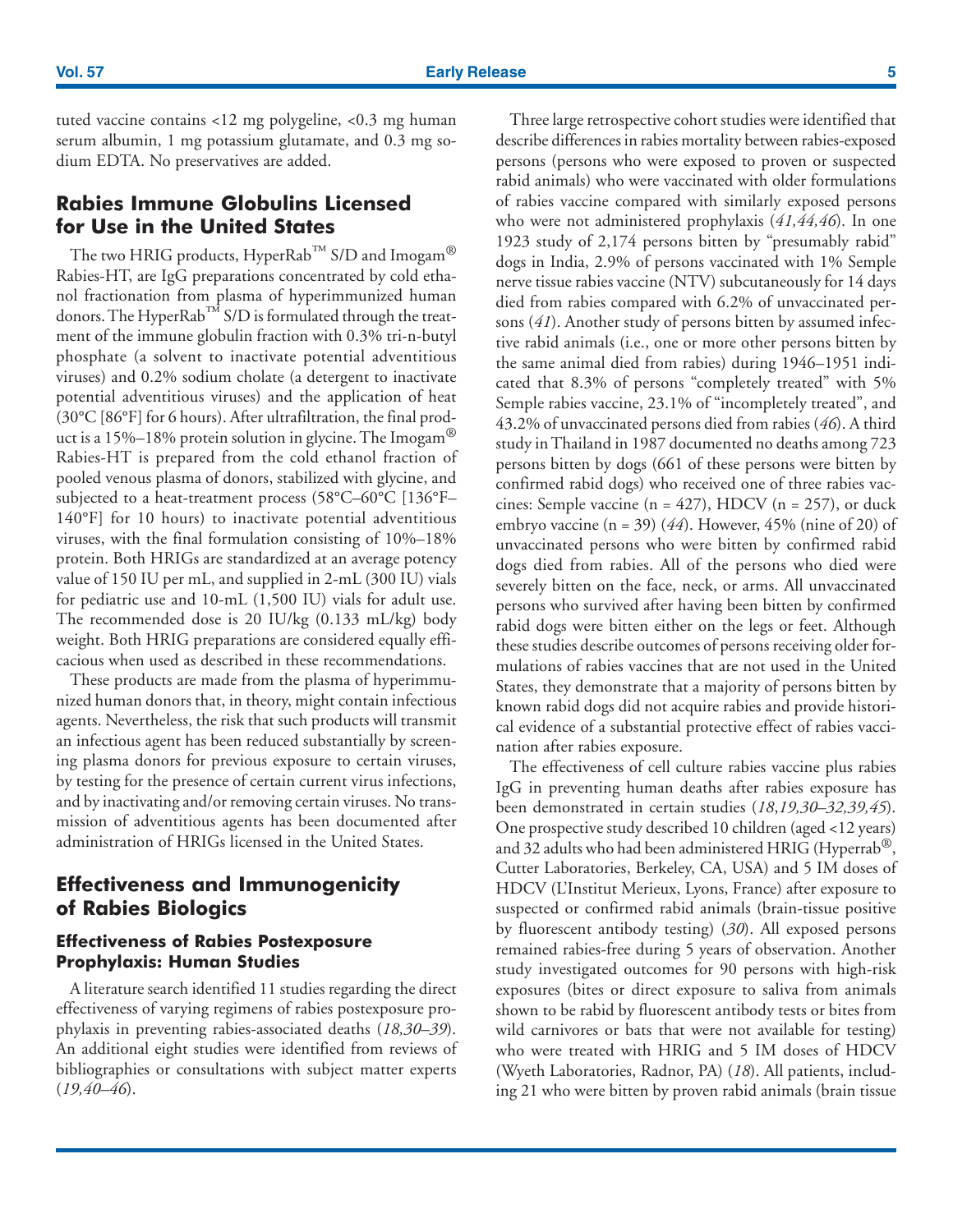fluorescent antibody positive), were rabies-free after 10–18 months of follow-up. A third study documented 45 persons severely bitten by confirmed rabid animals (brain tissue fluorescent antibody positive) who were administered RIG of mule origin and 5 IM doses of HDCV (L'Institut Merieux) (*19*). No rabies-related deaths were documented 6–12 months after exposure. A fourth study indicated no human rabies cases in 12 months of follow-up among 45 patients receiving HRIG (Berirab®) and 6 IM doses of PCECV (Behringwerke Research Laboratories, Marburg, West Germany) after contact with proven rabid animals (brain tissue fluorescent antibody positive) (*32*). Other studies examining outcomes for persons with varying degrees of exposure to confirmed rabid animals who were administered 6 doses of PCECV IM with or without HRIG also reported no rabies deaths in 12–15 months of follow-up (*39,45*). Several studies also have demonstrated the effectiveness of intradermal (ID) administration of cell culture rabies vaccine with or without RIG (of human or equine origin) in preventing rabies among exposed humans (*33–35,37*).

Two studies demonstrated the role of RIG administration in conjunction with vaccine in rabies postexposure prophylaxis (*42,43*). The first described quantitative serologic outcomes in 29 persons severely bitten by a rabid wolf and demonstrated the importance of rabies antiserum administration in the establishment of an early, passive, rabies virus neutralizing antibody level in patients and protection against rabies (*40,43*). Among five patients treated with 2 doses of rabies antiserum and NTV for 21 days, all had detectable levels of rabies virus neutralizing antibody during the first 5 days and all survived. Among seven patients treated with 1 dose of antiserum in addition to NTV, all had detectable antibody during the first 5 days, but four of six had low antibody titers by day 21. One of the seven failed to develop more than a very low antibody level beyond day 7 and eventually died from rabies. Among the five persons treated with NTV without antiserum, none had detectable antibody levels before day 19, and three died from rabies. In the second study, none of 27 persons severely wounded by rabid animals in China who were treated with purified hamster kidney cell (PHKC) rabies vaccine plus horse-origin rabies immune serum died from rabies (*42*). In contrast, all three severely wounded persons treated with PHKC alone died.

### **Effectiveness of Rabies Postexposure Prophylaxis: Animal Studies**

During the preceding four decades, results of experimental studies using various animal species have supported the use of cell culture-based vaccines for protection against rabies after infections. For example, a postexposure prophylaxis experiment conducted in 1971 in rhesus monkeys using an experimental purified, concentrated tissue-culture vaccine alone, or in combination with homologous antirabies serum, demonstrated that a single administration of tissue-culture vaccine after exposure to rabies virus provided substantial (seven of eight animals) protection against the development of rabies. In addition to demonstrating that homologous or heterologous antirabies serum alone resulted in poor protection from rabies (63%–88% mortality), the experimental data suggested that highly concentrated, purified tissue-culture vaccine might be effective for postexposure prophylaxis in humans (*47*). A study in 1981 documented limited protection against a lethal rabies virus challenge in goats who received ERA vaccine with or without antirabies goat serum (*48*). In cattle, another livestock species, the superiority of tissue culture vaccine over brain-origin vaccine was demonstrated (*49*). Similarly, in sheep, vaccine alone provided limited protection, but vaccine in combination with polyclonal IgG provided the best outcome (*50*). A 1989 evaluation of postexposure prophylaxis administered to dogs demonstrated similar findings. The combination of serum and vaccine provided nearly complete protection compared with animals receiving vaccine only and nontreated controls (*51*).

Previous animal postexposure research focused primarily on interventions against traditional rabies viruses. However, new causative agents of rabies continue to emerge, as demonstrated by the recent description of four novel lyssaviruses from bats in Eurasia, Aravan (ARAV), Khujand (KHUV), Irkut (IRKV), and West Caucasian bat virus (WCBV) (*52,53*). The combined effect of RIG and vaccine after exposure to these four new isolates was investigated in a Syrian hamster model, using commercially available human products or an experimental mAb (*54*). Conventional rabies postexposure prophylaxis provided little or no protection against all four new bat viruses. In general, protection was inversely related to the genetic distance between the new isolates and traditional rabies viruses, which demonstrated the usefulness of this animal model in estimating the potential impact of these new lyssaviruses on human and domestic animal health.

### **Immunogenicity of Rabies Postexposure Prophylaxis**

To assess the ability of rabies postexposure prophylaxis to elicit rabies virus neutralizing antibodies in humans, studies were reviewed that documented antibody responses to rabies postexposure prophylaxis. Four studies of antibody responses to rabies postexposure prophylaxis with 5 IM doses of HDCV with or without HRIG were identified (*30,55–57*). Because no studies were identified that examined antibody responses to postexposure or simulated postexposure prophylaxis with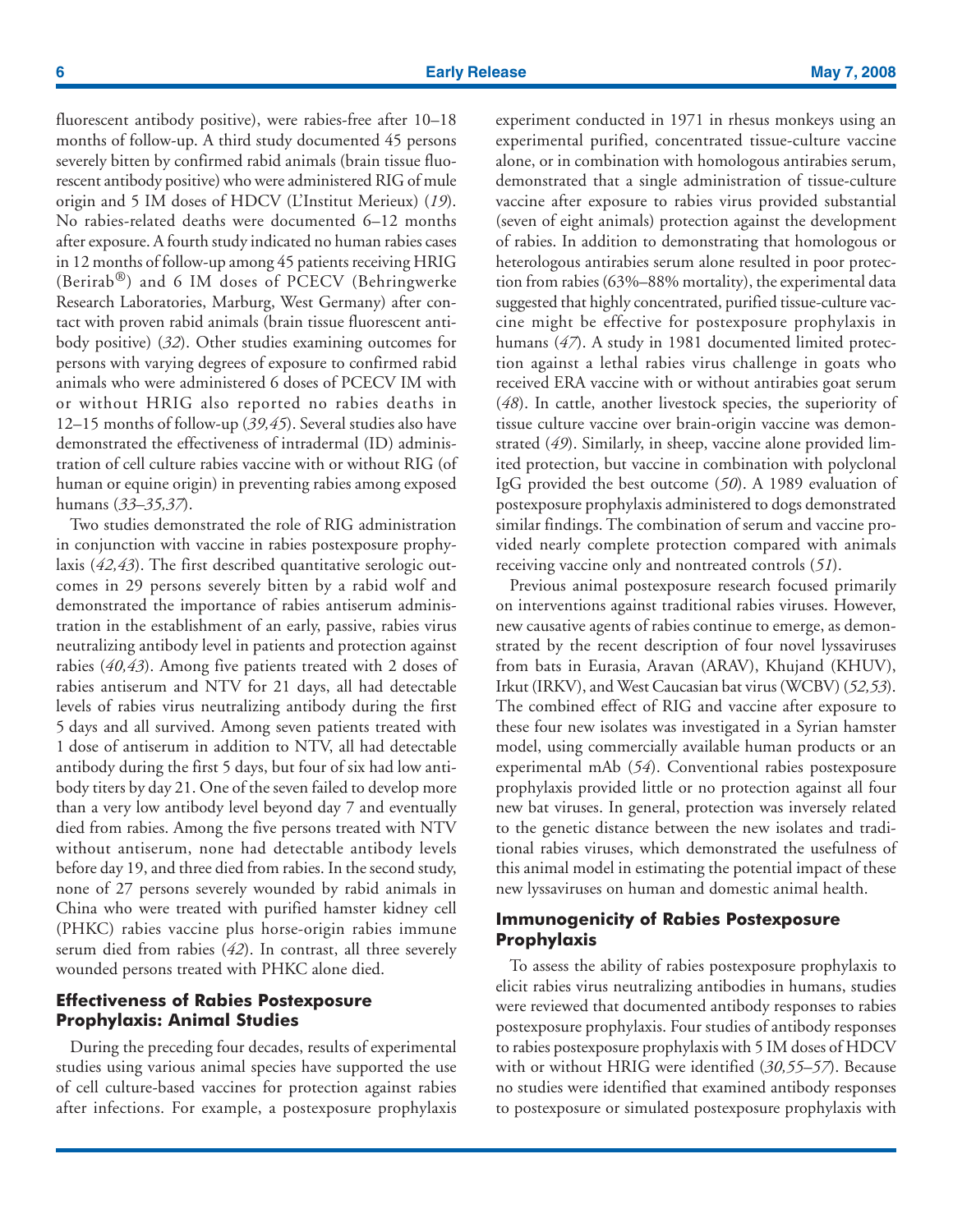5 IM doses of the licensed PCECV vaccine (RabAvert®) plus HRIG, a study reporting antibody responses to 6 IM doses of another PCECV formulation (Rabipur®, Novartis Vaccines and Diagnostics) administered with or without HRIG was reviewed (*36*). In a randomized trial, all persons receiving HRIG and 5 IM doses of HDCV (Imovax® Rabies) developed rabies virus antibody titers  $\geq 0.5$  IU/mL lasting up to 42 days after prophylaxis initiation (*56*). In a 1999 case-series, among 40 persons with diverse histories of exposure to animals suspected of having rabies, all persons who received 5 IM doses of HDCV with or without HRIG seroconverted or had increases in baseline serum antibody titers after the fifth vaccine dose (geometric mean titer [GMT] = 6.22 IU/mL) (*57*). Furthermore, a significantly higher mean antibody titer was observed in the group that received HDCV and HRIG (GMT  $= 12.3$  IU/mL; standard error [SE]  $= 2.9$ ) than in the group that received HDCV alone (GMT =  $8.5$  IU/mL; SE = 1.6; p=0.0043). In a randomized, modified double-blind, multicenter, simulated postexposure trial, 242 healthy adult volunteers were administered HRIG (Imogam® Rabies-HT) and 5 IM doses of either HDCV (Imovax® Rabies) or a chromatographically purified Vero-cell rabies vaccine (CPRV) (*55*). All participants had rabies virus neutralizing antibody titers  $\geq$ 0.5 IU/mL by day 14 and maintained this level through day 42. Participants receiving HDCV had higher GMTs on days 14 and 42 than did participants receiving CPRV. In the prospective study comparing rabies neutralizing antibodies in the serum of children compared with adults following postexposure prophylaxis, all 25 adults and eight children tested on day 14 had rabies virus neutralizing antibody concentrations >0.5 IU/mL (*30*). In addition, no differences in antibody titer were observed between adults and children, and all persons remained alive during the 5 years of follow-up.

#### **Effectiveness of Rabies Pre-Exposure Prophylaxis: Animal Studies**

Because no studies exist on the effectiveness of rabies preexposure prophylaxis in preventing rabies deaths in humans, literature was reviewed on the effectiveness of pre-exposure vaccination in animal models. The effectiveness of rabies vaccine has been appreciated for most of the 20<sup>th</sup> century on the basis of animal experiments. Commercial rabies vaccines are licensed for certain domestic species, all of which entail the direct demonstration of efficacy after the administration of a single pre-exposure dose, and observed protection from rabies virus challenge for a minimum duration of 1–4 years after vaccination of captive animals. In addition, rabies preexposure vaccine research varies typically either by modification of standard regimens of vaccination or the relative antigenic value or potency of vaccine administration to animals. For example, at least five studies involved animals challenged with rabies viruses (challenge standard virus [CVS] or street rabies virus isolates) and other lyssaviruses (European bat lyssavirus [EBL] 1, EBL2, Australian bat lyssavirus [ABL], and WCBV, IRKV, ARAV, KHUV) after primary vaccination with PCECV (*58*) or HDCV (*54,58–62*). Two of seven studies reported seroconversion in mice and humans. Complete protection of animals from rabies virus infection was observed in all experiments that used PCECV or HDCV IM for primary vaccination except in one group that had been challenged by CVS through the intracranial route and experienced 5% mortality (*59*). Evaluation of crossprotection of HDCV against WCBV, ARAV, IRKV, KHUV, and ABL through IM challenge showed 44%, 55%, 67%, 89% and 79% survival, respectively (*54*). These studies demonstrated the usefulness of commercial human vaccines when administered to animals, with resulting protection dependent on the relative degree of phylogenetic relatedness between the rabies vaccine strain and the particular lyssavirus isolate.

### **Immunogenicity of Rabies Pre-Exposure Prophylaxis: Human Studies**

Thirteen studies were identified that provide evidence of the effectiveness of pre-exposure rabies vaccination in eliciting an adaptive host immune response in humans. The outcomes of interest for these studies (*29,63–74*) include the two working definitions of adequate rabies virus neutralizing antibody reference values that have been developed to define an appropriate, intact adaptive host response to vaccination: antibody titers of 0.5 IU/mL or complete virus neutralization at a 1:5 serum dilution by RFFIT (*26*).

Multiple studies comparing different pre-exposure prophylaxis regimens provide evidence that vaccination with 3 IM doses of cell culture rabies vaccine (the recommended preexposure regimen) result in neutralizing antibody titers >0.5 IU/mL by days 14 (*70,71*), 21 (*63,74*), 28 (*64,69,72*), or 49 (*67,68,75*) after primary vaccination. One study in 1987 documented antibody responses in 177 healthy student volunteers aged 18–24 years following primary vaccination with either PCECV (Behringwerke) or HDCV (Behringwerke) (*71*). On day 14 after vaccination (first dose administered on day 0), no significant difference in GMT was observed between participants who received 3 IM doses of PCECV on days 0, 7, and 21 (GMT = 5.9 IU/mL) compared with persons who received 3 IM doses of HDCV (GMT = 4.4 IU/mL). On day 42, the GMT of the HDCV group was significantly higher than that of the PCECV group (13.7 IU/mL versus 8.4 IU/mL; p<0.025). Another study documented similar antibody responses to primary vaccination with HDCV in healthy veterinary students (*64*). The GMT of persons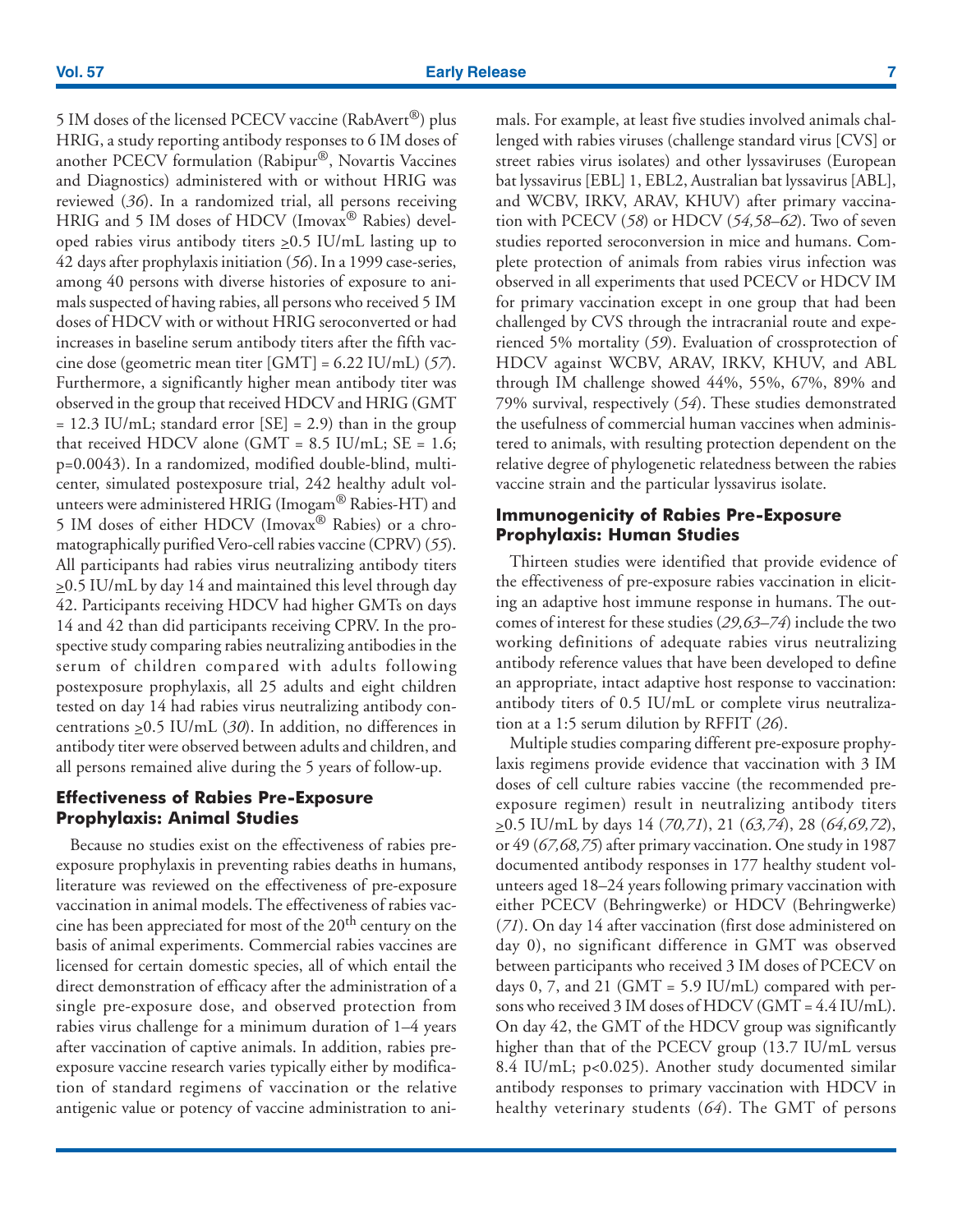receiving 3 IM doses of HDCV on days 0, 7, and 28 was 10.2 IU/mL (range: 0.7–51.4) on day 28 and 37.7 IU/mL (range: 5.4–278.0) on day 42. Another study documented even higher GMTs among 78 volunteers in a randomized trial studying differences between primary vaccination with PCECV (Behringwerke) and HDCV (L'Institut Merieux) administered IM or ID on days 0, 7, and 28 (*29*). The day 28 GMT among persons receiving HDCV IM (GMT = 239 RFFIT titer/mL; range: 56–800) was significantly higher than the GMT among persons receiving PCECV IM (GMT = 138 RFFIT titer/mL; range: 45–280). On days 50 and 92, no significant difference in GMT was observed between the two groups in which vaccine was administered IM, and the GMTs of the IM groups were significantly higher than the ID groups. Another study also observed higher antibody titers on days 49 and 90 and 26 months after primary vaccination with HDCV (Imovax® Rabies) when the vaccine was administered IM compared with ID on days 0, 7, and 28 (*68*). A randomized trial was conducted to determine the equivalence and interchangeability of PCECV (RabAvert<sup>®)</sup> and HDCV (Imovax® Rabies) administered IM on days 0, 7, and 28 for rabies pre-exposure prophylaxis to 165 healthy, rabies vaccine naïve veterinary students (*66*). No significant difference in GMT was observed among the HDCV and PCECV groups on days 28 and 42.

Although the 3-dose rabies pre-exposure prophylaxis series has been the standard regimen recommended by WHO (*17*) and ACIP (*26*), a 2-dose pre-exposure series has been used previously in some countries (*76*). One study compared antibody responses in persons receiving 2 (days 0 and 28) versus 3 (days 0, 7, and 28) IM doses of either HDCV (Pasteur Merieux Connaught, Lyon, France) or purified Vero cell rabies vaccine (PVRV) (Pasteur Merieux Connaught) and indicated that the cohort seroconversion rate decreased more rapidly among persons receiving 2 doses compared with those receiving 3 doses (p<0.001), indicating superior longer term immunogenicity when 3 vaccine doses were administered (*73*).

In addition to the rapidity of the immune response resulting from rabies pre-exposure vaccination, another important consideration is the length of duration or persistence of the immune response. One study reported rapid declines in GMT at 4 months after initial vaccination among persons receiving 3-dose primary vaccination with HDCV (L'Institut Merieux) or PVRV (L'Institut Merieux) on days 0, 7, and 21 followed by stabilization of the antibody level through 21 months (*63*). Another study observed persistent GMTs among persons receiving 3-dose (days 0, 7, and 28) primary vaccination with PCECV (Behringwerke) and HDCV (L'Institut Merieux) IM on day 365 (PCECV GMT = 189 RFFIT titer/mL; range:

53–1400; HDCV GMT = 101 RFFIT titer/mL; range: 11–1400) and day 756 (PCECV GMT = 168 RFFIT titer/ mL; range: 50–3600; HDCV GMT = 92 RFFIT titer/mL; range: 11–480) after initial vaccination (*29*). On day 387 post vaccination, another study indicated that the GMT among persons receiving PCECV (RabAvert®) IM on days 0, 7, and 28 (GMT = 2.9 IU/mL) was significantly higher than the GMT in the HDCV (Imovax<sup>®</sup> Rabies) group (GMT = 1.5 IU/mL; p<0.05) (*66*). All persons vaccinated with PCECV had antibody titers > 0.5 IU/mL on days 387, as did 95.7% of persons vaccinated with HDCV. Another study indicated that all persons receiving PCECV (Behringwerke) IM on days 0, 7, and 21 maintained antibody titers >0.5 IU/mL 2 years after primary vaccination (*71*). In summary, rabies virus neutralizing antibody titers >0.5 IU/mL were observed in all persons at 180 days and 96.8% at 365 days after initial vaccination (*72*), 94% of persons at 21 months after initial vaccination (*63*), and all persons tested at 26 months after primary vaccination (*77*).

An important use of rabies pre-exposure prophylaxis is to prime the immune response to enable a rapid anamnestic response to postexposure booster vaccination and simplify the postexposure prophylaxis requirements for previously vaccinated persons. One study observed antibody responses to 1 or 2-dose (days 0 and 3) IM booster vaccinations with PCECV (RabAvert®) in persons who had received primary vaccination with either PCECV IM or HDCV IM 1 year earlier (*66*). All participants who had initially received PCECV primary vaccination and 66 of 69 (96%) who had initially received HDCV primary vaccination had titers >0.5 IU/mL before booster vaccination. No significant differences in GMT were observed between 1- and 2-dose booster groups on days 3 (2-dose GMT = 2.07 IU/mL; 1-dose GMT = 2.87 IU/ mL), seven (2-dose GMT = 51.67 IU/mL; 1-dose GMT = 51.23 IU/mL) and 365 (2-dose GMT = 30.60 IU/mL; 1-dose GMT = 26.10 IU/mL) (*66*). However, a significantly higher GMT was observed on day 21 for persons receiving 2-dose boosters (GMT =  $151.63$  IU/mL) compared with 1-dose boosters (GMT = 120.91 IU/mL). All persons tested at day 365 post-booster dose in both 1- and 2-dose booster groups had rabies virus neutralizing antibody titers >0.5 IU/mL regardless of whether PCECV or HDCV was used for primary vaccination. Another study documented rapid antibody responses to a single booster dose of HDCV (Imovax® Rabies) or CPRV (Pasteur Merieux Connaught), with all persons in both groups exhibiting antibody titers >0.5 IU/mL on days 7 and 14 post-booster dose (*72*).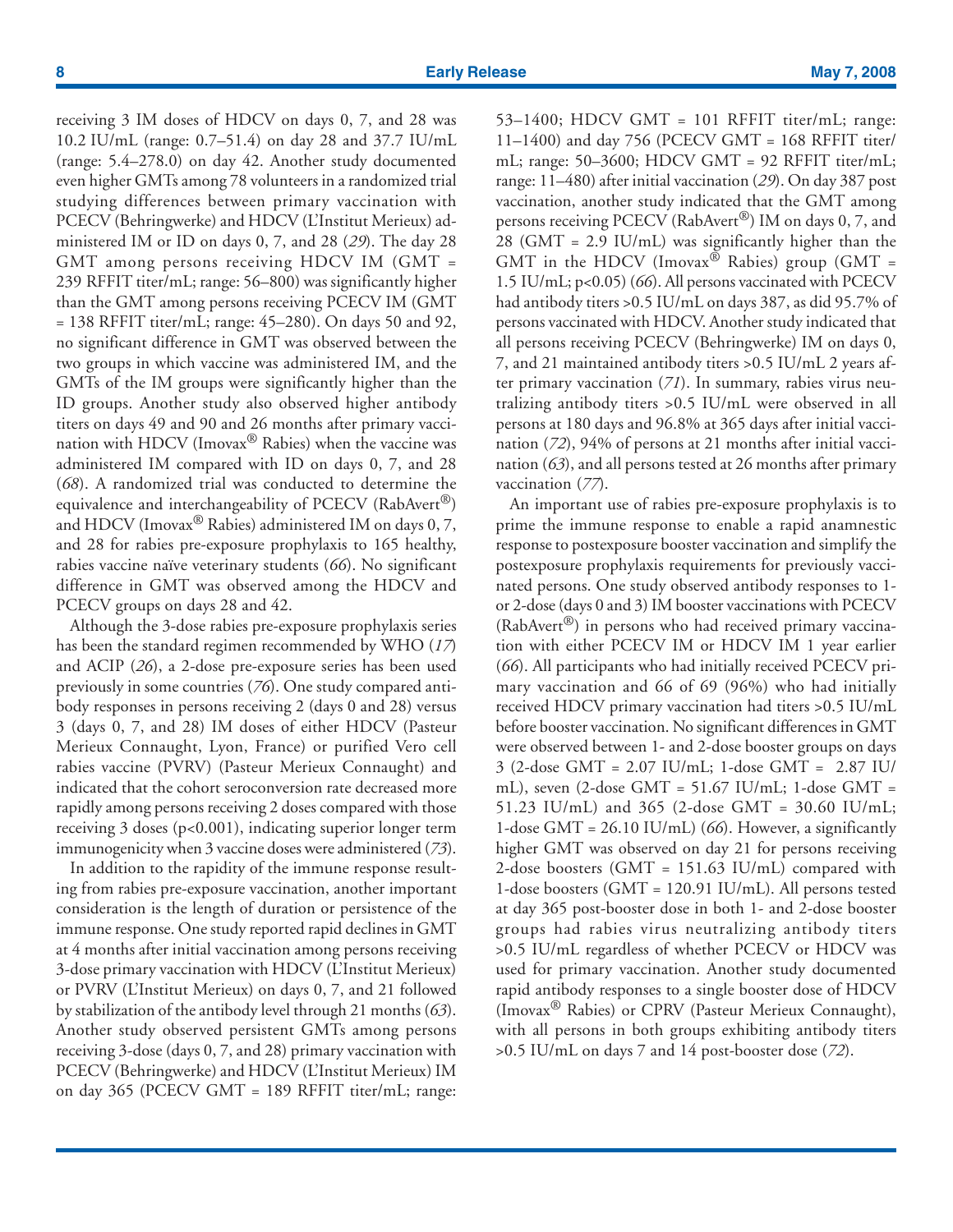### <span id="page-10-0"></span>**Safety of Rabies Biologics**

Eight studies regarding the safety of rabies biologics used in postexposure or simulated postexposure settings (*36,55– 57,78–81*) and eight studies of safety in pre-exposure settings were identified (*63–65,68,71,72,82*). Three identified studies investigated reports of adverse events in both postexposure and pre-exposure settings (*14,83,84*). Reviews of relevant bibliographies identified one additional study examining the safety of PCECV when used without HRIG for postexposure prophylaxis in children (*85*)*.*

#### **HDCV**

Studies of the use of HDCV reported local reactions (e.g., pain at the injection site, redness, swelling, and induration) among 60.0%–89.5% of recipients (*63–65,68,72*). Local reactions were more common than systemic reactions. Most local reactions were mild and resolved spontaneously within a few days. Local pain at the injection site was the most frequently reported adverse reaction occurring in 21%–77% of vaccinees (*24,63,68,71,72,80*). Mild systemic reactions (e.g., fever, headache, dizziness, and gastrointestinal symptoms) were reported in 6.8%–55.6% of recipients (*63,64,68,72*).

Systemic hypersensitivity reactions have been reported in up to 6% of persons receiving booster vaccination with HDCV following primary rabies prophylaxis, 3% occurring within 1 day of receiving boosters, and 3% occurring 6–14 days after boosters (*82*). In one study, hypersensitivity reactions (e.g., urticaria, pruritic rash, and angioedema) were reported in 5.6% (11 of 99) of schoolchildren aged 5–13 years following pre-exposure prophylaxis with IM HDCV (*72*). Angioedema was observed in 1.2% of these school children after booster doses of HDCV 1 year after primary vaccination with HDCV. In 46 months of surveillance for adverse events following HDCV administration during 1980–1984, CDC received reports of 108 systemic allergic reactions (ranging from hives to anaphylaxis) following HDCV (11 per 10,000 vaccinees) (*14*). These included nine cases of presumed Type I immediate hypersensitivity (one of 10,000), 87 cases of presumed Type III hypersensitivity (nine of 10,000), and 12 cases of hypersensitivity of indeterminate type. All nine of the presumed immediate hypersensitivity reactions occurred during either primary pre-exposure or postexposure vaccination. Most (93%) of the Type III hypersensitivity reactions were observed following booster vaccination. Systemic allergic reactions have been associated with the presence of betapropiolactone-altered human albumin in HDCV and the development of immunoglobulin E (IgE) antibodies to this

allergen (*82,86*). No deaths resulting from these reactions were reported.

In four studies investigating the safety of rabies postexposure prophylaxis with both HRIG and HDCV, no serious adverse events were observed (*55–57,78*). Local reactions were common, and pain at the injection site was reported by 7%–92% of participants (*55–57*). Studies of the frequency of systemic adverse reactions following rabies vaccination are limited by small sample sizes. Systemic adverse reactions were not observed in any of the participants in one study with a relatively small sample size (*78*). In two other studies in which adverse events were collected using patient self-monitoring forms and investigator interviews at each visit, systemic reactions were reported by 76%–100% of participants (*55,56*). However, none of these reported systemic adverse events was considered to be serious.

Rare, individual case reports of neurologic adverse events following rabies vaccination have been reported, but in none of the cases has causality been established. Four cases of neurologic illness resembling Guillain-Barré syndrome occurring after treatment with HDCV were identified (*13,87–89*). One case of acute neurologic syndrome involving seizure activity was reported following the administration of HDCV and HRIG (*90*). Other central and peripheral nervous system disorders have been temporally associated with HDCV vaccine (*91*).

#### **PCECV**

In studies of PCECV use, local reactions (e.g., pain at the injection site, redness, swelling, and induration) were reported among 11%–57% of recipients (*29,79,84*). Local pain at the injection site, the most common local reaction, was reported in 2%–23% of vaccinees (*29,71,79,81,83,85*). Systemic reactions were less common and have been reported in 0– 31% of vaccine recipients (*79,83,84*). One study investigated adverse events among 271 children in India who received rabies postexposure prophylaxis with PCECV IM without HRIG following bites from suspected or confirmed rabid dogs (*85*). Overall, 7% of the children experienced mild to moderate clinical reactions. The most frequently reported reaction was local pain after the first or second dose (4%). Another study documented clinical reactions in 29 persons administered 6 IM doses of PCECV with (n = four) or without HRIG following bites by suspected rabid stray dogs. No serious adverse events were observed during the course of or after prophylaxis (*36*). Another case report documented one case of neurologic illness resembling Guillain-Barré syndrome after vaccination with PCECV in India (*92*).

A retrospective review of adverse events following administration of PCECV was conducted using data from the United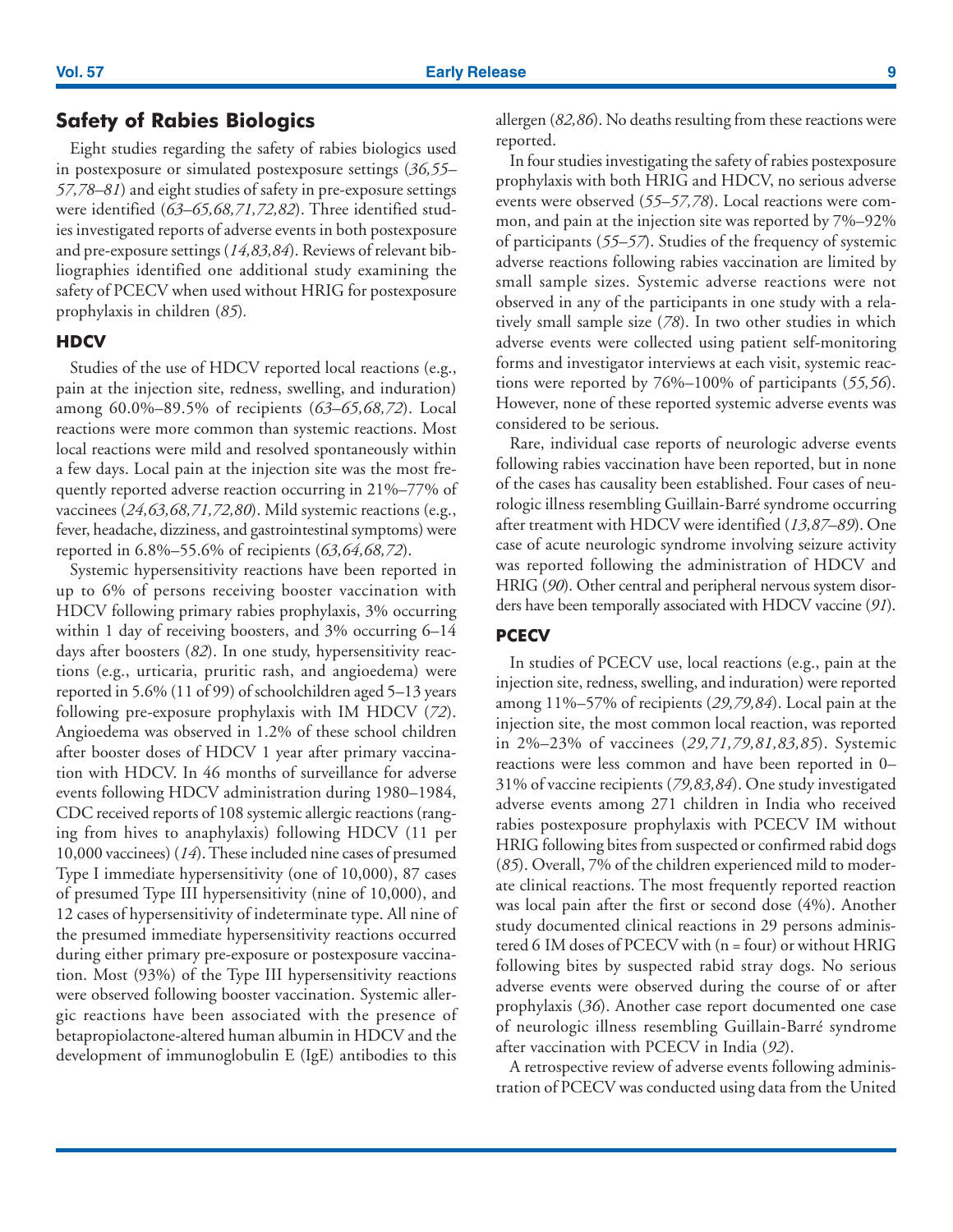<span id="page-11-0"></span>States Vaccine Adverse Events Reporting System (VAERS) (*93*). During 1997–2005, approximately 1.1 million doses of PCECV were distributed in the United States and 336 reports describing adverse events following PCECV administration were received by VAERS (30 events per 100,000 doses distributed and three serious events per 100,000 doses distributed). A total of 199 reported adverse events (4% serious [i.e., adverse events that involve hospitalization, lifethreatening illness, disability, or death]) occurred following administration of PCECV alone, and 137 (12% serious) occurred following PCECV administered concomitantly with another vaccine or following postexposure prophylaxis (PCECV co-administered with HRIG). Among the 312 nonserious adverse events, the most frequently reported were headache, fever, myalgia, nausea, and weakness. A limitation of VAERS is that causality between vaccine administration and reported adverse events cannot be established (*94*). No deaths or rabies cases were reported following administration of PCECV.

#### **HRIG**

In a clinical trial involving 16 volunteers in each group, participants receiving HRIG plus placebo (administered to mimic vaccine) commonly reported local reactions (100% in conventionally produced HRIG group, 75% in heat-treated HRIG group), including pain/tenderness (100% conventional HRIG, 50% heat-treated HRIG), erythema (63% conventional, 25% heat-treated), and induration (50% conventional, 31% heat-treated) (*56*). Systemic reactions were reported in 75% of participants in the conventional HRIG group and 81% in the heat-treated group. Headache was the most commonly reported systemic reaction (50% conventional, 69% heat-treated). The majority of the reported local and systemic reactions were mild, and no significant differences were observed in the frequency of adverse events between treatment groups. No serious adverse events, including immediate hypersensitivity reactions or immune-complex-like disease, were reported.

## **Cost-Effectiveness of Rabies Postexposure Prophylaxis**

ACIP's charter requires the committee, when deliberating recommendations for vaccine use in the United States, to consider the cost and benefits of potential recommendations. Cost-effectiveness studies combine different types of data (e.g., epidemiologic, clinical, cost, and vaccine effectiveness), and the results from such studies allow public health officials, medical practitioners, and the public to make more informed decisions when evaluating the risk for disease against the cost of the vaccine, including vaccine-related side effects.

CDC analyzed the cost-effectiveness of rabies postexposure prophylaxis for each of eight contact (risk of transmission) scenarios, with the outcome being the net cost (in dollars) per life saved (in 2004 dollars). The perspective was societal, which means that all costs and all benefits were included, regardless of who pays and who benefits. For each risk-oftransmission scenario, three cost-effectiveness ratios were calculated: average, most, and least cost-effective. Average cost-effective ratios were calculated using median transmission risk values (Table 2) and average cost of postexposure prophylaxis. Most cost-effective ratios were calculated using greatest (largest) transmission risk values and least cost of postexposure prophylaxis. Least cost-effective ratios were calculated using lowest transmission risk and greatest cost of postexposure prophylaxis. The analysis assumed that the direct medical costs associated with postexposure prophylaxis included 1 dose of HRIG (\$326–\$1,434), 5 doses of HDCV (\$113–\$679 each), hospital charges (\$289–\$624), and physician charges (\$295–\$641) (*95*). Indirect costs included travel, lost wages, alternative medicine, and other costs (\$161– \$2,161) (*96*). A societal perspective requires the valuation of the loss of productivity to society caused by premature death. Therefore, human life lost was valued using the average present value, in 2004 dollars, of expected future lifetime earnings and housekeeping services (\$1,109,920) (*97*). All costs were adjusted to 2004 dollars using the medical care price index. The study also assumed that rabies postexposure prophylaxis, when administered according to these recommendations, was essentially 100% effective in preventing a clinical case of human rabies. The probabilities of rabies transmission to a human following possible contact with different species of potentially rabid animals was assessed by a panel of experts using the Delphi methodology, except for "animal tests positive for rabies" when probabilities were obtained from a previous study (*98*) (Table 2).

Under all three cost-effectiveness scenarios, the analysis determined that it is always cost saving to administer postexposure prophylaxis if a patient is bitten by a rabid animal that has tested positive for rabies or if a patient is bitten by a reservoir or vector species (e.g. skunk, raccoon, bat, or fox bite in the United States or dog bite in countries with dog variant rabies), even if the animal is not available for testing. For all other transmission risk situations, the average net cost effectiveness ratio was always a net cost per life saved (range: \$2.9 million per life saved following a bite from an untested cat to \$4 billion per life saved following a lick from an untested dog). The wide range of probabilities of risk for trans-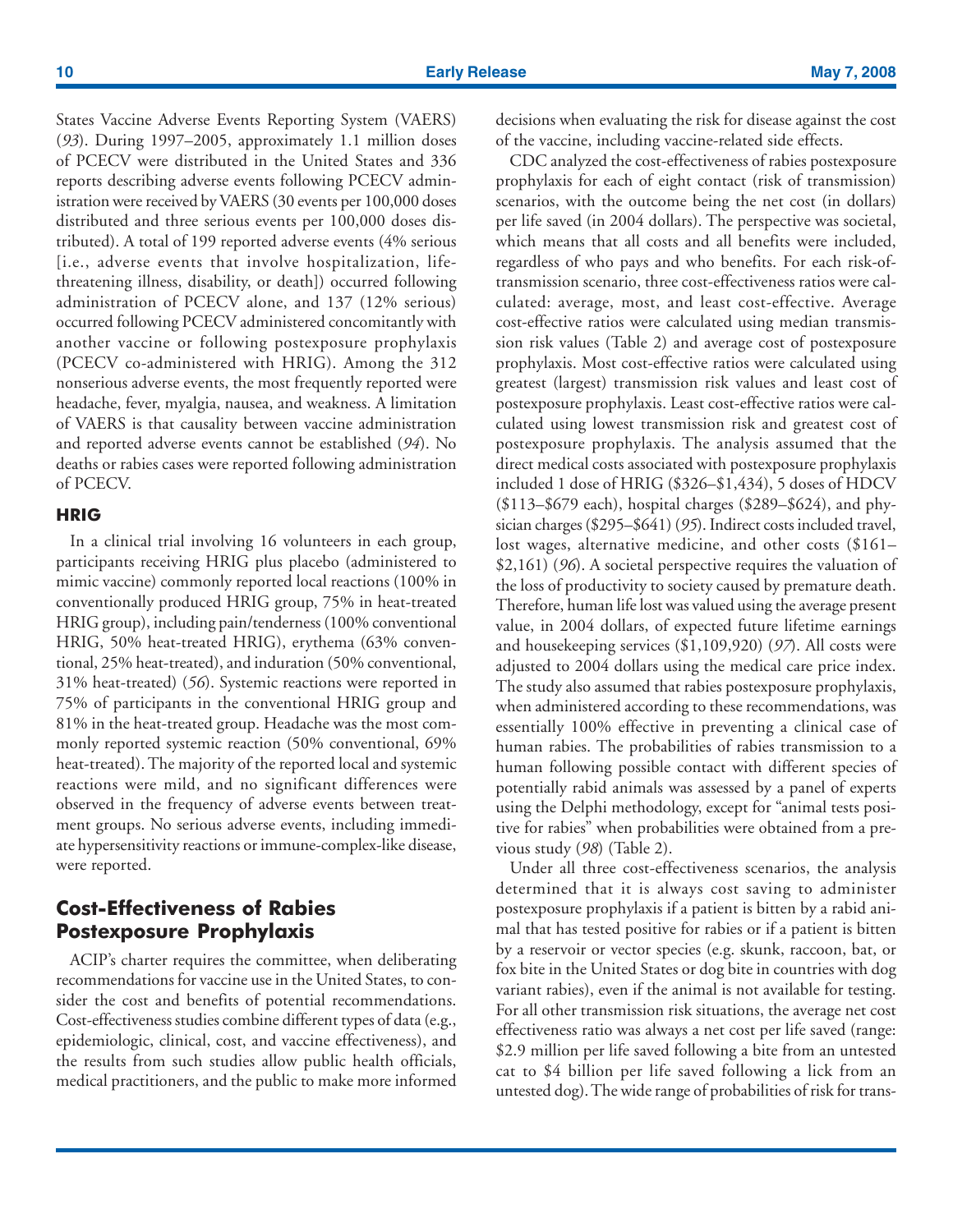| <b>Contact scenario</b>                        | Probability of rabies <sup>t</sup><br>Median<br>(minimum–maximum) | Baseline cost scenario <sup>§</sup><br>Average cost effectiveness<br>(most cost-effective-least cost-effective) |
|------------------------------------------------|-------------------------------------------------------------------|-----------------------------------------------------------------------------------------------------------------|
| Animal tests positive for rabies               | $(0.01 - 0.7)$                                                    | Cost Saving                                                                                                     |
| Skunk bite <sup>1</sup>                        | 0.05<br>$(0.01 - 0.1)$                                            | Cost Saving                                                                                                     |
| Possible bat bite <sup>1</sup> **              | 0.001<br>$(0.000001 - 0.01)$                                      | \$2.9 million<br>(Cost saving-\$8.4 billion)                                                                    |
| Dog bite <sup>¶</sup>                          | 0.00001<br>$(0.00001 - 0.001)$                                    | \$403 million<br>(\$524,080-\$840 million)                                                                      |
| Dog lick <sup>11</sup>                         | 0.000001<br>$(0.000001 - 0.00001)$                                | \$4 billion<br>(\$162 million-\$8.4 billion)                                                                    |
| Cat bite <sup>1</sup>                          | 0.001<br>$(0.00001 - 0.01)$                                       | \$2.9 million<br>(Cost saving-\$840 million)                                                                    |
| Cat lick <sup>1</sup>                          | 0.000001<br>$(0.000001 - 0.0001)$                                 | \$4 billion<br>$($15$ million-\$8.4 billion)                                                                    |
| Contact with rabid human in clinical setting** | 0.000001<br>$(0.000001 - 0.00001)$                                | \$4 billion<br>(\$162 million-\$8.4 billion)                                                                    |

#### <span id="page-12-0"></span>**TABLE 2. Cost-effectiveness ratios (cost/life saved) for rabies postexposure prophylaxis, by different scenarios of potential exposure\* — United States**

Contact with a potentially rabid animal does not necessarily constitute an exposure. A bite exposure is defined as "any penetration of the skin by teeth." A nonbite exposure is defined as "contamination of open wounds, abrasions (including scratches) or mucous membranes with saliva or other potentially infectious material (e.g., neural tissue)."

<sup>†</sup> Probabilities of rabies transmission to a human were obtained from a panel of experts, except for "animal tests positive for rabies" when probabilities

obtained from a previous study.<br>§ Estimates of the direct medical costs of rabies postexposure prophylaxis (PEP) were converted into 2004 dollars using the medical care price index. The cost-effectiveness of PEP under each contact scenario is calculated using the median probability of becoming clinically ill with rabies and the average cost of PEP. The most cost-effective ratio is calculated using the minimum cost of PEP and the maximum probability of becoming clinically ill with rabies. The least cost-effective ratio is calculated using the maximum cost of PEP and the minimum probability of becoming clinically ill with rabies.

¶ Animals not available for testing. The skunk bite data are considered applicable to bites from other rabies reservoir species (e.g., bats, raccoons, and foxes in the United States and dog bites occurring in countries with dog variant rabies).

\*\* No recognized bite or saliva exposure.

mission for the bat bite scenario resulted in the widest range of cost-effectiveness ratios (Table 2). Until more precise estimates of risk for transmission are obtained, these estimates illustrate the difficulty clinicians and public health officials will continue to encounter in unequivocally determining the cost-effectiveness of providing PEP.

## **Rabies Postexposure Prophylaxis**

## **Rationale for Prophylaxis**

ACIP (*26*) and WHO (*25*) recommend that prophylaxis for the prevention of rabies in humans exposed to rabies virus should include prompt and thorough wound cleansing followed by passive vaccination with HRIG and vaccination with cell culture rabies vaccines. Administration of rabies postexposure prophylaxis is a medical urgency, not a medical emergency. Because rabies biologics are valuable resources that are periodically in short supply, a risk assessment weighing potential adverse consequences associated with administering postexposure prophylaxis along with their severity and likelihood versus the actual risk for the person acquiring rabies should be conducted in each situation involving a possible rabies exposure. Because the balance of benefit and harm will differ among exposed persons on the basis of the risk for infection, recommendations regarding rabies postexposure prophylaxis are dependent upon associated risks including 1) type of exposure, 2) epidemiology of animal rabies in the area where the contact occurred and species of animal involved, and 3) circumstances of the exposure incident. The reliability of this information should be assessed for each incident. The decision of whether to initiate rabies postexposure prophylaxis also depends on the availability of the exposing animal for observation or rabies testing (Table 3). Because the epidemiology and pathogenesis of rabies are complex, these recommendations cannot be specific for every possible circumstance. Clinicians should seek assistance from local or state public health officials for evaluating exposures or determining the need for postexposure management in situations that are not routine. State and local officials have access to CDC rabies experts for particularly rare situations or difficult decisions.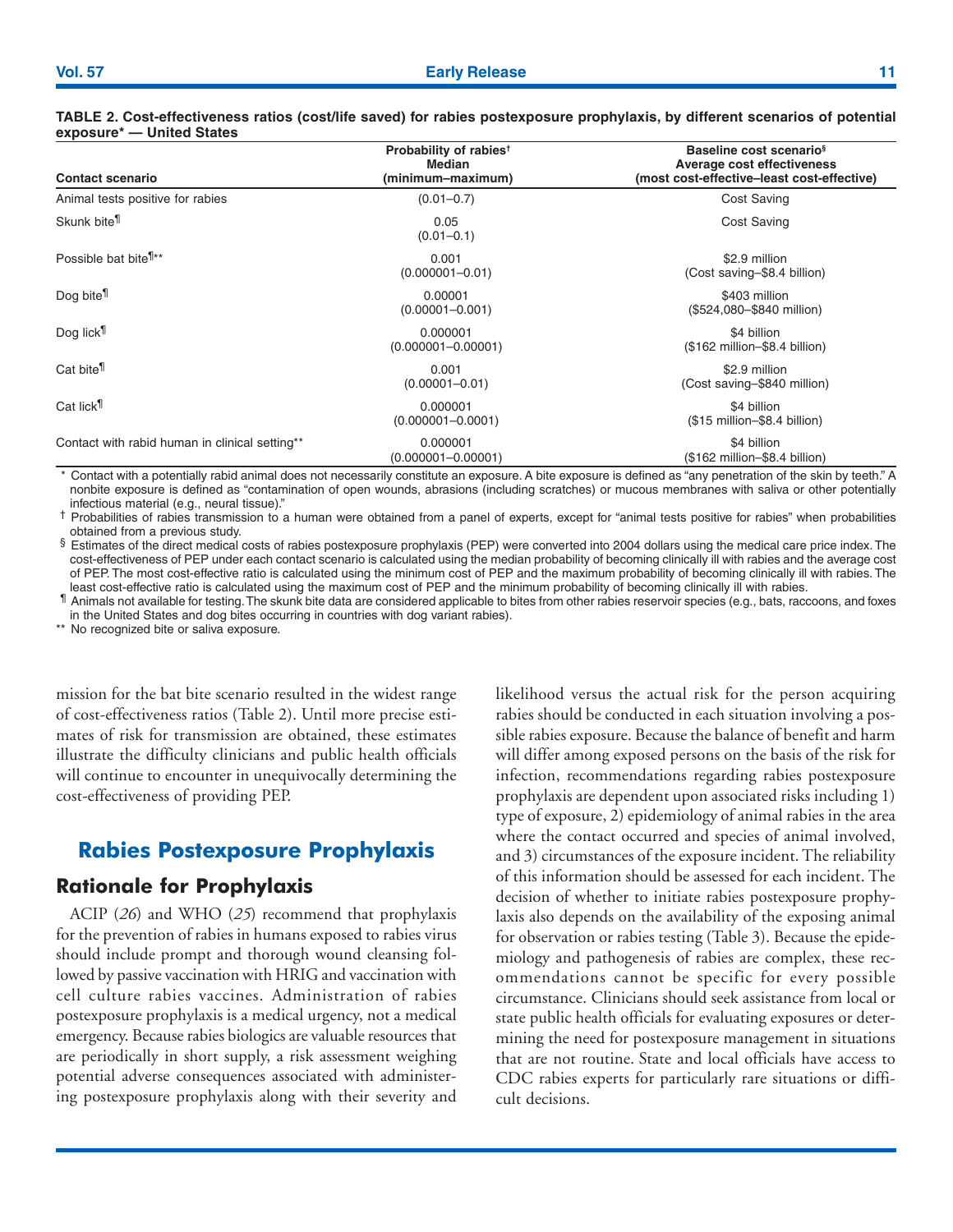| <b>Animal type</b>                                                                                            | <b>Evaluation and</b><br>disposition of animal                                         | Postexposure prophylaxis<br>recommendations                                                                                                                                                                                 |
|---------------------------------------------------------------------------------------------------------------|----------------------------------------------------------------------------------------|-----------------------------------------------------------------------------------------------------------------------------------------------------------------------------------------------------------------------------|
| Dogs, cats, and ferrets                                                                                       | Healthy and available for<br>10 days observation                                       | Persons should not begin prophylaxis unless<br>animal develops clinical signs of rabies.*                                                                                                                                   |
|                                                                                                               | Rabid or suspected rabid                                                               | Immediately begin prophylaxis.                                                                                                                                                                                              |
|                                                                                                               | Unknown (e.g., escaped)                                                                | Consult public health officials.                                                                                                                                                                                            |
| Skunks, raccoons, foxes, and most<br>other carnivores: bats <sup>t</sup>                                      | Regarded as rabid unless<br>animal proven negative by<br>laboratory tests <sup>§</sup> | Consider immediate prophylaxis.                                                                                                                                                                                             |
| Livestock, small rodents (rabbits and<br>hares), large rodents (woodchucks<br>and beavers), and other mammals | Consider individually                                                                  | Consult public health officials. Bites from<br>squirrels, hamsters, guinea pigs, gerbils,<br>chipmunks, rats, mice, other small rodents,<br>rabbits, and hares almost never require<br>antirabies postexposure prophylaxis. |

#### **TABLE 3. Rabies postexposure prophylaxis guide — United States, 2008**

\* During the 10-day observation period, begin postexposure prophylaxis at the first sign of rabies in a dog, cat, or ferret that has bitten someone. If the animal exhibits clinical signs of rabies, it should be euthanized immediately and tested.

†Postexposure prophylaxis should be initiated as soon as possible following exposure to such wildlife unless the animal is available for testing and public health authorities are facilitating expeditious laboratory testing or it is already known that brain material from the animal has tested negative. Other factors that might influence the urgency of decision-making regarding initiation of postexposure prophylaxis before diagnostic results are known include the species of the animal, the general appearance and behavior of the animal, whether the encounter was provoked by the presence of a human, and the severity and location of bites. Discontinue vaccine if appropriate laboratory diagnostic test (i.e., the direct fluorescent antibody test) is negative.  $§$  The animal should be euthanized and tested as soon as possible. H

#### **Types of Exposure**

 When an exposure has occurred, the likelihood of rabies infection varies with the nature and extent of that exposure. Under most circumstances, two categories of exposure (bite and nonbite) should be considered. The most dangerous and common route of rabies exposure is from the bite of a rabid mammal. An exposure to rabies also might occur when the virus, from saliva or other potentially infectious material (e.g., neural tissue), is introduced into fresh, open cuts in skin or onto mucous membranes (nonbite exposure). Indirect contact and activities (e.g., petting or handling an animal, contact with blood, urine or feces, and contact of saliva with intact skin) do not constitute exposures; therefore, postexposure prophylaxis should not be administered in these situations. Exposures to bats deserve special assessment because bats can pose a greater risk for infecting humans under certain circumstances that might be considered inconsequential from a human perspective (i.e., a minor bite or lesion). Human-to-human transmission occurs almost exclusively as a result of organ or tissue transplantation. Clinicians should contact local or state public health officials for assistance in determining the likelihood of a rabies exposure in a specific situation.

**Bite exposures.** Any penetration of the skin by teeth constitutes a bite exposure. All bites, regardless of body site or evidence of gross trauma, represent a potential risk. The risk for transmission varies in part with the species of biting animal, the anatomic site of the bite, and the severity of the wound (*98*). Although risk for transmission might increase with wound severity, rabies transmission also occurs from bites by some animals (e.g., bats) that inflict rather minor injury compared with larger-bodied carnivores, resulting in lesions that are difficult to detect under certain circumstances (*8,99–103*).

**Nonbite exposures.** Nonbite exposures from animals very rarely cause rabies. However, occasional reports of nonbite transmission suggest that such exposures require assessment to determine if sufficient reasons exist to consider postexposure prophylaxis (*104*). The nonbite exposures of highest risk appear to be among surgical recipients of corneas, solid organs, and vascular tissue transplanted from patients who died of rabies and persons exposed to large amounts of aerosolized rabies virus. Two cases of rabies have been attributed to probable aerosol exposures in laboratories, and two cases of rabies have been attributed to possible airborne exposures in caves containing millions of free-tailed bats (*Tadarida brasiliensis*) in the Southwest. However, alternative infection routes can not be discounted (*105–109*). Similar airborne incidents have not occurred in approximately 25 years, probably because of elevated awareness of such risks resulting in increased use of appropriate preventive measures.

The contamination of open wounds or abrasions (including scratches) or mucous membranes with saliva or other potentially infectious material (e.g., neural tissue) from a rabid animal also constitutes a nonbite exposure. Rabies virus is inactivated by desiccation, ultraviolet irradiation, and other factors and does not persist in the environment. In general, if the suspect material is dry, the virus can be considered noninfectious. Nonbite exposures other than organ or tissue trans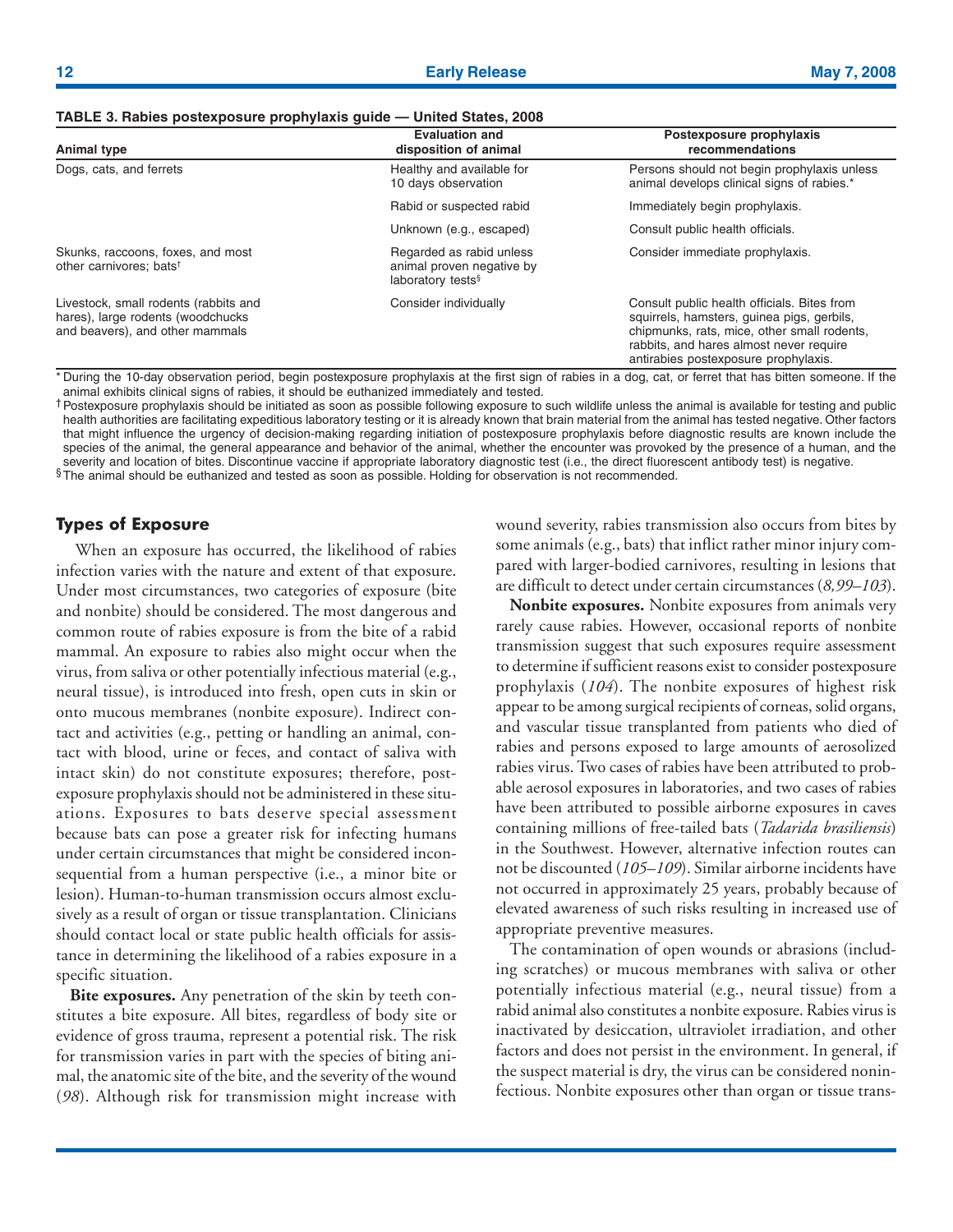plants have almost never been proven to cause rabies, and postexposure prophylaxis is not indicated unless the nonbite exposure met the definition of saliva or other potentially infectious material being introduced into fresh, open cuts in skin or onto mucous membranes.

**Bat Exposures.** The most common rabies virus variants responsible for human rabies in the United States are batrelated; therefore, any potential exposure to a bat requires a thorough evaluation. If possible, bats involved in potential human exposures should be safely collected and submitted for rabies diagnosis. Most submitted bats (approximately 94%) (*110*) will not be rabid and such timely diagnostic assessments rule out the need for large investments in risk assessments and unnecessary prophylaxis.

The risk for rabies resulting from an encounter with a bat might be difficult to determine because of the limited injury inflicted by a bat bite (compared with more obvious wounds caused by the bite of terrestrial carnivores), an inaccurate recall of a bat encounter that might have occurred several weeks or months earlier, and evidence that some bat-related rabies viruses might be more likely to result in infection after inoculation into superficial epidermal layers (*111*). For these reasons, any direct contact between a human and a bat should be evaluated for an exposure. If the person can be reasonably certain a bite, scratch, or mucous membrane exposure did not occur, or if the bat is available for testing and is negative for presence of rabies virus, postexposure prophylaxis is not necessary. Other situations that might qualify as exposures include finding a bat in the same room as a person who might be unaware that a bite or direct contact had occurred (e.g., a deeply sleeping person awakens to find a bat in the room or an adult witnesses a bat in the room with a previously unattended child, mentally disabled person, or intoxicated person). These situations should not be considered exposures if rabies is ruled out by diagnostic testing of the bat, or circumstances suggest it is unlikely that an exposure took place. Other household members who did not have direct contact with the bat or were awake and aware when in the same room as the bat should not be considered as having been exposed to rabies. Circumstances that make it less likely that an undetected exposure occurred include the observation of bats roosting or flying in a room open to the outdoors, the observation of bats outdoors or in a setting where bats might normally be present, or situations in which the use of protective covers (e.g., mosquito netting) would reasonably be expected to preclude unnoticed contact. Because of the complexity of some of these situations, consultation with state and local health departments should always be sought. If necessary, further guidance can be sought from CDC and experts in bat ecology.

During 1990–2007, a total of 34 naturally acquired batassociated human cases of rabies was reported in the United States. In six cases, a bite was reported; in two cases, contact with a bat and a probable bite were reported; in 15 cases, physical contact was reported (e.g., the removal of a bat from the home or workplace or the presence of a bat in the room where the person had been sleeping), but no bite was documented; and in 11 cases, no bat encounter was reported. In these cases, an unreported or undetected bat bite remains the most plausible hypothesis because the genetic sequences of the human rabies viruses closely matched those of specific species of bats. Clustering of human cases associated with bat exposures has never been reported in the United States (e.g., within the same household or among a group of campers where bats were observed during their activities) (*8,101,110*).

**Human-to-Human Exposures.** Human-to-human transmission can occur in the same way as animal-to-human transmission (i.e., the virus is introduced into fresh open cuts in skin or onto mucous membranes from saliva or other potentially infectious material such as neural tissue). Organ and tissue transplantation resulting in rabies transmission has occurred among 16 transplant recipients from corneas  $(n = eight)$ , solid organs  $(n = seven)$ , and vascular tissue  $(n = one)$ . Each of the donors died of an illness compatible with or proven to be rabies (*10,112–123*). The 16 cases occurred in five countries: the United States (five cases: one corneal transplant transmission, three solid organ transmissions, and one vascular graft transmission), Germany (four cases), Thailand (two cases), India (two cases), Iran (two cases), and France (one case).

No documented laboratory-diagnosed cases of human-tohuman rabies transmission have been documented from a bite or nonbite exposure other than the transplant cases (*124*). At least two cases of human-to-human rabies transmission in Ethiopia have been suggested, but rabies as the cause of death was not confirmed by laboratory testing (*125*). The reported route of exposure in both cases was direct salivary contact from another human (i.e., a bite and a kiss). Routine delivery of health care to a patient with rabies is not an indication for postexposure prophylaxis unless the health-care worker is reasonably certain that he or she was bitten by the patient or that his or her mucous membranes or nonintact skin was exposed directly to potentially infectious saliva or neural tissue. Adherence to standard precautions for all hospitalized patients as outlined by the Hospital Infection Control Practices Advisory Committee will minimize the need for postexposure prophylaxis in such situations (*126*). Staff should wear gowns, goggles, masks, and gloves, particularly during intubation and suctioning (*25*).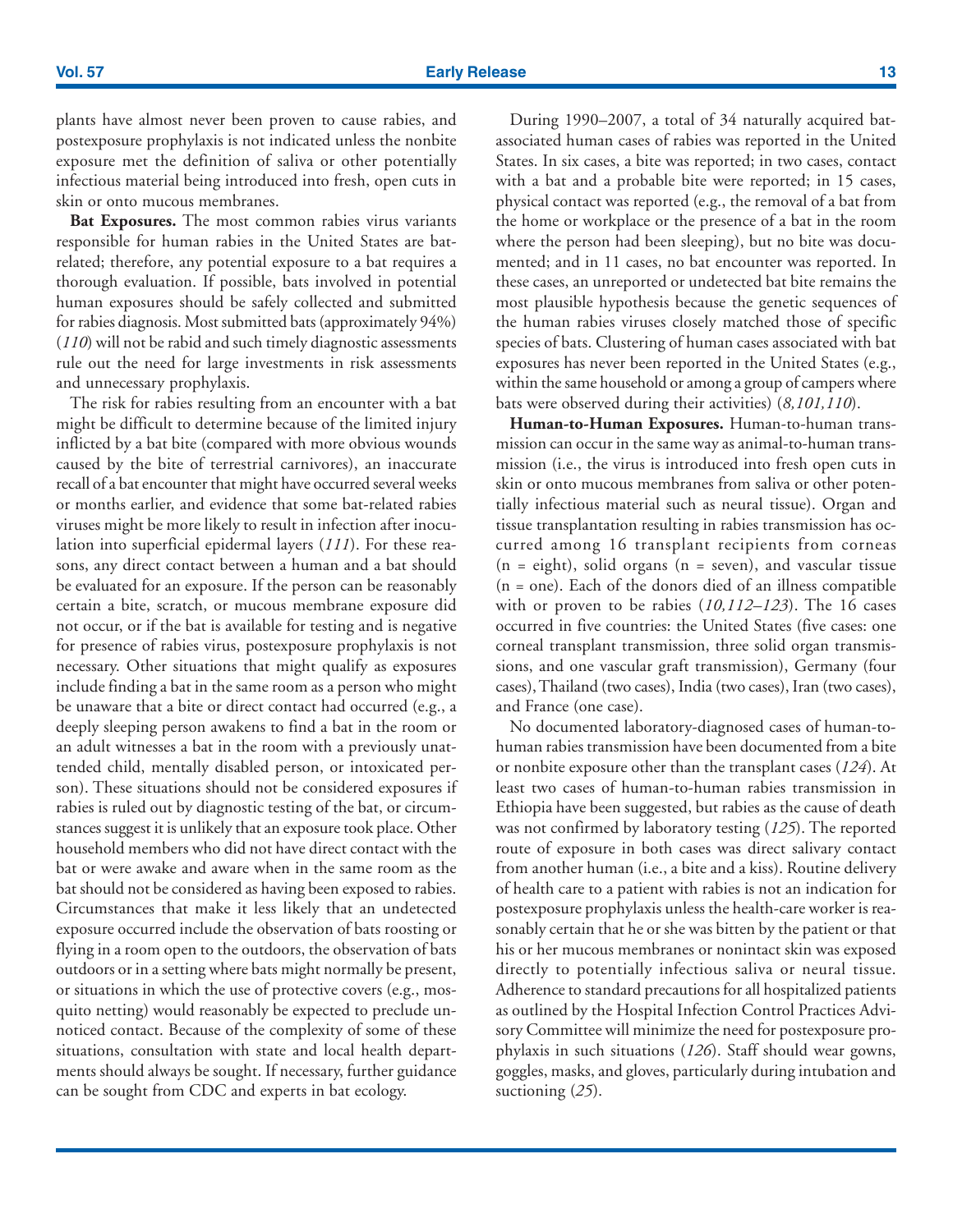### **Animal Rabies Epidemiology**

**Bats.** Rabid bats have been documented in the 49 continental states, and bats are increasingly implicated as important wildlife reservoirs for variants of rabies virus transmitted to humans (*5,101,102,110*). Transmission of rabies virus can occur from minor, seemingly underappreciated or unrecognized bites from bats (*8,99–103*). Laboratory data support a hypothesis that bat rabies virus variants associated with silver-haired bats (*Lasionycteris noctivagans*) and eastern pipistrelles (*Pipistrellus subflavus*) have biologic characteristics that might allow a higher likelihood of infection after superficial inoculation, such as into cells of epidermal origin (*127*). Human and domestic animal contact with bats should be minimized, and bats should never be handled by untrained and unvaccinated persons or be kept as pets (*128*).

**Wild Terrestrial Carnivores.** Raccoons, skunks, and foxes are the terrestrial carnivores most often infected with rabies in the United States (*5*). Suggestive clinical signs of rabies among wildlife cannot be interpreted reliably. All bites by such wildlife should be considered possible exposures to rabies virus. Postexposure prophylaxis should be initiated as soon as possible following exposure to such wildlife, unless the animal is available for diagnosis and public health authorities are facilitating expeditious laboratory testing, or if the brain tissue from the animal has already tested negative. Wild terrestrial carnivores that are available for diagnostic testing should be euthanized as soon as possible (without unnecessary damage to the head), and the brain should be submitted for rabies diagnosis (*129,130*). If the results of testing are negative by immunofluorescence, human rabies postexposure prophylaxis is not necessary. Other factors that might influence the urgency of decision-making regarding the initiation of postexposure prophylaxis before diagnostic results are known include the species of the animal, the general appearance and behavior of the animal, whether the encounter was provoked by the presence of a human, and the severity and location of bites.

**Other Wild Animals.** Rodents are not reservoirs of rabies virus. Small rodents (e.g., squirrels, chipmunks, rats, mice, hamsters, guinea pigs, and gerbils) and lagomorphs (including rabbits and hares) are rarely infected with rabies and have not been known to transmit rabies to humans (*131,132*). During 1990–1996, in areas of the country where raccoon rabies was enzootic, woodchucks accounted for 93% of the 371 cases of rabies among rodents reported to CDC (*5,133,134*). In all cases involving rodents, the state or local health department should be consulted before a decision is made to initiate postexposure prophylaxis (*135*).

The offspring of wild animals crossbred to domestic dogs and cats (wild animal hybrids) are considered wild animals by the National Association of State and Public Health Veterinarians and CSTE. Because the period of rabies virus shedding in wild animal hybrids is unknown, when such animals bite humans euthanasia and rabies testing of the hybrid animal is the safest course of action. Vaccination should be discontinued if diagnostic tests of the involved animal are negative for rabies infection. However, because wolves and dogs have very similar genetic makeup and many animals that are advertised as "wolf-dogs" might actually be dogs, each wolf hybrid bite situation should be evaluated individually, taking into account the likelihood that it is a hybrid, the severity of the wound, and the assessment by the bite victim and his or her health-care provider. State or local health departments should be consulted before a decision is made to euthanize and test an animal. Wild animals and wild animal hybrids should not be kept as pets (*128*) or be publicly accessible. Humans who work with wild animals maintained in United States Department of Agriculture-licensed research facilities or accredited zoological parks should be educated on preventing bites and should receive rabies pre-exposure vaccinations. Rabies exposures of these animal handlers might require booster postexposure vaccinations in lieu of euthanasia and testing of the animal depending on employment requirements.

**Domestic Dogs, Cats, and Ferrets.** The likelihood of rabies in a domestic animal varies regionally, and the need for postexposure prophylaxis also varies on the basis of regional epidemiology. The number of reported cases of rabies in domestic dogs has decreased substantially in the United States, primarily because of improved canine vaccination and stray animal control programs (*5*). In the continental United States, rabies among dogs has been reported sporadically along the United States-Mexico border and in areas of the United States with enzootic wildlife rabies (*5*). During 2000–2006, more cats than dogs were reported rabid in the United States (*6*). The majority of these cases were associated with the epizootic of rabies among raccoons in the eastern United States. The large number of rabid cats compared with other domestic animals might be attributed to a lower vaccination rate among cats because of less stringent cat vaccination laws; fewer confinement or leash laws; and the nocturnal activity patterns of cats placing them at greater risk for exposure to infected raccoons, skunks, foxes, and bats. In certain developing countries, dogs remain the major reservoir and vector of rabies and represent an increased risk for rabies exposure in such countries (*136*).

A healthy domestic dog, cat, or ferret that bites a person should be confined and observed for 10 days (*128,137,138*).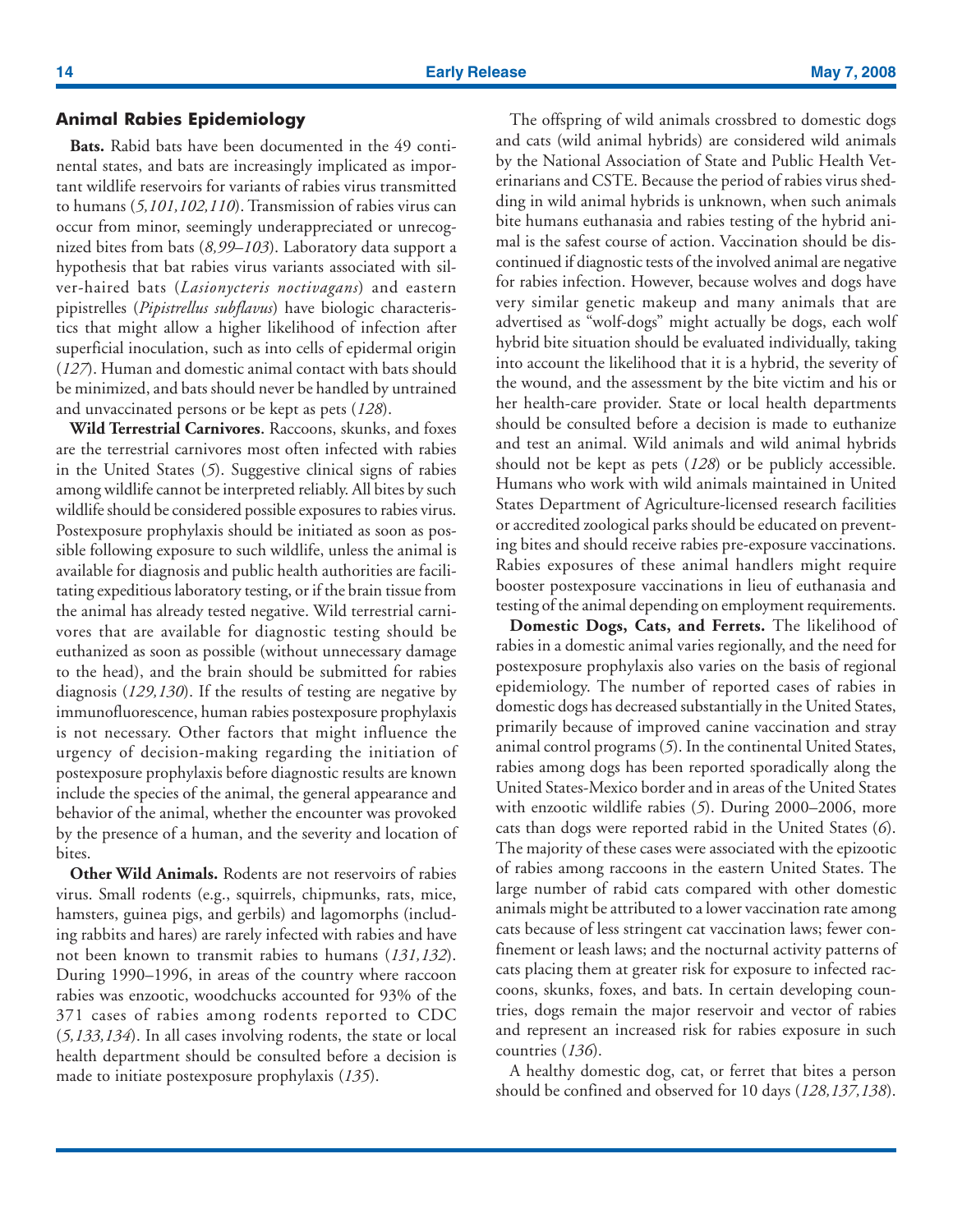<span id="page-16-0"></span>Those that remain alive and healthy 10 days after a bite would not have been shedding rabies virus in their saliva and would not have been infectious at the time of the bite (*25*). All domestic dogs, cats, and ferrets kept as pets should be vaccinated against rabies. Even if they are not, such animals might still be confined and observed for 10 days after a bite to reliably determine the risk for rabies exposure for the person who was bitten. Any illness in the animal during the confinement period before release should be evaluated by a veterinarian and reported immediately to the local public health department. If signs suggestive of rabies develop, postexposure prophylaxis of the bite victim should be initiated. The animal should be euthanized and its head removed and shipped, under refrigeration, for examination by a qualified laboratory. If the biting animal is stray or unwanted, it should either be confined and observed for 10 days or euthanized immediately and submitted for rabies diagnosis (*128*).

**Other Domestic Animals.** In all instances of exposure to other domestic animal species, local or state health department should be consulted before a decision is made to euthanize and test the animal or initiate postexposure prophylaxis (*128*).

### **Circumstances of Biting Incident and Vaccination Status of Exposing Animal**

An unprovoked attack by an animal might be more likely than a provoked attack to indicate that the animal is rabid. Bites inflicted on a person attempting to feed or handle an apparently healthy animal should generally be regarded as provoked. Other factors to consider when evaluating a potential rabies exposure include the epidemiology of rabies in the area, the biting animal's history and health status (e.g., abnormal behavior and signs of illness), and the potential for the animal to be exposed to rabies (e.g., presence of an unexplained wound or history of exposure to a rabid animal). A dog, cat, or ferret with a history of continuously current vaccination (i.e., no substantial gaps in vaccination coverage) is unlikely to become infected with rabies (*128,137,139–141*). Even after an initial rabies vaccination, young or naïve animals remain at risk for rabies because of the potential exposures preceding vaccination or before adequate induction of immunity during the 28 days after primary vaccination (*128*).

## **Treatment of Wounds and Vaccination**

The essential components of rabies postexposure prophylaxis are wound treatment and, for previously unvaccinated persons, the administration of both HRIG and vaccine (Table 4) (*142*). Administration of rabies postexposure prophylaxis is a medical urgency, not a medical emergency, but decisions must not be delayed. Incubation periods of more than 1 year have been reported in humans (*143*). Therefore, when a documented or likely exposure has occurred, postexposure prophylaxis should be administered regardless

| <b>Vaccination status</b>          | Treatment                       | Regimen*                                                                                                                                                                                                                                                                                                                                                                                                                                                      |
|------------------------------------|---------------------------------|---------------------------------------------------------------------------------------------------------------------------------------------------------------------------------------------------------------------------------------------------------------------------------------------------------------------------------------------------------------------------------------------------------------------------------------------------------------|
| Not previously vaccinated          | Wound cleansing                 | All postexposure prophylaxis should begin with immediate thorough<br>cleansing of all wounds with soap and water. If available, a virucidal agent<br>such as povidine-iodine solution should be used to irrigate the wounds.                                                                                                                                                                                                                                  |
|                                    | Rabies immune<br>globulin (RIG) | Administer 20 IU/kg body weight. If anatomically feasible, the full dose<br>should be infiltrated around the wound(s) and any remaining volume should<br>be administered intramuscularly (IM) at an anatomical site distant from<br>vaccine administration. Also, RIG should not be administered in the same<br>syringe as vaccine. Because RIG might partially suppress active production<br>of antibody, no more than the recommended dose should be given. |
|                                    | Vaccine                         | Human diploid cell vaccine (HDCV) or purified chick embryo cell vaccine<br>(PCECV) 1.0 mL, IM (deltoid area <sup>§</sup> ), one each on days $0^{1}$ , 3, 7, 14, and 28.                                                                                                                                                                                                                                                                                      |
| Previously vaccinated <sup>†</sup> | Wound cleansing                 | All postexposure prophylaxis should begin with immediate thorough<br>cleansing of all wounds with soap and water. If available, a virucidal agent<br>such as povidine-iodine solution should be used to irrigate the wounds.                                                                                                                                                                                                                                  |
|                                    | <b>RIG</b>                      | RIG should not be administered.                                                                                                                                                                                                                                                                                                                                                                                                                               |
|                                    | Vaccine                         | HDCV or PCECV 1.0 mL, IM (deltoid area <sup>§</sup> ), one each on days $01$ and 3.                                                                                                                                                                                                                                                                                                                                                                           |

**TABLE 4. Rabies postexposure prophylaxis schedule — United States, 2008**

\* These regimens are applicable for all age groups, including children.

†Any person with a history of a complete pre-exposure or postexposure vaccination regimen with HDCV, PCECV, or rabies vaccine adsorbed, or previous vaccination with any other type of rabies vaccine and a documented history of antibody response to the prior vaccination.

 $§$ The deltoid area is the only acceptable site of vaccination for adults and older children. For younger children, the outer aspect of the thigh can be used. Vaccine should never be administered in the gluteal area.

¶Day 0 is the day the first dose of vaccine is administered.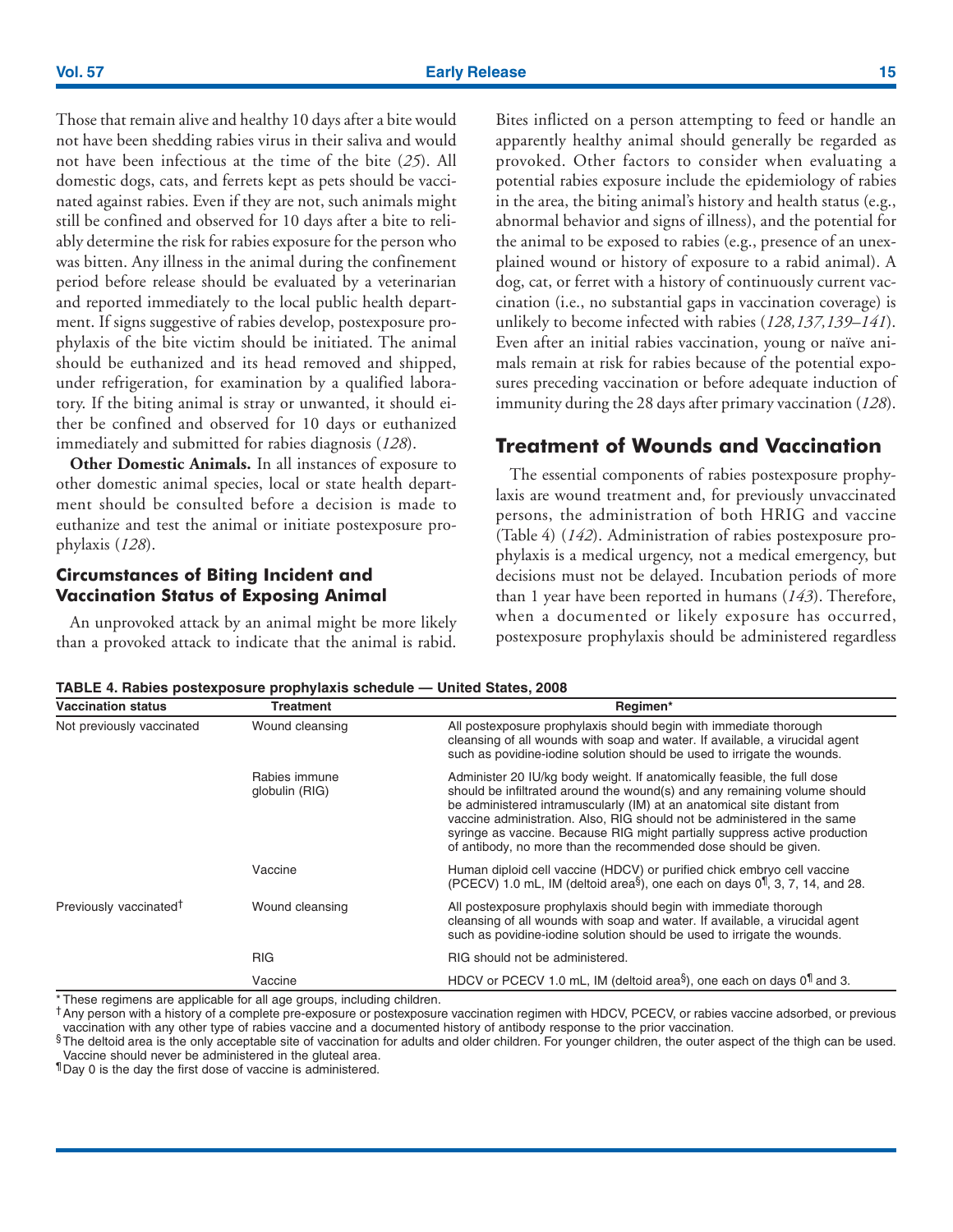of the length of the delay, provided that compatible clinical signs of rabies are not present in the exposed person. The administration of postexposure prophylaxis to a clinically rabid human patient has demonstrated consistent ineffectiveness (*25*).

In 1977, WHO recommended a regimen of RIG and 6 doses of HDCV over a 90-day period. This recommendation was based on studies in Germany and Iran (*19,21*). When used in this manner, the vaccine was safe and effective in persons bitten by animals proven to be rabid and induced an adequate antibody response in all recipients (*19*)*.* Studies conducted in the United States by CDC have documented that a regimen of 1 dose of HRIG and 5 doses of HDCV over a 28-day period was safe and induced an adequate antibody response in all recipients (*18*). Clinical trials with PCECV have demonstrated immunogenicity equivalent to that of HDCV (*144*)*.*

Cell culture vaccines have been used effectively with HRIG or RIG of equine origin (ERIG) worldwide to prevent rabies in persons bitten by various rabid animals (*18,19*). Worldwide, WHO estimates that postexposure prophylaxis is initiated on 10–12 million persons annually (*144*). An estimated 16,000–39,000 persons in the United States receive a full postexposure course each year (*11*). Although postexposure prophylaxis has not always been properly administered in the United States, no failures have been documented since current biologics have been licensed.

### **Treatment of Wounds**

Regardless of the risk for rabies, the optimal medical treatment of animal bite wounds includes the recognition and treatment of serious injury (e.g., nerve or tendon laceration), avoidance or management of infection (both local and systemic), and approaches that will yield the best possible cosmetic results (*145*). For many types of bite wounds, immediate gentle irrigation with water or a dilute water povidone-iodine solution markedly decrease the risk for bacterial infection (*146*). Care should be taken not to damage skin or tissues. Wound cleansing is especially important in rabies prevention because thorough wound cleansing alone without other postexposure prophylaxis markedly reduce the likelihood of rabies in animal studies (*147,148*). Consideration should be given to the need for a booster dose of tetanus vaccine (*149,150*). Decisions regarding the use of antibiotic prophylaxis (*151*) and primary wound closure (*152*) should be individualized on the basis of the exposing animal species, size and location of the wound(s), and time interval since the bite. Suturing should be avoided, when possible.

#### **Vaccination**

Postexposure antirabies vaccination should always include administration of both passive antibody and vaccine, with the exception of persons who have ever previously received complete vaccination regimens (pre-exposure or postexposure) with a cell culture vaccine or persons who have been vaccinated with other types of vaccines and have previously had a documented rabies virus neutralizing antibody titer. These persons should receive only vaccine (i.e., postexposure for a person previously vaccinated). The combination of HRIG and vaccine is recommended for both bite and nonbite exposures reported by persons who have never been previously vaccinated for rabies, regardless of the interval between exposure and initiation of prophylaxis. If postexposure prophylaxis has been initiated and appropriate laboratory diagnostic testing (i.e., the direct fluorescent antibody test) indicates that the exposing animal was not rabid, postexposure prophylaxis can be discontinued.

**Rabies IgG Use.** HRIG is administered only once (i.e., at the beginning of antirabies prophylaxis) to previously unvaccinated persons to provide immediate, passive, rabies virusneutralizing antibody coverage until the patient responds to HDCV or PCECV by actively producing antibodies. If HRIG was not administered when vaccination was begun (i.e., day 0), it can be administered up to and including day 7 of the postexposure prophylaxis series (*153*). Beyond the seventh day, HRIG is not indicated because an antibody response to cell culture vaccine is presumed to have occurred. Because HRIG can partially suppress active production of antibody, the dose administered should not exceed the recommended dose (*154*). The recommended dose of HRIG is 20 IU/kg (0.133 mL/kg) body weight. This formula is applicable to all age groups, including children. If anatomically feasible, the full dose of HRIG should be thoroughly infiltrated in the area around and into the wounds. Any remaining volume should be injected IM at a site distant from vaccine administration. This recommendation for HRIG administration is based on reports of rare failures of postexposure prophylaxis when less than the full amount of HRIG was infiltrated at the exposure sites (*155*). HRIG should never be administered in the same syringe or in the same anatomical site as the first vaccine dose. However, subsequent doses of vaccine in the 5-dose series can be administered in the same anatomic location where the HRIG dose was administered, if this is the preferable site for vaccine administration (i.e., deltoid for adults or anterolateral thigh for infants and small children).

**Vaccine Use.** Two rabies vaccines are available for use in the United States (Table 1); either can be administered in conjunction with HRIG at the beginning of postexposure pro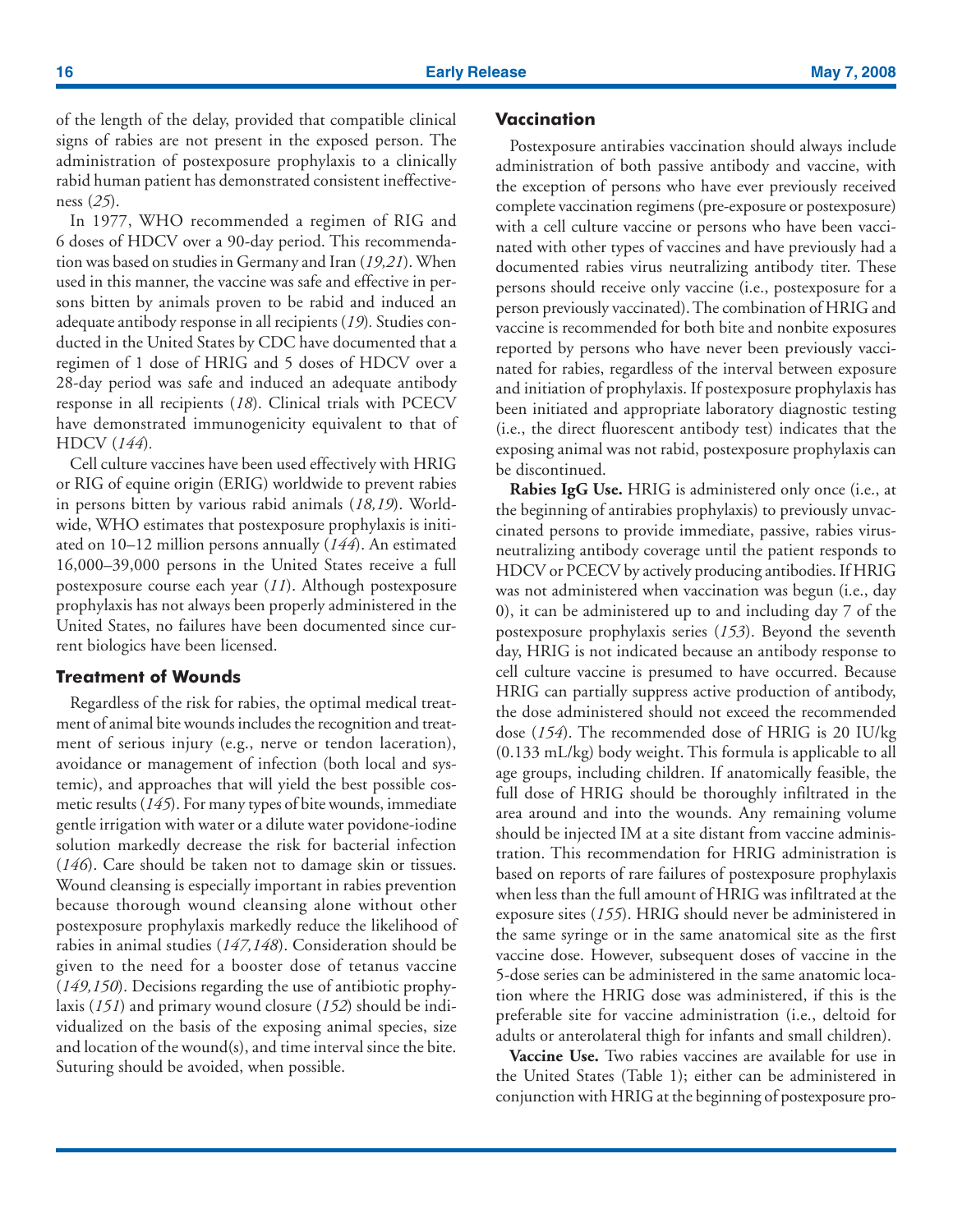<span id="page-18-0"></span>phylaxis. A regimen of 5 one-mL doses of HDCV or PCECV should be administered IM to previously unvaccinated persons. The first dose of the 5-dose course should be administered as soon as possible after exposure. This date is then considered day 0 of the postexposure prophylaxis series. Additional doses should then be administered on days 3, 7, 14, and 28 after the first vaccination. For adults, the vaccination should always be administered IM in the deltoid area. For children, the anterolateral aspect of the thigh is also acceptable. The gluteal area should never be used for HDCV or PCECV injections because administration of HDCV in this area results in lower neutralizing antibody titers (*156*).

#### **Deviations from Recommended Postexposure Vaccination Schedules**

Every attempt should be made to adhere to the recommended vaccination schedules. Once vaccination is initiated, delays of a few days for individual doses are unimportant, but the effect of longer lapses of weeks or more is unknown (*157*). Most interruptions in the vaccine schedule do not require reinitiation of the entire series (*158*). For most minor deviations from the schedule, vaccination can be resumed as though the patient were on schedule. For example, if a patient misses the dose scheduled for day 7 and presents for vaccination on day 10, the day 7 dose should be administered that day and the schedule resumed, maintaining the same interval between doses. In this scenario, the remaining doses would be administered on days 17 and 31. When substantial deviations from the schedule occur, immune status should be assessed by performing serologic testing 7–14 days after administration of the final dose in the series.

## **Postexposure Prophylaxis Outside the United States**

Persons exposed to rabies outside the United States in countries where rabies is enzootic might receive postexposure prophylaxis with regimens or biologics that are not used in the United States, including purified vero cell rabies vaccine (Verorab™, Imovax – Rabies vero™, TRC Verorab™), purified duck embryo vaccine (Lyssavac N™), and different formulations of PCECV (Rabipur®) or HDCV (Rabivac<sup>™)</sup>. This information is provided to familiarize physicians with some of the regimens used more widely abroad. These regimens have not been submitted for approval by the U.S. Food and Drug Administration (FDA) for use in the United States (*37,74,159–168*). If postexposure prophylaxis is initiated outside the United States using one of these regimens or vaccines of nerve tissue origin, additional prophylaxis might be necessary when the patient presents for care in the United States. State or local health departments should be contacted for specific advice in such cases. Rabies virus neutralizing antibody titers from specimens collected 1–2 weeks after preexposure or postexposure prophylaxis would be considered adequate if complete neutralization of challenge virus at a 1:5 serum dilution by RFFIT occurs.

Purified ERIG or fractions of ERIG have been used in developing countries where HRIG might not have been available. The incidence of adverse reactions after ERIG administration has been low (0.8%–6.0%), and most of those that occurred were minor (*169–171*). In addition, unpurified antirabies serum of equine origin might still be used in some countries where neither HRIG nor ERIG are available. The use of this antirabies serum is associated with higher rates of serious adverse reactions, including anaphylaxis (*172*).

Although no postexposure prophylaxis failures have occurred in the United States since cell culture vaccines and HRIG have been routinely used, failures have occurred abroad when less than potent biologics were used, if some deviation was made from the recommended postexposure prophylaxis protocol, or when less than the recommended amount of RIG was administered (*155,173–175*). Specifically, patients who contracted rabies after postexposure prophylaxis might not have had adequate local wound cleansing, might not have received rabies vaccine injections in the deltoid area (i.e., vaccine was administered in the gluteal area), or might not have received appropriate infiltration of RIG around the wound site. Substantial delays between exposure and initiation of prophylaxis are of concern, especially with severe wounds to the face and head, which might provide access to the central nervous system through rapid viral neurotropism.

### **Rabies Pre-Exposure Prophylaxis**

Pre-exposure rabies prophylaxis is administered for several reasons. First, although pre-exposure vaccination does not eliminate the need for additional medical evaluation after a rabies exposure, it simplifies management by eliminating the need for RIG and decreasing the number of doses of vaccine needed. This is particularly important for persons at high risk for being exposed to rabies in areas where modern immunizing products might not be available or where cruder, less safe biologics might be used, placing the exposed person at increased risk for adverse events. Second, pre-exposure prophylaxis might offer partial immunity to persons whose postexposure prophylaxis is delayed. Finally, pre-exposure prophylaxis might provide some protection to persons at risk for unrecognized exposures to rabies.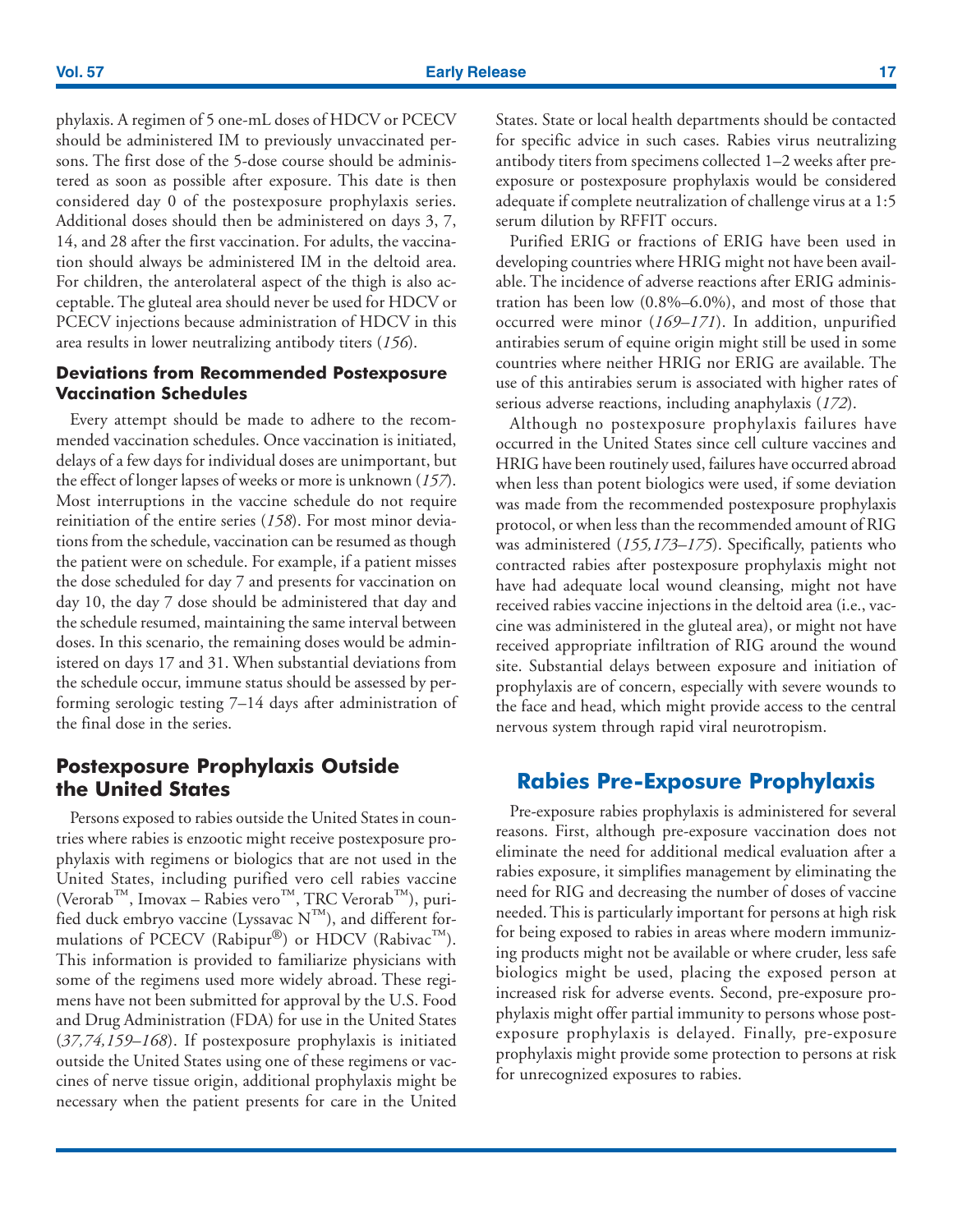<span id="page-19-0"></span>Pre-exposure vaccination should be offered to persons in high-risk groups, such as veterinarians and their staff, animal handlers, rabies researchers, and certain laboratory workers. Pre-exposure vaccination also should be considered for persons whose activities bring them into frequent contact with rabies virus or potentially rabid bats, raccoons, skunks, cats, dogs, or other species at risk for having rabies. In addition, some international travelers might be candidates for pre-exposure vaccination if they are likely to come in contact with animals in areas where dog or other animal rabies is enzootic and immediate access to appropriate medical care, including rabies vaccine and immune globulin, might be limited. Routine pre-exposure prophylaxis for the general U.S. population or routine travelers to areas where rabies is not enzootic is not recommended (*176,177*).

### **Primary Vaccination**

Three 1.0-mL injections of HDCV or PCECV should be administered IM (deltoid area), one injection per day on days 0, 7, and 21 or 28 (Table 5). The immunogenicity of IM primary vaccination with PCECV and HDCV has been reviewed. Vaccine preparations for ID administration are no longer available in the United States.

### **Pre-Exposure Booster Doses of Vaccine**

Persons who work with rabies virus in research laboratories or vaccine production facilities (continuous risk category [Table 6]) (*178*) are at the highest risk for inapparent exposures. Such persons should have a serum sample tested for rabies virus neutralizing antibody every 6 months. An IM booster dose (Table 5) of vaccine should be administered if the serum titer falls to maintain a serum titer corresponding to a value of at least complete neutralization at a 1:5 serum dilution by the RFFIT. The frequent-risk category includes other laboratory workers (e.g., those performing rabies diagnostic testing), cavers, veterinarians and staff, and animalcontrol and wildlife officers in areas where animal rabies is enzootic. The frequent-risk category also includes persons who frequently handle bats, regardless of location in the United States or throughout the world, because of the existence of

lyssaviruses on all continents except Antarctica. Persons in the frequent-risk group should have a serum sample tested for rabies virus neutralizing antibody every 2 years. If the titer is less than complete neutralization at a 1:5 serum dilution by the RFFIT, the person also should receive a single booster dose of vaccine. Veterinarians, veterinary students, and terrestrial animal-control and wildlife officers working in areas where rabies is uncommon to rare (infrequent exposure group) and certain at-risk international travelers who have completed a full pre-exposure vaccination series with licensed vaccines and according to schedule do not require routine serologic verification of detectable antibody titers or routine pre-exposure booster doses of vaccine. If they are exposed to rabies in the future, they are considered immunologically primed against rabies and simply require postexposure prophylaxis for a person previously vaccinated (i.e., days 0 and 3 vaccination).

### **Postexposure Prophylaxis for Previously Vaccinated Persons**

If a person is exposed to rabies, local wound care remains an important part of postexposure prophylaxis, even for previously vaccinated persons. Previously vaccinated persons are those who have received one of the recommended pre-exposure or postexposure regimens of HDCV, PCECV, or RVA or those who received another vaccine and had a documented rabies virus neutralizing antibody titer. These persons should receive 2 IM doses (1.0 mL each in the deltoid) of vaccine, one immediately and one 3 days later. Administration of RIG is unnecessary and should not be administered to previously vaccinated persons because the administration of passive antibody might inhibit the relative strength or rapidity of an expected anamnestic response (*77*). For previously vaccinated persons who are exposed to rabies, determining the rabies virus neutralizing antibody titer for decision-making about prophylaxis is inappropriate for at least three reasons. First, several days will be required to collect the serum and determine the test result. Second, no "protective" titer is known. Finally, although rabies virus neutralizing antibodies are important

**TABLE 5. Rabies pre-exposure prophylaxis schedule — United States, 2008**

| Type of vaccination  | Route                                                        | Reaimen                                                                                                                                                  |
|----------------------|--------------------------------------------------------------|----------------------------------------------------------------------------------------------------------------------------------------------------------|
| Primary              | Intramuscular                                                | Human diploid cell vaccine (HDCV) or purified chick embryo cell vaccine<br>(PCECV); 1.0 mL (deltoid area), one each on days $0,^{\star}$ 7, and 21 or 28 |
| Booster <sup>†</sup> | Intramuscular                                                | HDCV or PCECV; 1.0 mL (deltoid area), day 0 only                                                                                                         |
|                      | *Day 0 is the day the first dose of vaccine is administered. |                                                                                                                                                          |

†Persons in the continuous-risk category should have a serum sample tested for rabies virus neutralizing antibody every 6 months, and persons in the frequent-risk category should be tested every 2 years. An intramuscular booster dose of vaccine should be administered if the serum titer falls to maintain a value of at least complete neutralization at a 1:5 serum dilution by rapid fluorescent focus inhibition test.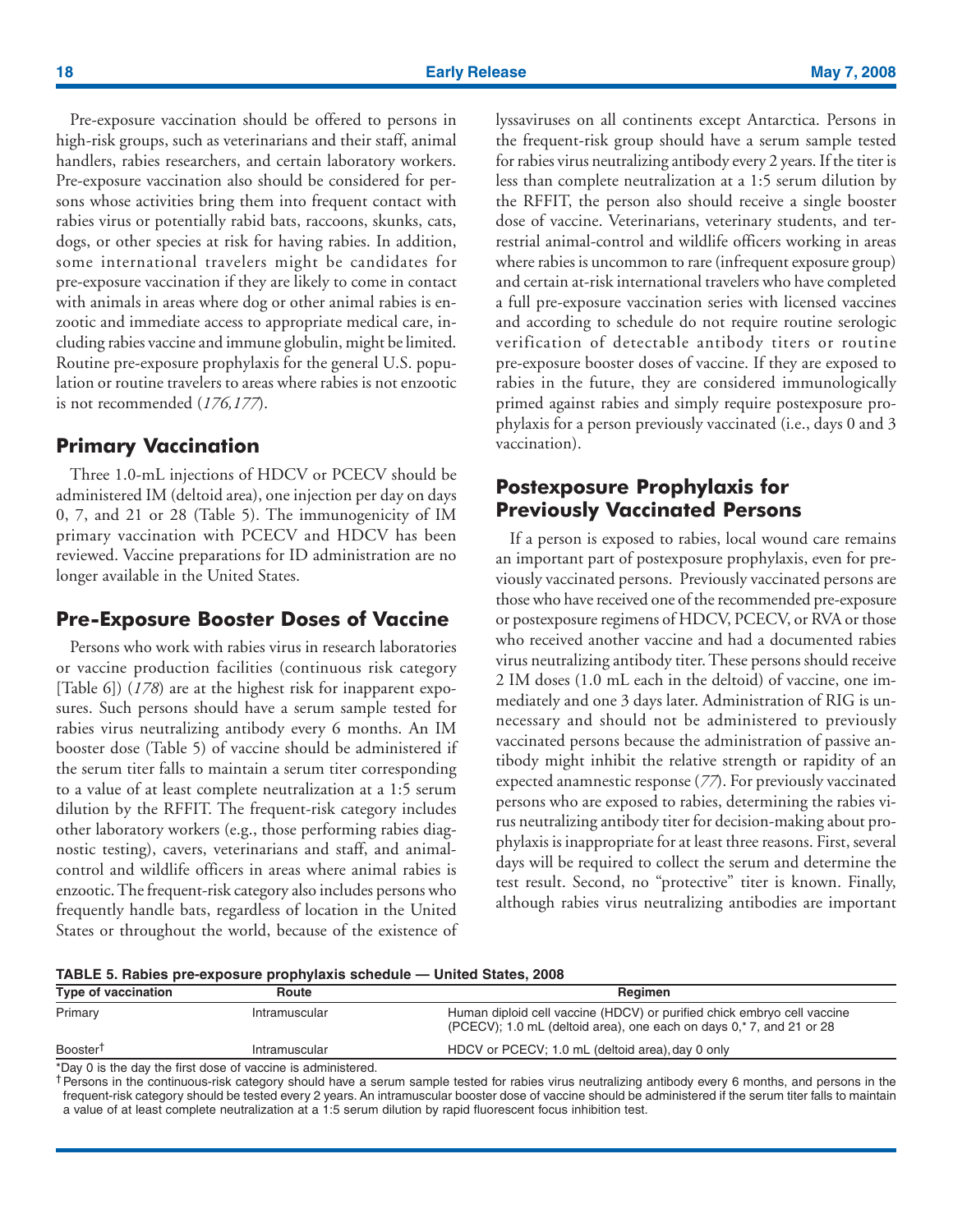| <b>Risk category</b>                             | Nature of risk                                                                                                                                          | <b>Typical populations</b>                                                                                                                                                                                                                                                                      | Pre-exposure<br>recommendations                                                                                                 |
|--------------------------------------------------|---------------------------------------------------------------------------------------------------------------------------------------------------------|-------------------------------------------------------------------------------------------------------------------------------------------------------------------------------------------------------------------------------------------------------------------------------------------------|---------------------------------------------------------------------------------------------------------------------------------|
| Continuous                                       | Virus present continuously,<br>often in high concentrations.<br>Specific exposures likely to go<br>unrecognized. Bite, nonbite, or<br>aerosol exposure. | Rabies research laboratory<br>workers; rabies biologics<br>production workers.                                                                                                                                                                                                                  | Primary course.<br>Serologic testing every 6<br>months; booster vaccination<br>if antibody titer is below<br>acceptable level.* |
| Frequent                                         | Exposure usually episodic,<br>with source recognized, but<br>exposure also might be<br>unrecognized. Bite, nonbite, or<br>aerosol exposure.             | Rabies diagnostic laboratory<br>workers, cavers, veterinarians<br>and staff, and animal-control and<br>wildlife workers in areas where<br>rabies is enzootic. All persons who<br>frequently handle bats.                                                                                        | Primary course.<br>Serologic testing every 2<br>years; booster vaccination if<br>antibody titer is below<br>acceptable level.*  |
| Infrequent (greater than<br>population at large) | Exposure nearly always<br>episodic with source<br>recognized. Bite or nonbite<br>exposure.                                                              | Veterinarians and animal-control<br>staff working with terrestrial animals<br>in areas where rabies is uncommon to<br>rare. Veterinary students. Travelers<br>visiting areas where rabies is<br>enzootic and immediate access to<br>appropriate medical care including<br>biologics is limited. | Primary course. No serologic<br>testing or booster vaccination.                                                                 |
| Rare (population<br>at large)                    | Exposure always episodic with<br>source recognized. Bite or<br>nonbite exposure.                                                                        | U.S. population at large, including<br>persons in areas where rabies is<br>epizootic.                                                                                                                                                                                                           | No vaccination necessary.                                                                                                       |

#### <span id="page-20-0"></span>**TABLE 6. Rabies pre-exposure prophylaxis guide — United States, 2008**

\* Minimum acceptable antibody level is complete virus neutralization at a 1:5 serum dilution by the rapid fluorescent focus inhibition test. A booster dose should be administered if the titer falls below this level.

components, other immune effectors also are operative in disease prevention.

## **Vaccination and Serologic Testing**

### **Post-Vaccination Serologic Testing**

In CDC studies, all healthy persons tested 2–4 weeks after completion of pre-exposure and postexposure rabies prophylaxis in accordance with ACIP guidelines demonstrated an adequate antibody response to rabies (*18,73,179,180*). Therefore, no testing of patients completing pre-exposure or postexposure prophylaxis is necessary to document seroconversion unless the person is immunosuppressed. Patients who are immunosuppressed by disease or medications should postpone pre-exposure vaccinations and consider avoiding activities for which rabies pre-exposure prophylaxis is indicated. When that is not possible, immunosuppressed persons who are at risk for exposure to rabies should be vaccinated and their virus neutralizing antibody titers checked. In these cases, failures to seroconvert after the third dose should be managed in consultation with appropriate public health officials. When titers are obtained, specimens collected 1–2 weeks after pre-exposure or postexposure prophylaxis should completely neutralize challenge virus at a 1:5 serum dilution by the RFFIT. Antibody titers might decline over time since the last vaccination. Small differences (i.e., within one dilution of sera) in the reported values of rabies virus neutralizing antibody titer (most properly reported according to a standard as IU/mL) might occur among laboratories that provide antibody determination using the recommended RFFIT. Rabies antibody titer determination tests that are not approved by FDA are not appropriate for use as a substitute for RFFIT in suspect human rabies antemortem testing because discrepant results between such tests and measures of actual virus neutralizing activity by RFFIT have been observed (*181*).

## **Serologic Response and Pre-Exposure Booster Doses of Vaccine**

Although virus neutralizing antibody levels might not definitively determine a person's susceptibility or protection from a rabies virus exposure, titers in persons at risk for exposure are used to monitor the relative rabies immune status over time (*182*). To ensure the presence of a primed immune response over time among persons at higher than normal risk for exposure, titers should be checked periodically, with booster doses administered only as needed. Two years after primary pre-exposure vaccination, a complete neutralization of challenge virus at a dilution of 1:5 (by the RFFIT) was observed among 93%–98% of persons who received the 3-dose pre-exposure series intramuscularly and 83%–95% of persons who received the 3-dose series intradermally (*68*). If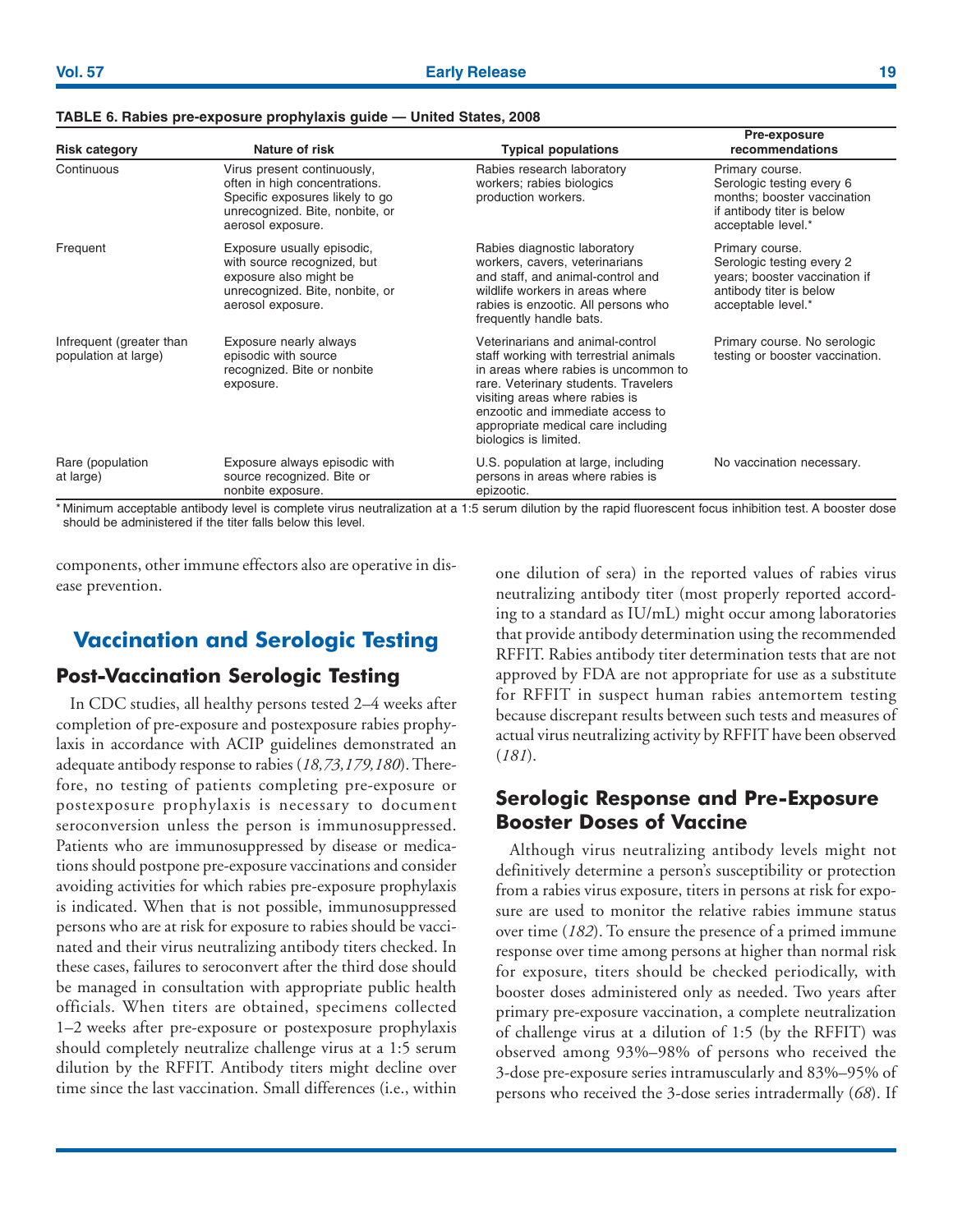<span id="page-21-0"></span>the titer falls below the minimum acceptable antibody level of complete neutralization at a serum dilution of 1:5, a single pre-exposure booster dose of vaccine is recommended for persons at continuous or frequent risk for exposure to rabies (Table 6). The following guidelines are recommended for determining when serum testing should be performed after primary pre-exposure vaccination:

- A person in the continuous-risk category should have a serum sample tested for rabies virus neutralizing antibody every 6 months (*178*).
- A person in the frequent-risk category should have a serum sample tested for rabies virus neutralizing antibody every 2 years (*183*).

State or local health departments or CDC can provide the names and addresses of laboratories performing appropriate rabies virus neutralizing serologic testing.

## **Management and Reporting of Adverse Reactions to Rabies Biologics**

Once initiated, rabies prophylaxis should not be interrupted or discontinued because of local or mild systemic adverse reactions to rabies vaccine. Usually, such reactions can be successfully managed with anti-inflammatory, antihistaminic, and antipyretic agents.

When a person with a history of hypersensitivity to rabies vaccine must be revaccinated, empiric intervention such as pretreatment with antihistamines might be considered. Epinephrine should be readily available to counteract anaphylactic reactions, and the person should be observed carefully immediately after vaccination (*184*).

Although serious systemic, anaphylactic, or neuroparalytic reactions are rare during and after the administration of rabies vaccines, such reactions pose a serious dilemma for the patient and the attending physician (*14*). A patient's risk for acquiring rabies must be carefully considered before deciding to discontinue vaccination. Advice and assistance on the management of serious adverse reactions for persons receiving rabies vaccines can be sought from the state or local health department or CDC.

All clinically significant adverse events occurring following administration of rabies vaccine should be reported to VAERS, even if causal relation to vaccination is not certain. Although VAERS is subject to limitations common to passive surveillance systems, including underreporting and reporting bias, it is a valuable tool for characterizing the safety profile of vaccines and identifying risk factors for rare serious adverse reactions to vaccines (*94*). VAERS reporting forms and information are available at<http://www.vaers.hhs.gov>or by telephone (800-822-7967). Web-based reporting is available and health-care providers are encouraged to report electronically at [https://secure.vaers.org/VaersData Entryintro.htm.](https://secure.vaers.org/VaersDataEntryintro.htm) Clinically significant adverse events following HRIG administration should be reported to the Food and Drug Administration's MedWatch. Reports can be submitted electronically to [http://www.fda.gov/MedWatch.](http://www.fda.gov/MedWatch)

## **Precautions and Contraindications**

#### **Immunosuppression**

Corticosteroids, other immunosuppressive agents, antimalarials, and immunosuppressive illnesses can interfere with the development of active immunity after vaccination (*185,186*). For persons with immunosuppression, pre-exposure prophylaxis should be administered with the awareness that the immune response might be inadequate. Patients who are immunosuppressed by disease or medications should postpone pre-exposure vaccinations and consider avoiding activities for which rabies pre-exposure prophylaxis is indicated. When this course is not possible, immunosuppressed persons who are at risk for rabies should have their virus neutralizing antibody titers checked after completing the pre-exposure series. A patient who fails to seroconvert after the third dose should be managed in consultation with their physician and appropriate public health officials. No cases of rabies postexposure prophylaxis failure have been documented among persons immunosuppressed because of human immunodeficiency virus infection.

Immunosuppressive agents should not be administered during postexposure prophylaxis unless essential for the treatment of other conditions. When postexposure prophylaxis is administered to an immunosuppressed person, one or more serum samples should be tested for rabies virus neutralizing antibody to ensure that an acceptable antibody response has developed. If no acceptable antibody response is detected, the patient should be managed in consultation with their physician and appropriate public health officials.

### **Pregnancy**

Because of the potential consequences of inadequately managed rabies exposure, pregnancy is not considered a contraindication to postexposure prophylaxis. Certain studies have indicated no increased incidence of abortion, premature births, or fetal abnormalities associated with rabies vaccination (*187– 189*). If the risk for exposure to rabies is substantial, pre-exposure prophylaxis also might be indicated during pregnancy. Rabies exposure or the diagnosis of rabies in the mother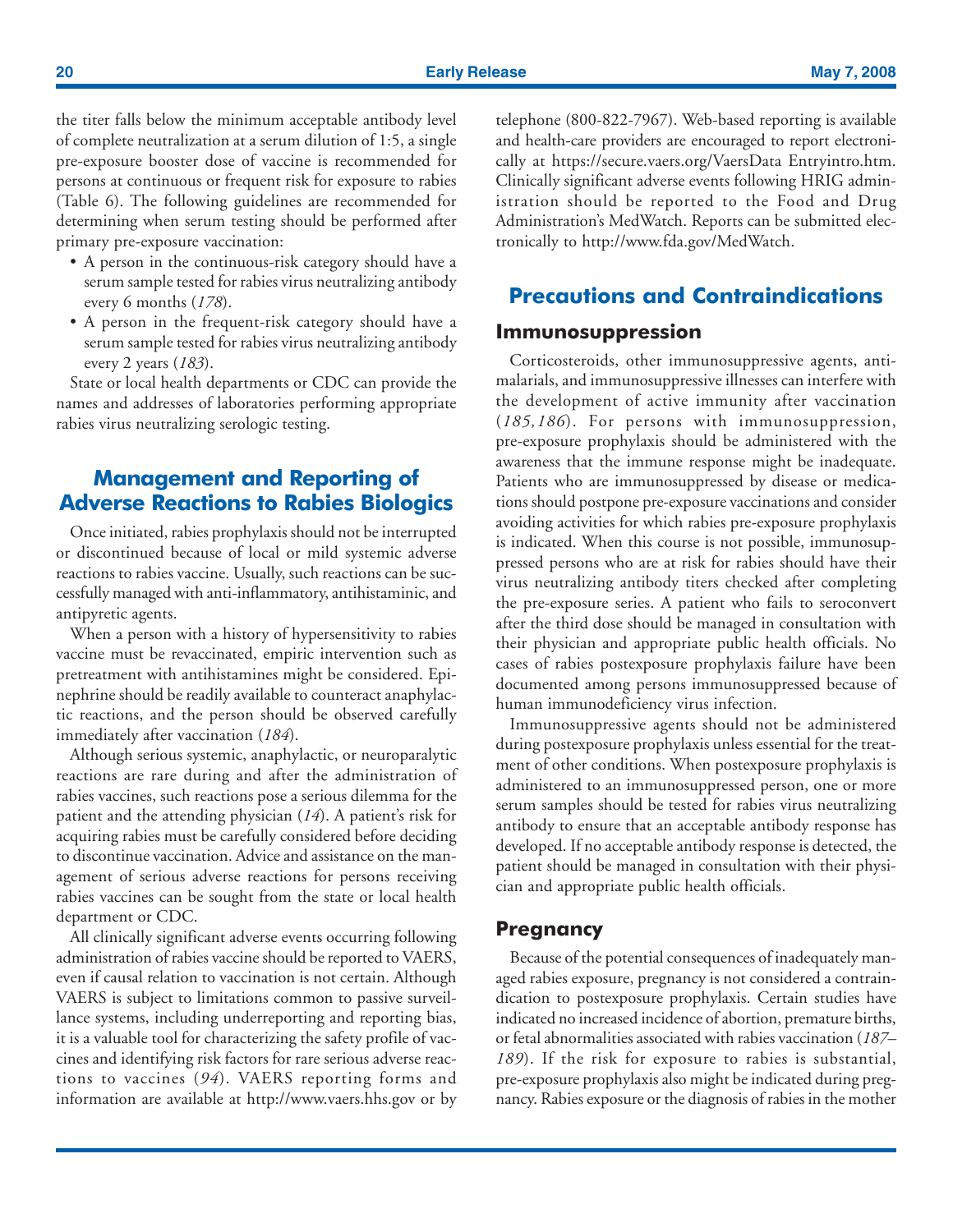<span id="page-22-0"></span>should not be regarded as reasons to terminate the pregnancy (*157*).

### **Allergies**

Persons who have a history of serious hypersensitivity to components of rabies vaccine or to other vaccines with components that are also present in rabies vaccine should be revaccinated with caution (*184*).

### **Indigent Patient Programs**

Both rabies vaccine manufacturers have patient assistant programs that provide medications to uninsured or underinsured patients. Sanofi pasteur's Indigent Patient Program (providing Imogam® Rabies-HT and Imovax® Rabies) is administered through the National Organization for Rare Disorders. Information is available by telephone (877-798- 8716) or e-mail (nnadiq@rarediseases.org). Information on Novartis Pharmaceuticals Patient Assistance Program for RabAvert® is available at [http://www.corporatecitizenship.](http://www.corporatecitizenship.novartis.com/patients/drug-pricing/assistance-programs.shtml) [novartis.com/patients/drug-pricing/assistance-programs.shtml.](http://www.corporatecitizenship.novartis.com/patients/drug-pricing/assistance-programs.shtml)

## **Treatment of Human Rabies**

Rabies is associated with the highest case fatality rate of any infectious disease. No proven effective medical treatment is recognized after the development of clinical signs. Combined with intensive care, experimental measures have included administration of vidarabine, multisite ID vaccination with cell-culture vaccines, human leukocyte interferon, RIG by the intravenous and intrathecal routes, antithymocyte globulin, inosine pranobex, ribavirin, ketamine, and high doses of steroids (*190–197*). Initiation of rabies vaccination after onset of clinical symptoms in patients with confirmed rabies diagnoses is not recommended and might be detrimental.

Survival has been well documented for only six patients. In five of these cases, the persons had received rabies vaccination before the onset of disease (*198–202*). Only one patient has recovered from rabies without the institution of rabies vaccination (*9,203*). Despite these successes, rabies is not considered curable. Treatment of clinical rabies remains an extreme challenge. Rapid antemortem diagnosis is a priority. When a definitive diagnosis is obtained, primary health considerations should focus, at a minimum, on comfort care and adequate sedation of the patient in an appropriate medical facility. Sedation is often necessary because patients might become extremely agitated, especially in the presence of stimuli such as loud noises, air currents, and the sight or sound of running water, particularly during the acute neurologic phase of the disease (*25*). Beyond the overt clinical situation associated with progressive encephalitis, during fluctuating periods of lucidity, patient stress might be compounded by the psychological trauma resulting from a sense of personal isolation and hopelessness from the prognosis. As new potential treatments become available, medical staff at specialized tertiary care hospitals might consider institution of an aggressive approach to experimental therapies, especially in confirmed cases in young healthy persons at an early stage of clinical disease, after in depth discussions and informed consent by the patient, family or legal representatives ([http://](http://www.mcw.edu/display/router.asp?DocID=11655) [www.mcw.edu/display/router.asp?DocID=11655\).](http://www.mcw.edu/display/router.asp?DocID=11655) Parties authorized to give permission for such treatment also should be aware of the high probability for treatment failure, the anticipated expenses, and that in the rare instances of patient survival, the recovery might be associated with a variety of neurologic deficits requiring a lengthy period of rehabilitation (*204*). Continued efforts focusing on the elimination of exposure to sources of virus and the institution of appropriate and timely prophylaxis after exposure occurs remain the most effective public health measures to prevent human rabies.

## **Precautions for Safe Clinical Management of Human Rabies Patients**

Human rabies patients do not pose any greater infection risk to health-care personnel than do patients with more common bacterial and viral infections (*25*). Medical staff should adhere to standard precautions as outlined by the Hospital Infection Control Practices Advisory Committee (*126*). Staff should wear gowns, goggles, masks, and gloves, particularly during intubation and suctioning (*25*). Postexposure prophylaxis is indicated only when the patient has bitten another person or when the patient's saliva or other potentially infectious material such as neural tissue has contaminated an open wound or mucous membrane.

#### **References**

- 1. Botvinkin AD, Poleschuk EM, Kuzmin IV, et al. Novel lyssaviruses isolated from bats in Russia. Emerg Infect Dis 2003;9:1623–5.
- 2. Fooks AR, Brookes SM, Johnson N, McElhinney LM, Hutson AM. European bat lyssaviruses: an emerging zoonosis. Epidemiol Infect 2003;131:1029–39.
- 3. Hanna JN, Carney IK, Smith GA, et al. Australian bat lyssavirus infection: a second human case, with a long incubation period. Med J Aust 2000;172:597–9.
- 4. King AA, Meredith CD, Thomson GR. The biology of southern African lyssavirus variants. Curr Top Microbiol Immunol 1994;187:267–95.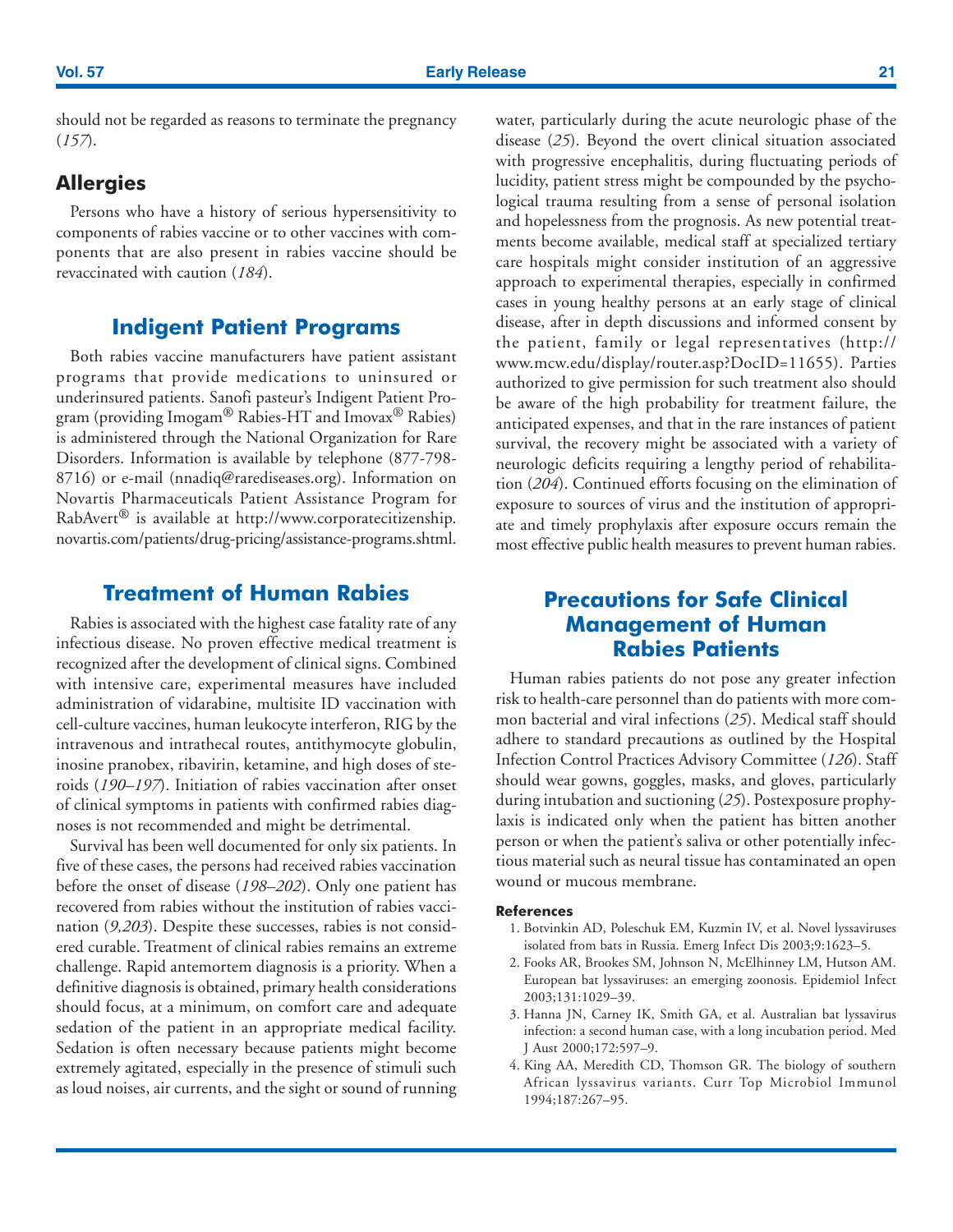- 5. Krebs JW, Mandel EJ, Swerdlow DL, Rupprecht CE. Rabies surveillance in the United States during 2004. J Am Vet Med Assoc 2005;227:1912–25.
- 6. Blanton JD, Hanlon CA, Rupprecht CE. Rabies surveillance in the United States during 2006. J Am Vet Med Assoc 2007;231:540–56.
- 7. Noah DL, Drenzek CL, Smith JS, et al. Epidemiology of human rabies in the United States, 1980 to 1996. Ann Intern Med 1998;128:922–30.
- 8. CDC. Human rabies**—**Mississippi, 2005. MMWR 2006;55:207–8.
- 9. Willoughby RE Jr, Tieves KS, Hoffman GM, et al. Survival after treatment of rabies with induction of coma. N Engl J Med 2005;352:2508–14.
- 10. Srinivasan A, Burton EC, Kuehnert MJ, et al. Transmission of rabies virus from an organ donor to four transplant recipients. N Engl J Med 2005;352:1103–11.
- 11. Krebs JW, Long-Marin SC, Childs JE. Causes, costs, and estimates of rabies postexposure prophylaxis treatments in the United States. J Public Health Manag Pract 1998;4:56–62.
- 12. Aoki FY, Tyrrell DA, Hill LE. Immunogenicity and acceptability of a human diploid cell culture rabies vaccine in volunteers. Lancet 1975;1:660–2.
- 13. Bernard KW, Smith PW, Kader FJ, Moran MJ. Neuroparalytic illness and human diploid cell rabies vaccine. JAMA 1982;248:3136–8.
- 14. CDC. Systemic allergic reactions following immunization with human diploid cell rabies vaccine. MMWR 1984;33:185–7.
- 15. Cox JH, Schneider LG. Prophylactic immunization of humans against rabies by intradermal inoculation of human diploid cell culture vaccine. J Clin Microbiol 1976;3:96–101.
- 16. Dreesen DW, Bernard KW, Parker RA, Deutsch AJ, Brown J. Immune complex-like disease in 23 persons following a booster dose of rabies human diploid cell vaccine. Vaccine 1986;4:45–9.
- 17. World Health Organization. WHO expert committee on rabies. World Health Organ Tech Rep Ser 1984;709:1–104.
- 18. Anderson LJ, Sikes RK, Langkop CW, et al. Postexposure trial of a human diploid cell strain rabies vaccine. J Infect Dis 1980;142:133–8.
- 19. Bahmanyar M, Fayaz A, Nour-Salehi S, Mohammadi M, Koprowski H. Successful protection of humans exposed to rabies infection. Postexposure treatment with the new human diploid cell rabies vaccine and anti-rabies serum. JAMA 1976;236:2751–4.
- 20. Hattwick MAW. Human rabies. Public Health Rev 1974;3:229–74.
- 21. Kuwert EK, Werner J, Marcus I, Cabasso VJ. Immunization against rabies with rabies immune globulin, human (RIGH) and a human diploid cell strain (HDCS) rabies vaccine. J Biol Stand 1978;6:211–9.
- 22. Wiktor TJ, Plotkin SA, Koprowski H. Development and clinical trials of the new human rabies vaccine of tissue culture (human diploid cell) origin. Dev Biol Stand 1978;40:3–9.
- 23. Bernard KW, Fishbein DB, Miller KD, et al. Pre-exposure rabies immunization with human diploid cell vaccine: decreased antibody responses in persons immunized in developing countries. Am J Trop Med Hyg 1985;34:633–47.
- 24. Bunn TO. Canine and feline vaccines, past and present. In: Baer GM, ed. Natural history of rabies. 2nd ed. Boca Raton, FL:CRC Press;1991:415.
- 25. World Health Organization. WHO expert committee on rabies. World Health Organ Tech Rep Ser 2005;931:1–121.
- 26. CDC. Human rabies prevention**—**United States, 1999. Recommendations of the Advisory Committee on Immunization Practices (ACIP). MMWR 1999;48(No. RR-1).
- 27. World Health Organization. WHO Expert Committee on Rabies. World Health Organ Tech Rep Ser 1992;824:1–84.
- 28. Cabasso VJ, Loofbourow JC, Roby RE, Anuskiewicz W. Rabies immune globulin of human origin: preparation and dosage determination in non-exposed volunteer subjects. Bull World Health Organ 1971;45:303–15.
- 29. Dreesen DW, Fishbein DB, Kemp DT, Brown J. Two-year comparative trial on the immunogenicity and adverse effects of purified chick embryo cell rabies vaccine for pre-exposure immunization. Vaccine 1989;7:397–400.
- 30. Aoki FY, Rubin ME, Fast MV. Rabies neutralizing antibody in serum of children compared to adults following postexposure prophylaxis. Biologicals 1992;20:283–7.
- 31. Benjavongkulchai M, Kositprapa C, Limsuwun K, et al. An immunogenicity and efficacy study of purified chick embryo cell culture rabies vaccine manufactured in Japan. Vaccine 1997;15:1816–9.
- 32. Bijok U, Vodopija I, Smerdel S, et al. Purified chick embryo cell (PCEC) rabies vaccine for human use: clinical trials. Behring Inst Mitt 1984:155–64.
- 33. Harverson G, Wasi C. Use of postexposure intradermal rabies vaccination in a rural mission hospital. Lancet 1984;2:313–5.
- 34. Madhusudana SN, Anand NP, Shamsundar R. Economical multisite intradermal regimen with purified chick embryo cell vaccine (Rabipur) prevents rabies in people bitten by confirmed rabid animals. Int J Infect Dis 2002;6:210–4.
- 35. Quiambao BP, Dimaano EM, Ambas C, Davis R, Banzhoff A, Malerczyk C. Reducing the cost of postexposure rabies prophylaxis: efficacy of 0.1 ml PCEC rabies vaccine administered intradermally using the Thai Red Cross postexposure regimen in patients severely exposed to laboratory-confirmed rabid animals. Vaccine 2005;23:1709–14.
- 36. Selvakumar R, John TJ. Immune response to purified chick embryo cell culture rabies vaccine (Rabipur) in dog-bite victims. Indian J Med Res 1989;89:217–20.
- 37. Warrell MJ, Nicholson KG, Warrell DA, et al. Economical multiplesite intradermal immunization with human diploid cell-strain vaccine is effective for postexposure rabies prophylaxis. Lancet 1985;1:1059–62.
- 38. Wasi C, Chaiprasithikul P, Chavanich L, Puthavathana P, Thongcharoen P, Trishanananda M. Purified chick embryo cell rabies vaccine. Lancet 1986;1:40.
- 39. Wasi C, Chaiprasithikul P, Auewarakul P, Puthavathana P, Thongcharoen P, Trishnananda M. The abbreviated 2-1-1 schedule of purified chick embryo cell rabies vaccination for rabies postexposure treatment. Southeast Asian J Trop Med Public Health 1993;24:461–6.
- 40. Baltazard M, Bahmanyar M. Field trials with rabies vaccine on persons bitten by rabid wolves. Bull World Health Organ 1955;13:747–72.
- 41. Cornwall JW. Statistics of anti-rabic inoculations in India. Br Med J 1923;298.
- 42. Fangtao L, Shubeng C, Yinzhon W, Chenze S, Fanzhen Z, Guanfu W. Use of serum and vaccine in combination for prophylaxis following exposure to rabies. Rev Infect Dis 1988;10:S766–70.
- 43. Habel K, Koprowski H. Laboratory data supporting the clinical trial of anti-rabies serum in persons bitten by a rabid wolf. Bull World Health Organ 1955;13:773–9.
- 44. Sitthi-Amorn C, Jiratanavattana V, Keoyoo J, Sonpunya N. The diagnostic properties of laboratory tests for rabies. Int J Epidemiol 1987;16:602–5.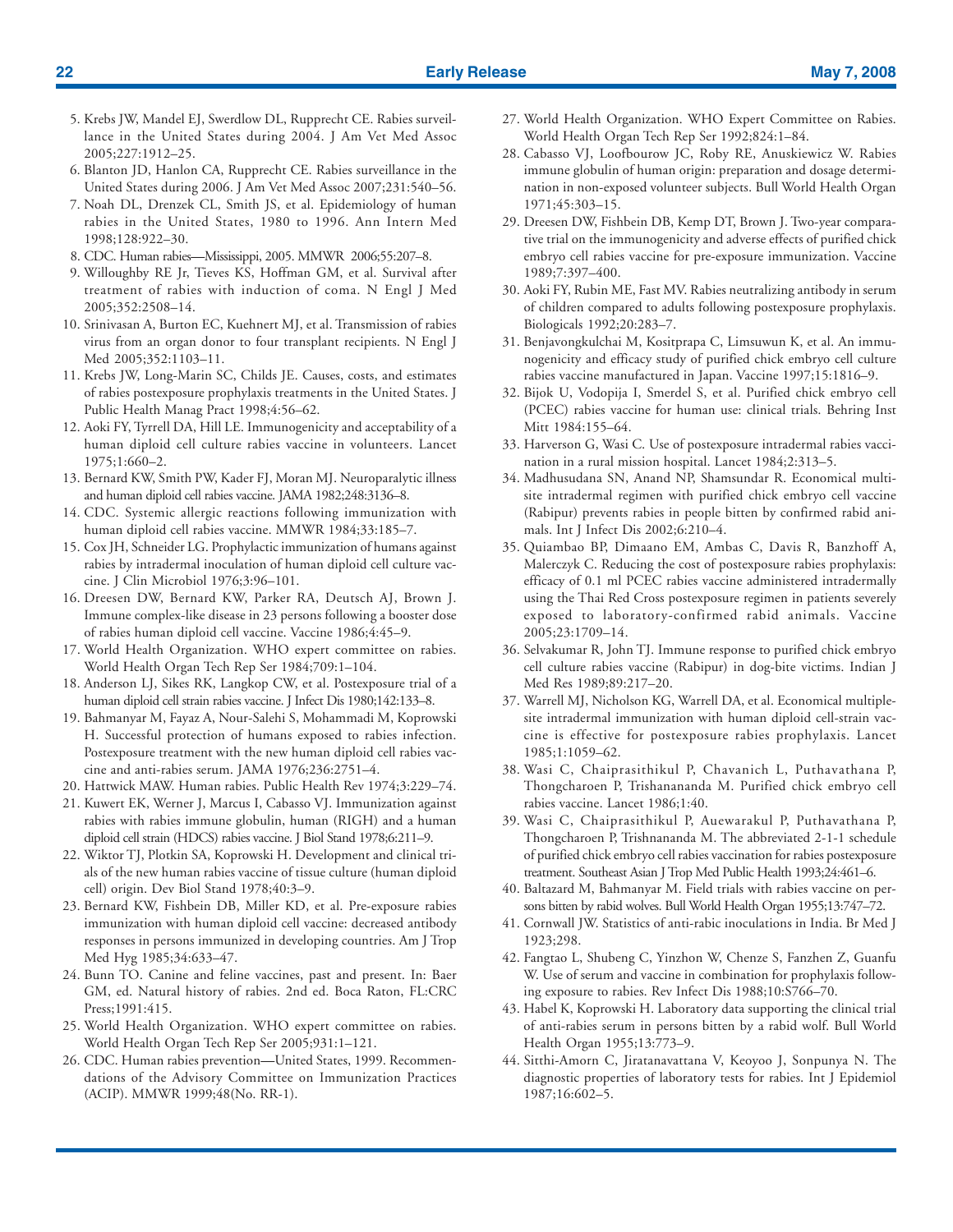- 45. Tanphaichitra D, Siristonpun Y. Study of the efficacy of a purified chick embryo cell vaccine in patients bitten by rabid animals. Intern Med J 1987;3:158–60.
- 46. Veerararghavan N. Phenolized vaccine treatment of people exposed to rabies in Southern India. Bull World Health Organ 1954;10:789–96.
- 47. Sikes RK, Cleary WF, Koprowski H, Wiktor TJ, Kaplan MM. Effective protection of monkeys against death from street virus by postexposure administration of tissue-culture rabies vaccine. Bull World Health Organ 1971;45:1–11.
- 48. Umoh JU, Blenden DC. Postexposure immunoprophylaxis of goats against rabies. Int J Zoonoses 1981;8:127–34.
- 49. Basheer AM, Ramakrishna J, Manickam R. Evaluation of postexposure vaccination against rabies in cattle. New Microbiol 1997;20:289–94.
- 50. Blancou J, Baltazar RS, Molli I, Stoltz JF. Effective postexposure treatment of rabies-infected sheep with rabies immune globulin and vaccine. Vaccine 1991;9:432–7.
- 51. Cho HC, Lawson KF. Protection of dogs against death from experimental rabies by postexposure administration of rabies vaccine and hyper immune globulin (human). Can J Vet Res 1989;53:434–7.
- 52. Kuzmin IV, Orciari LA, Arai YT, et al. Bat lyssaviruses (Aravan and Khujand) from Central Asia: phylogenetic relationships according to N, P and G gene sequences. Virus Res 2003;97:65–79.
- 53. Kuzmin IV, Hughes GJ, Botvinkin AD, Orciari LA, Rupprecht CE. Phylogenetic relationships of Irkut and west caucasian bat viruses within the lyssavirus genus and suggested quantitative criteria based on the N gene sequence for lyssavirus genotype definition. Virus Res 2005;111:28–43.
- 54. Hanlon CA, Kuzmin IV, Blanton JD, Weldon WC, Manangan JS, Rupprecht CE. Efficacy of rabies biologics against new lyssaviruses from Eurasia. Virus Res 2005;111:44–54.
- 55. Jones RL, Froeschle JE, Atmar RL, et al. Immunogenicity, safety and lot consistency in adults of a chromatographically purified vero-cell rabies vaccine: a randomized, double-blind trial with human diploid cell rabies vaccine. Vaccine 2001;19:4635–43.
- 56. Lang J, Gravenstein S, Briggs D, et al. Evaluation of the safety and immunogenicity of a new, heat-treated human rabies immune globulin using a sham, postexposure prophylaxis of rabies. Biologicals 1998;26:7–15.
- 57. Navarrete-Navarro S, Aguilar-Setien A, Arila-Figueroa C, Hernandez-Sierra F, Santos-Preciado JI. Improved serological response to human diploid cell rabies vaccine when given simultaneously with anti-rabies hyper immune globulin. Arch Med Res 1999;30:332–7.
- 58. Barth R, Gruschkau H, Jaeger O, Milcke L, Weinmann E. Purified chick embryo cell (PCEC) rabies vaccine for human use (Laboratory data). Behring Inst Mitt 1984;142–54.
- 59. Brookes SM, Parsons G, Johnson N, McElhinney LM, Fooks AR. Rabies human diploid cell vaccine elicits cross-neutralizing and crossprotecting immune responses against European and Australian bat lyssaviruses. Vaccine 2005;23:4101–9.
- 60. Lodmell DL, Ray NB, Parnell MJ, et al. DNA immunization protects nonhuman primates against rabies virus. Nat Med 1998;4:949–52.
- 61. Lodmell DL, Ewalt LC. Rabies vaccination: comparison of neutralizing antibody responses after priming and boosting with different combinations of DNA, inactivated virus, or recombinant vaccinia virus vaccines. Vaccine 2000;18:2394–8.
- 62. Tollis M, Dietzschold B, Volia CB, Koprowski H. Immunization of monkeys with rabies ribonucleoprotein (RNP) confers protective immunity against rabies. Vaccine 1991;9:134–6.
- 63. Ajjan N, Pilet C. Comparative study of the safety and protective value, in pre-exposure use, of rabies vaccine cultivated on human diploid cells (HDCV) and of the new vaccine grown on vero cells. Vaccine 1989;7:125–8.
- 64. Arora A, Moeller L, Froeschle J. Safety and immunogenicity of a new chromatographically purified rabies vaccine in comparison to the human diploid cell vaccine. J Travel Med 2004;11:195–200.
- 65. Bernard KW, Roberts MA, Sumner J, et al. Human diploid cell rabies vaccine. Effectiveness of immunization with small intradermal or subcutaneous doses. JAMA 1982;247:1138–42.
- 66. Briggs DJ, Dreesen DW, Nicolay U, et al. Purified chick embryo cell culture rabies vaccine: interchangeability with human diploid cell culture rabies vaccine and comparison of one versus two-dose postexposure booster regimen for previously immunized persons. Vaccine 2001;19:1055–60.
- 67. Fishbein DB, Pacer RE, Holmes DF, Ley AB, Yager P, Tong TC. Rabies pre-exposure prophylaxis with human diploid cell rabies vaccine: a dose-response study. J Infect Dis 1987;156:50–5.
- 68. Fishbein DB, Dreesen DW, Holmes DF, et al. Human diploid cell rabies vaccine purified by zonal centrifugation: a controlled study of antibody response and side effects following primary and booster preexposure immunizations. Vaccine 1989;7:437–42.
- 69. Kitala PM, Lindqvist KJ, Koimett E, et al. Comparison of human immune responses to purified vero cell and human diploid cell rabies vaccines by using two different antibody titration methods. J Clin Microbiol 1990;28:1847–50.
- 70. Lumbiganon P, Chaiprasithikul P, Sookpranee T, Paholpak S, Wasi C. Pre-exposure vaccination with purified chick embryo cell rabies vaccines in children. Asian Pac J Allergy Immunol 1989;7:99–101.
- 71. Nicholson KG, Farrow PR, Bijok U, Barth R. Pre-exposure studies with purified chick embryo cell culture rabies vaccine and human diploid cell vaccine: serological and clinical responses in man. Vaccine 1987;5:208–10.
- 72. Sabchareon A, Lang J, Attanath P, et al. A new vero cell rabies vaccine: results of a comparative trial with human diploid cell rabies vaccine in children. Clin Infect Dis 1999;29:141–9.
- 73. Strady A, Lang J, Lienard M, Blondeau C, Jaussaud R, Plotkin SA. Antibody persistence following pre-exposure regimens of cell-culture rabies vaccines: 10-year follow-up and proposal for a new booster policy. J Infect Dis 1998;177:1290–5.
- 74. Vodopija I, Sureau P, Lafon M, et al. An evaluation of second generation tissue culture rabies vaccines for use in man: a four-vaccine comparative immunogenicity study using a pre-exposure vaccination schedule and an abbreviated 2-1-1 postexposure schedule. Vaccine 1986;4:245–8.
- 75. Bernard KW, Mallonee J, Wright JC, et al. Pre-exposure immunization with intradermal human diploid cell rabies vaccine. Risks and benefits of primary and booster vaccination. JAMA 1987;257:1059–63.
- 76. Furlong J, Lea G. Rabies prophylaxis simplified. Lancet 1981;1:1311.
- 77. Fishbein DB, Bernard KW, Miller KD, et al. The early kinetics of the neutralizing antibody response after booster immunizations with human diploid cell rabies vaccine. Am J Trop Med Hyg 1986;35:663-70.
- 78. Aoki FY, Rubin ME, Friesen AD, Bowman JM, Saunders JR. Intravenous human rabies immunoglobulin for post-exposure prophylaxis: serum rabies neutralizing antibody concentrations and side-effects. J Biol Stand 1989;17:91–104.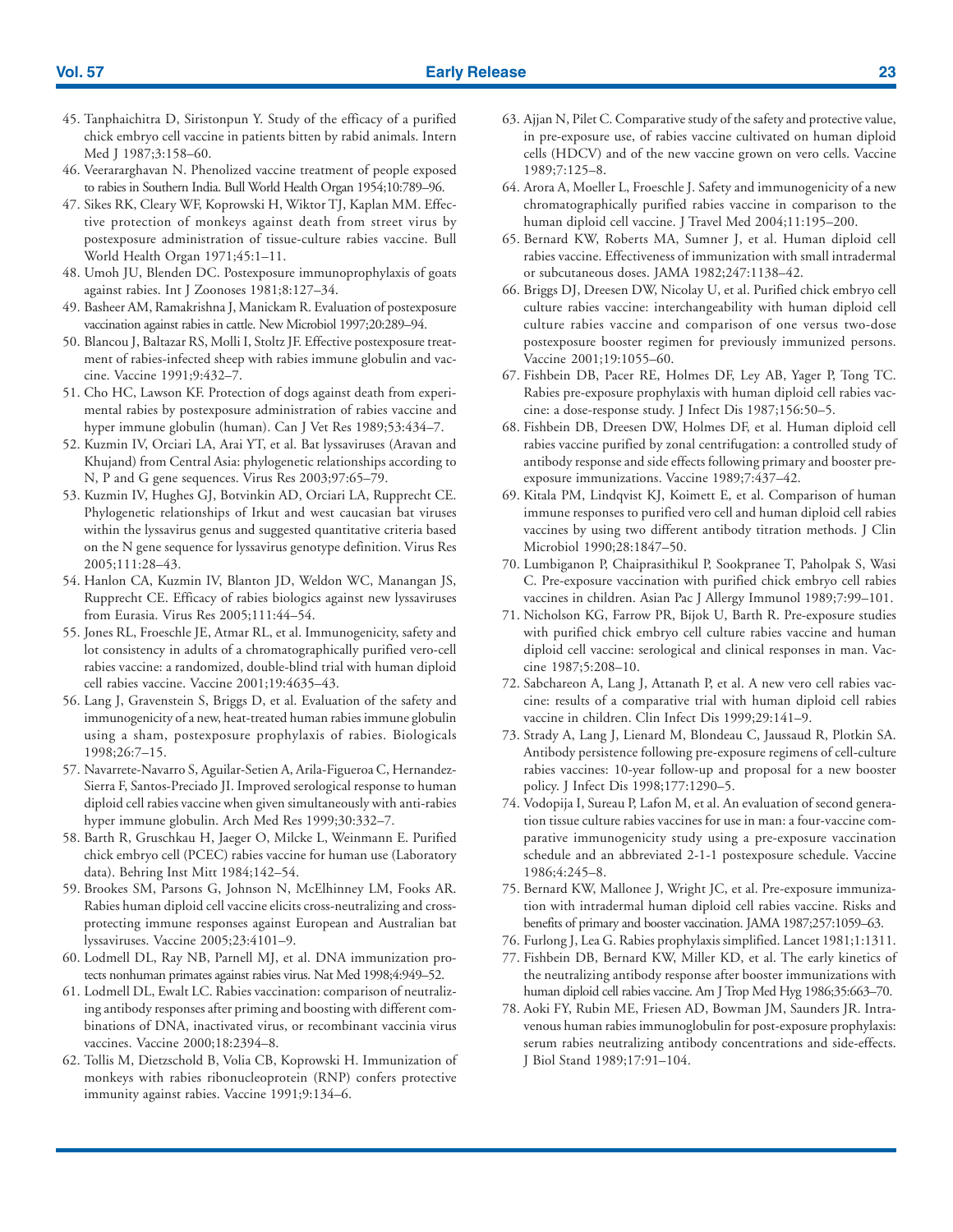- 79. Deshpande AK, Londhe VA, Akarte S, Briggs D. Comparative evaluation of immunogenicity, reactogenicity and safety of purified chick embryo cell rabies vaccine and neural tissue rabies vaccine. J Assoc Physicians India 2003;51:655–8.
- 80. Gerichter CB, Shtark J, Braunstein I. Clinical trail with an anti-rabies human diploid cell vaccine (HDCV). Dev Biol Stand 1978;41:241–4.
- 81. Sehgal S, Bhattacharya D, Bhardwaj M. Ten year longitudinal study of efficacy and safety of purified chick embryo cell vaccine for preand post-exposure prophylaxis of rabies in Indian population. J Comm Dis 1995;27:36–43.
- 82. Fishbein DB, Yenne KM, Dreesen DW, Teplis CF, Mehta N, Briggs DJ. Risk factors for systemic hypersensitivity reactions after booster vaccinations with human diploid cell rabies vaccine: a nationwide prospective study. Vaccine 1993;11:1390–4.
- 83. Bijok U, Barth R, Gruschkau H, et al. Clinical trials in healthy volunteers with the new purified chick embryo cell rabies vaccine for man. J Commun Dis 1984;16:61–9.
- 84. Scheiermann N, Baer J, Hifenhaus J, Marcus I, Zoulek G. Reactogenicity and immunogenicity of the newly developed purified chick embryo cell (PCEC)-rabies vaccine in man. Zentralbl Bakleriol Midrobiol Hyg 1987;265:439–50.
- 85. Sehgal S, Bhardwaj M, Bhattacharya D. Immunogencity and feasibility of purified chick embryo cell vaccine. Indian Pediatr 1994;31:133–7.
- 86. Anderson MC, Baer H, Frazier DJ, Quinnan GV. The role of specific IgE and beta-propiolactone in reactions resulting from booster doses of human diploid cell rabies vaccine. J Allergy Clin Immunol 1987;80:861–8.
- 87. Boe E, Nyland H. Guillain-Barré syndrome after vaccination with human diploid cell rabies vaccine. Scand J Infect Dis 1980;12:231–2.
- 88. Knittel T, Ramadori G, Mayet WJ, Lohr H, Meyer zum Buschenfelde KH. Guillain-Barré syndrome and human diploid cell rabies vaccine. Lancet 1989;1:1334–5.
- 89. Noah DL, Smith MG, Gotthardt JC, Krebs JW, Green D, Childs JE. Mass human exposure to rabies in New Hampshire: exposures, treatment, and cost. Am J Public Health 1996;86:1149–51.
- 90. Mortiere MD, Falcone AL. An acute neurologic syndrome temporally associated with postexposure treatment of rabies. Pediatrics 1997;100:720–1.
- 91. Tornatore CS, Richert JR. CNS demyelination associated with diploid cell rabies vaccine. Lancet 1990;335:1346–7.
- 92. Chakravarty A. Neurologic illness following postexposure prophylaxis with purified chick embryo cell anti-rabies vaccine. J Assoc Physicians India 2001;49:927–8.
- 93. Dobardzic A, Izurieta H, Woo EJ, et al. Safety review of the purified chick embryo cell rabies vaccine: data from the Vaccine Adverse Event Reporting System (VAERS), 1997–2005. Vaccine 2007;25:4244–51.
- 94. Varricchio F, Iskander J, Destefano F, et al. Understanding vaccine safety information from the Vaccine Adverse Event Reporting System. Pediatr Infect Dis J 2004;23:287–94.
- 95. Kreindel SM, McGuill M, Meltzer M, Rupprecht C, DeMaria A Jr. The cost of rabies postexposure prophylaxis: one state's experience. Public Health Rep 1998;113:247–51.
- 96. Shwiff SA, Sterner RT, Jay MT, et al. Direct and indirect costs of rabies exposure: A retrospective study in Southern California (1998– 2002). J Wildl Dis 2007;43:251–7.
- 97. Grosse SD. Present value in 2000 of earnings and household production: Total for men and women (Table I.2d, Appendix I). In: Haddix AC, Teutsch SM, Corso PS, eds. Prevention effectiveness: A guide to decision analysis and economic evaluation. New York, NY: Oxford University Press; 2003.
- 98. Babes V. Traite de la rage [French]. Paris, France: JB Bailliere et Fils; 1912:81–119.
- 99. CDC. Human rabies—Montana and Washington, 1997. MMWR 1997;46:770–4.
- 100. CDC. Human rabies—Texas and New Jersey, 1997. MMWR 1998;47:1–5.
- 101. Messenger SL, Smith JS, Rupprecht CE. Emerging epidemiology of bat-associated cryptic cases of rabies in humans in the United States. Clin Infect Dis 2002;35:738–47.
- 102. Messenger SL, Smith JS, Orciari LA, Yager PA, Rupprecht CE. Emerging pattern of rabies deaths and increased viral infectivity. Emerg Infect Dis 2003;9:151–4.
- 103. Smith JS, Orciari LA, Yager PA, Seidel HD, Warner CK. Epidemiologic and historical relationships among 87 rabies virus isolates as determined by limited sequence analysis. J Infect Dis 1992;166:296–307.
- 104. Afshar A. A review of non-bite transmission of rabies virus infection. Br Vet J 1979;135:142–8.
- 105. CDC. Rabies in a laboratory worker—New York. MMWR 1977;26:183–4.
- 106. Conomy JP, Leibovitz A, McCombs W, Stinson J. Airborne rabies encephalitis: demonstration of rabies virus in the human central nervous system. Neurology 1977;27:67–9.
- 107. Constantine DG. Rabies transmission by non-bite route. Public Health Rep 1962;77:287–9.
- 108. Winkler WG, Baker EF Jr, Hopkins CC. An outbreak of non-bite transmitted rabies in a laboratory animal colony. Am J Epidemiol 1972;95:267–77.
- 109. Winkler WG, Fashinell TR, Leffingwell L, Howard P, Conomy P. Airborne rabies transmission in a laboratory worker. JAMA 1973;226:1219–21.
- 110. Mondul AM, Krebs JW, Childs JE. Trends in national surveillance for rabies among bats in the United States (1993-2000). J Am Vet Med Assoc 2003;222:633–9.
- 111. Feder HM Jr, Nelson R, Reiher HW. Bat bite? Lancet 1997;350:1300.
- 112. Baer GM, Shaddock JH, Houff SA, Harrison AK, Gardner JJ. Human rabies transmitted by corneal transplant. Arch Neurol 1982;39:103–7.
- 113. Burton EC, Burns DK, Opatowsky MJ, et al. Rabies encephalomyelitis: clinical, neuroradiological, and pathological findings in 4 transplant recipients. Arch Neurol 2005;62:873–82.
- 114. CDC. Human-to-human transmission of rabies via a corneal transplant—France. MMWR 1980;29:25–6.
- 115. CDC. Human-to-human transmission of rabies via corneal transplant—Thailand. MMWR 1981;30:473–4.
- 116. Anonymous. Update: investigation of rabies infections in organ donor and transplant recipients—Alabama, Arkansas, Oklahoma, and Texas, 2004. Can Commun Dis Rep 2004;30:184.
- 117. CDC. Update: investigation of rabies infections in organ donor and transplant recipients—Alabama, Arkansas, Oklahoma, and Texas, 2004. MMWR 2004;53:615–6.
- 118. CDC. Investigation of rabies infections in organ donor and transplant recipients—Alabama, Arkansas, Oklahoma, and Texas, 2004. MMWR 2004;53:586–9.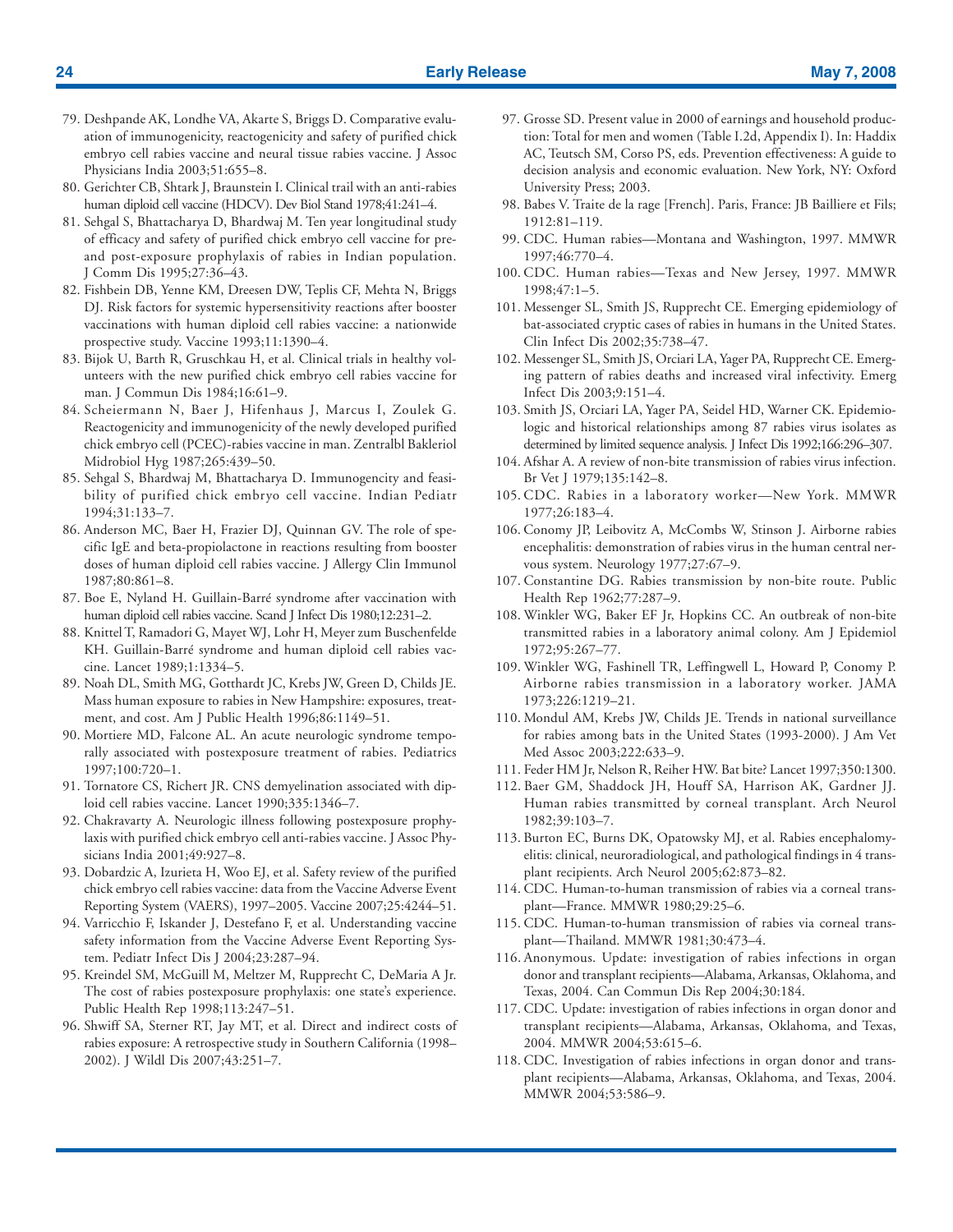- 119. Gode GR, Bhide NK. Two rabies deaths after corneal grafts from one donor. Lancet 1988;2:791.
- 120. Hellenbrand W, Meyer C, Rasch G, Steffens I, Ammon A. Cases of rabies in Germany following organ transplantation. Euro Surveill 2005;10:E050224.
- 121. Houff SA, Burton RC, Wilson RW, et al. Human-to-human transmission of rabies virus by corneal transplant. N Engl J Med 1979;300:603–4.
- 122. Javadi MA, Fayaz A, Mirdehghan SA, Ainollahi B. Transmission of rabies by corneal graft. Cornea 1996;15:431–3.
- 123. World Health Organization (WHO). Two rabies cases following corneal transplantation. Weekly Epidemiol Rec 1994;69:330.
- 124. Helmick CG, Tauxe RV, Vernon AA. Is there a risk to contacts of patients with rabies? Rev Infect Dis 1987;9:511–8.
- 125. Fekadu M, Endeshaw T, Alemu W, Bogale Y, Teshager T, Olson JG. Possible human-to-human transmission of rabies in Ethiopia. Ethiop Med J 1996;34:123-7.
- 126. Garner JS. Guideline for isolation precautions in hospitals. Infect Control Hosp Epidemiol 1996;17:53–80.
- 127. Morimoto K, Patel M, Corisdeo S, et al. Characterization of a unique variant of bat rabies virus responsible for newly emerging human cases in North America. Proc Natl Acad Sci USA 1996;93:5653–8.
- 128. National Association of State Public Health Veterinarians. Compendium of animal rabies prevention and control, 2006. J Am Vet Med Assoc 2007;230:833–40.
- 129. American Veterinary Medical Association (AVMA). Panel on Euthanasia. 2000 Report of the AVMA panel on euthanasia. Jam Vet Med Assoc 2001;218:669–96.
- 130. CDC. Rabies learning series: the removal of animal brains for rabies diagnosis [Videocassette]. Atlanta, GA: CDC;1997.
- 131. CDC. Rabies in a beaver—Florida, 2001. MMWR 2002;51:481–2.
- 132. Eidson M, Matthews SD, Willsey AL, Cherry B, Rudd RJ, Trimarchi CV. Rabies virus infection in a pet guinea pig and seven pet rabbits. J Am Vet Med Assoc 2005;227:932–5, 918.
- 133. Childs JE, Colby L, Krebs JW, et al. Surveillance and spatiotemporal associations of rabies in rodents and lagomorphs in the United States, 1985-1994. J Wildl Dis 1997;33:20–7.
- 134. Krebs JW, Strine TW, Smith JS, Noah DL, Rupprecht CE, Childs JE. Rabies surveillance in the United States during 1995. J Am Vet Med Assoc 1996;209:2031–44.
- 135. Fishbein DB, Belotto AJ, Pacer RE, et al. Rabies in rodents and lagomorphs in the United States, 1971-1984: increased cases in the woodchuck (Marmota monax) in mid-Atlantic states. J Wildl Dis 1986;22:151–5.
- 136. CDC. Health information for international travel 2005-2006. Atlanta, GA: U.S. Department of Health and Human Services, Public Health Service; 2005.
- 137. Niezgoda M, Briggs DJ, Shaddock J, Dreesen DW, Rupprecht CE. Pathogenesis of experimentally induced rabies in domestic ferrets. Am J Vet Res 1997;58:1327–31.
- 138. Tepsumethanon V, Lumlertdacha B, Mitmoonpitak C, Sitprija V, Meslin FX, Wilde H. Survival of naturally infected rabid dogs and cats. Clin Infect Dis 2004;39:278–80.
- 139. CDC. Imported dog and cat rabies—New Hampshire, California. MMWR 1988;37:559–60.
- 140. Clark KA, Neill SU, Smith JS, Wilson PJ, Whadford VW, McKirahan GW. Epizootic canine rabies transmitted by coyotes in south Texas. J Am Vet Med Assoc 1994;204:536–40.
- 141. Eng TR, Fishbein DB. Epidemiologic factors, clinical findings, and vaccination status of rabies in cats and dogs in the United States in 1988. National Study Group on Rabies. J Am Vet Med Assoc 1990;197:201–9.
- 142. Griego RD, Rosen T, Orengo IF, Wolf JE. Dog, cat, and human bites: a review. J Am Acad Dermatol 1995;33:1019–29.
- 143. Smith JS, Fishbein DB, Rupprecht CE, Clark K. Unexplained rabies in three immigrants in the United States. A virologic investigation. N Engl J Med 1991;324:205–11.
- 144. Dreesen DW. A global review of rabies vaccines for human use. Vaccine 1997;15(Suppl):S2–S6.
- 145. Lewis LM, Dribben WH, Levine MD. Interdisciplinary medicine, bites and stings. ACP Medicine 2006.
- 146. Callaham ML. Treatment of common dog bites: infection risk factors. JACEP 1978;7:83–7.
- 147. Dean DJ, Baer GM, Thompson WR. Studies on the local treatment of rabies-infected wounds. Bull World Health Organ 1963;28:477–86.
- 148. Kaplan MM, Cohen D, Koprowski H, Dean D, Ferrigan L. Studies on the local treatment of wounds for the prevention of rabies. Bull World Health Organ 1962;26:765–75.
- 149. CDC. Preventing tetanus, diphtheria, and pertussis among adolescents: use of tetanus toxoid, reduced diphtheria toxoid and acellular pertussis vaccines. Recommendations of the Advisory Committee on Immunization Practices (ACIP). MMWR 2006;55 (No. RR-3).
- 150. CDC. Diphtheria, tetanus, and pertussis: recommendations for vaccine use and other preventive measures. Recommendations of the Immunization Practices Advisory committee (ACIP). MMWR 1991;40(No. RR-10).
- 151. Turner TW. Evidence-based emergency medicine/systematic review abstract. Do mammalian bites require antibiotic prophylaxis? Ann Emerg Med 2004;44:274–6.
- 152. Maimaris C, Quinton DN. Dog-bite lacerations: a controlled trial of primary wound closure. Arch Emerg Med 1988;5:156–61.
- 153. Khawplod P, Wilde H, Chomchey P, et al. What is an acceptable delay in rabies immune globulin administration when vaccine alone had been given previously? Vaccine 1996;14:389–91.
- 154. Helmick CG, Johnstone C, Sumner J, Winkler WG, Fager S. A clinical study of Merieux human rabies immune globulin. J Biol Stand 1982;10:357–67.
- 155. Wilde H, Sirikawin S, Sabcharoen A, et al. Failure of postexposure treatment of rabies in children. Clin Infect Dis 1996;22:228–32.
- 156. Fishbein DB, Sawyer LA, Reid-Sanden FL, Weir EH. Administration of human diploid cell rabies vaccine in the gluteal area. N Engl J Med 1988;318:124–5.
- 157. Rupprecht CE, Gibbons RV. Clinical practice. Prophylaxis against rabies. N Engl J Med 2004;351:2626–35.
- 158. Atkinson WL, Pickering LK, Schwartz B, Weniger BG, Iskander JK, Watson JC. General recommendations on immunization. Recommendations of the Advisory Committee on Immunization Practices (ACIP) and the American Academy of Family Physicians (AAFP). MMWR 2002;51(No. RR-2).
- 159. Anderson LJ, Baer GM, Smith JS, Winkler WG, Holman RC. Rapid antibody response to human diploid rabies vaccine. Am J Epidemiol 1981;113:270–5.
- 160. Charanasri U, Meesomboon V, Kingnate D, Samuthananont P, Chaeychomsri W. Intradermal simulated rabies postexposure prophylaxis using purified chick embryo rabies vaccine. J Med Assoc Thai 1994;77:157–60.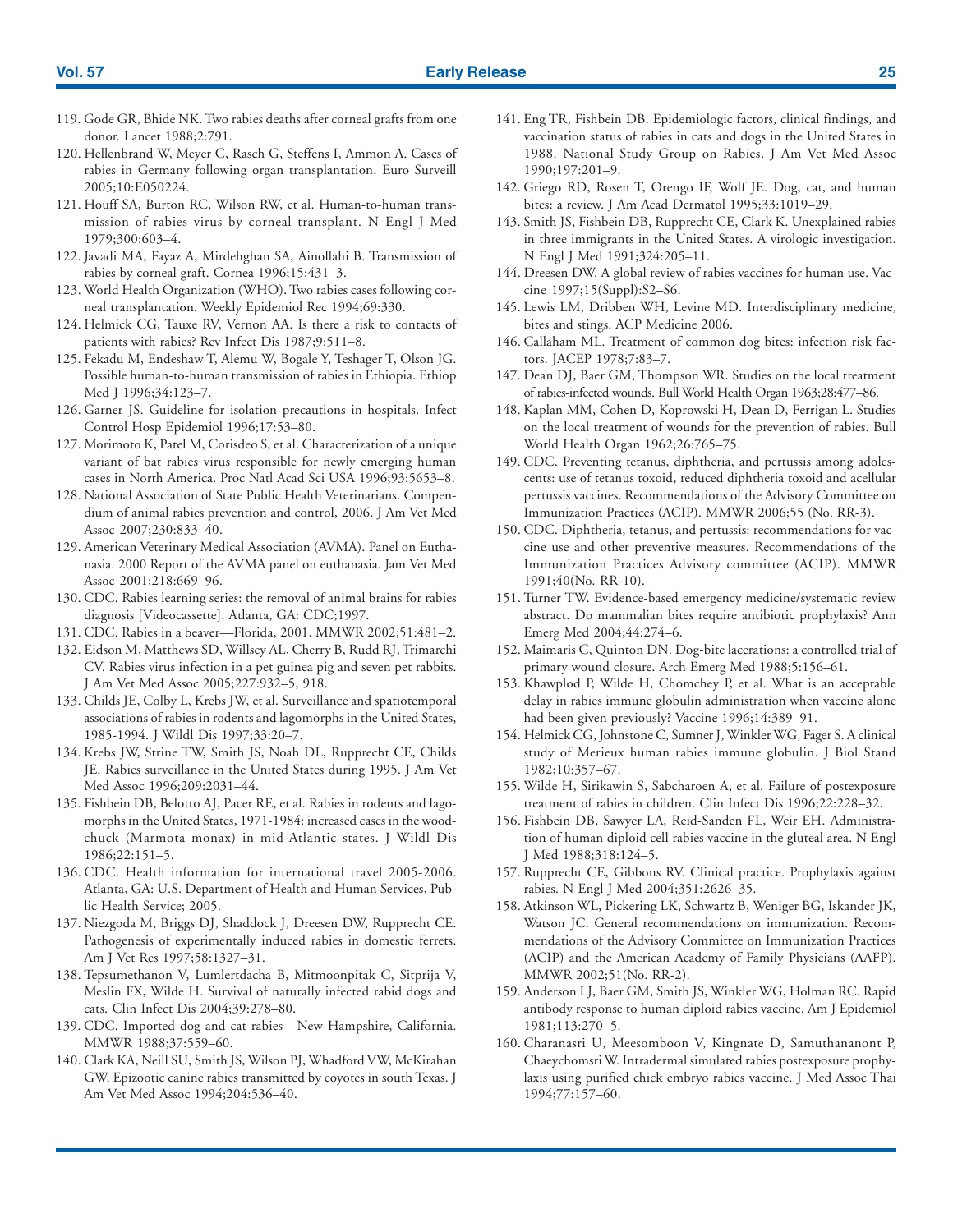- 161. Chutivongse S, Wilde H, Supich C, Baer GM, Fishbein DB. Postexposure prophylaxis for rabies with antiserum and intradermal vaccination. Lancet 1990;335:896–8.
- 162. Khawplod P, Glueck R, Wilde H, et al. Immunogenicity of purified duck embryo rabies vaccine (Lyssavac-N) with use of the WHO-approved intradermal postexposure regimen. Clin Infect Dis 1995;20:646–51.
- 163. Kositprapa C, Limsuwun K, Wilde H, et al. Immune response to simulated postexposure rabies booster vaccinations in volunteers who received pre-exposure vaccinations. Clin Infect Dis 1997;25:614–6.
- 164. Nicholson KG. Modern vaccines. Rabies. Lancet 1990;335:1201–5.
- 165. Seghal S, Bhattacharya D, Bhardwaj M. Five-year longitudinal study of efficacy and safety of purified vero cell rabies vaccine for postexposure prophylaxis of rabies in Indian population. J Commun Dis 1997;29:23–8.
- 166. Suntharasamai P, Chaiprasithikul P, Wasi C, et al. A simplified and economical intradermal regimen of purified chick embryo cell rabies vaccine for postexposure prophylaxis. Vaccine 1994;12:508–12.
- 167. Vodopija I, Sureau P, Smerdel S, et al. Interaction of rabies vaccine with human rabies immunoglobulin and reliability of a 2-1-1 schedule application for postexposure treatment. Vaccine 1988;6:283–6.
- 168. Vodopija I, Sureau P, Smerdel S, et al. Comparative study of two human diploid rabies vaccines administered with anti-rabies globulin. Vaccine 1988;6:489–90.
- 169. Wilde H, Chomchey P, Prakongsri S, Puyaratabandhu P, Chutivongse S. Adverse effects of equine rabies immune gobulin. Vaccine 1989;7:10–11.
- 170. Wilde H, Chomchey P, Punyaratabandhu P, Phanupak P, Chutivongse S. Purified equine rabies immune globulin: a safe and affordable alternative to human rabies immune globulin. Bull World Health Organ 1989;67:731–6.
- 171. Wilde H, Chutivongse S. Equine rabies immune globulin: a product with an undeserved poor reputation. Am J Trop Med Hyg 1990;42:175–8.
- 172. Karliner JS, Belaval GS. Incidence of reactions following administration of anti-rabies serum; study of 526 cases. JAMA 1965;193:359–62.
- 173. CDC. Human rabies despite treatment with rabies immune globulin and human diploid cell rabies vaccine—Thailand. MMWR 1987;36:759–60, 765.
- 174. Shill M, Baynes RD, Miller SD. Fatal rabies encephalitis despite appropriate postexposure prophylaxis. A case report. N Engl J Med 1987;316:1257–8.
- 175. Wilde H, Choomkasien P, Hemachudha T, Supich C, Chutivongse S. Failure of rabies postexposure treatment in Thailand. Vaccine 1989;7:49–52.
- 176. Fishbein DB, Arcangeli S. Rabies prevention in primary care. A fourstep approach. Post grad Med 1987;82:83–95.
- 177. LeGuerrier P, Pilon PA, Deshaies D, Allard R. Pre-exposure rabies prophylaxis for the international traveler: a decision analysis. Vaccine 1996;14:167–76.
- 178. CDC, NIH. Biosafety in microbiological and biomedical laboratories. 4th ed.Washington, DC: US Department of Health and Human Services; 1999.
- 179. CDC. Recommendation of the Immunization Practices Advisory Committee (ACIP): Supplementary statement on pre-exposure rabies prophylaxis by the intradermal route. MMWR 1982; 31:279-80, 285.
- 180. Kuwert EK, Marcus I, Werner J, et al. Postexposure use of human diploid cell culture rabies vaccine. Dev Biol Stand 1976;37:273–86.
- 181. Conti L. Available ELISA test not recommended for rabies pre-exposure titer or antemortum evaluation. Florida Department of Health EPI Update 2001.
- 182. Thraenhart O, Kreuzfelder E, Hillebrandt M, et al. Long-term humoral and cellular immunity after vaccination with cell culture rabies vaccines in man. Clin Immunol Immunopathol 1994;71:287–92.
- 183. Briggs DJ, Schwenke JR. Longevity of rabies antibody titre in recipients of human diploid cell rabies vaccine. Vaccine 1992;10:125–9.
- 184. Kroger AT, Atkinson WL, Marcuse EK, Pickering LK. General recommendations on immunization: recommendations of the Advisory Committee on Immunization Practices (ACIP). MMWR 2006;55: (No. RR-16).
- 185. Enright JB, Franti CE, Frye FL, Behymer DE. The effects of corticosteroids on rabies in mice. Can J Microbiol 1970;16:667–75.
- 186. Pappaioanou M, Fishbein DB, Dreesen DW, et al. Antibody response to pre-exposure human diploid cell rabies vaccine given concurrently with chloroquine. N Engl J Med 1986;314:280–4.
- 187. Chutivongse S, Wilde H, Benjavongkulchai M, Chomchey P, Punthawong S. Postexposure rabies vaccination during pregnancy: effect on 202 women and their infants. Clin Infect Dis 1995;20:818–20.
- 188. Sudarshan MK, Madhusudana SN, Mahendra BJ, Ashwathnarayana DH, Jayakumary M, Gangaboriah. Postexposure rabies prophylaxis with purified verocell rabies vaccine: a study of immunoresponse in pregnant women and their matched controls. Indian J Public Health 1999;43:76–8.
- 189. Varner MW, McGuinness GA, Galask RP. Rabies vaccination in pregnancy. Am J Obstet Gynecol 1982;143:717–8.
- 190. Case records of the Massachusetts General Hospital. (Case 21-1998). N Engl J Med 1998;339:105–12.
- 191. CDC. Human death associated with bat rabies—California, 2003. MMWR 2004;53:33–5.
- 192. Emmons RW, Leonard LL, DeGenaro F Jr, et al. A case of human rabies with prolonged survival. Intervirology 1973;1:60–72.
- 193. Hattwick MA, Corey L, Creech WB. Clinical use of human globulin immune to rabies virus. J Infect Dis 1976;133(Suppl):A266–A72.
- 194. Jackson AC, Warrell MJ, Rupprecht CE, et al. Management of rabies in humans. Clin Infect Dis 2003;36:60–3.
- 195. Kureishi A, Xu LZ, Wu H, Stiver HG. Rabies in China: recommendations for control. Bull World Health Organ 1992;70:443–50.
- 196. Merigan TC, Baer GM, Winkler WG, et al. Human leukocyte interferon administration to patients with symptomatic and suspected rabies. Ann Neurol 1984;16:82–7.
- 197. Warrell MJ, White NJ, Looareesuwan S, et al. Failure of interferon alfa and tribavirin in rabies encephalitis. BMJ 1989;299:830–3.
- 198. Alvarez L, Fajardo R, Lopez E, et al. Partial recovery from rabies in a nine-year-old boy. Pediatr Infect Dis J 1994;13:1154–5.
- 199. CDC. Follow-up on rabies—New York. MMWR 1977;26:249–50.
- 200. Hattwick MA, Weis TT, Stechschulte CJ, Baer GM, Gregg MB. Recovery from rabies. A case report. Ann Intern Med 1972;76:931–42.
- 201. Madhusudana SN, Nagaraj D, Uday M, Ratnavalli E, Kumar MV. Partial recovery from rabies in a six-year-old girl. Int J Infect Dis 2002;6:85–6.
- 202. Porras C, Barboza JJ, Fuenzalida E, Adaros HL, Oviedo AM, Furst J. Recovery from rabies in man. Ann Intern Med 1976;85:44–8.
- 203. CDC. Recovery of a patient from clinical rabies—Wisconsin, 2004. MMWR 2004;53:1171–3.
- 204. Hu WT, Willoughby RE Jr., Dhonau H, Mack KJ. Long-term follow-up after treatment of rabies by induction of coma. N Engl J Med 2007;357:945–6.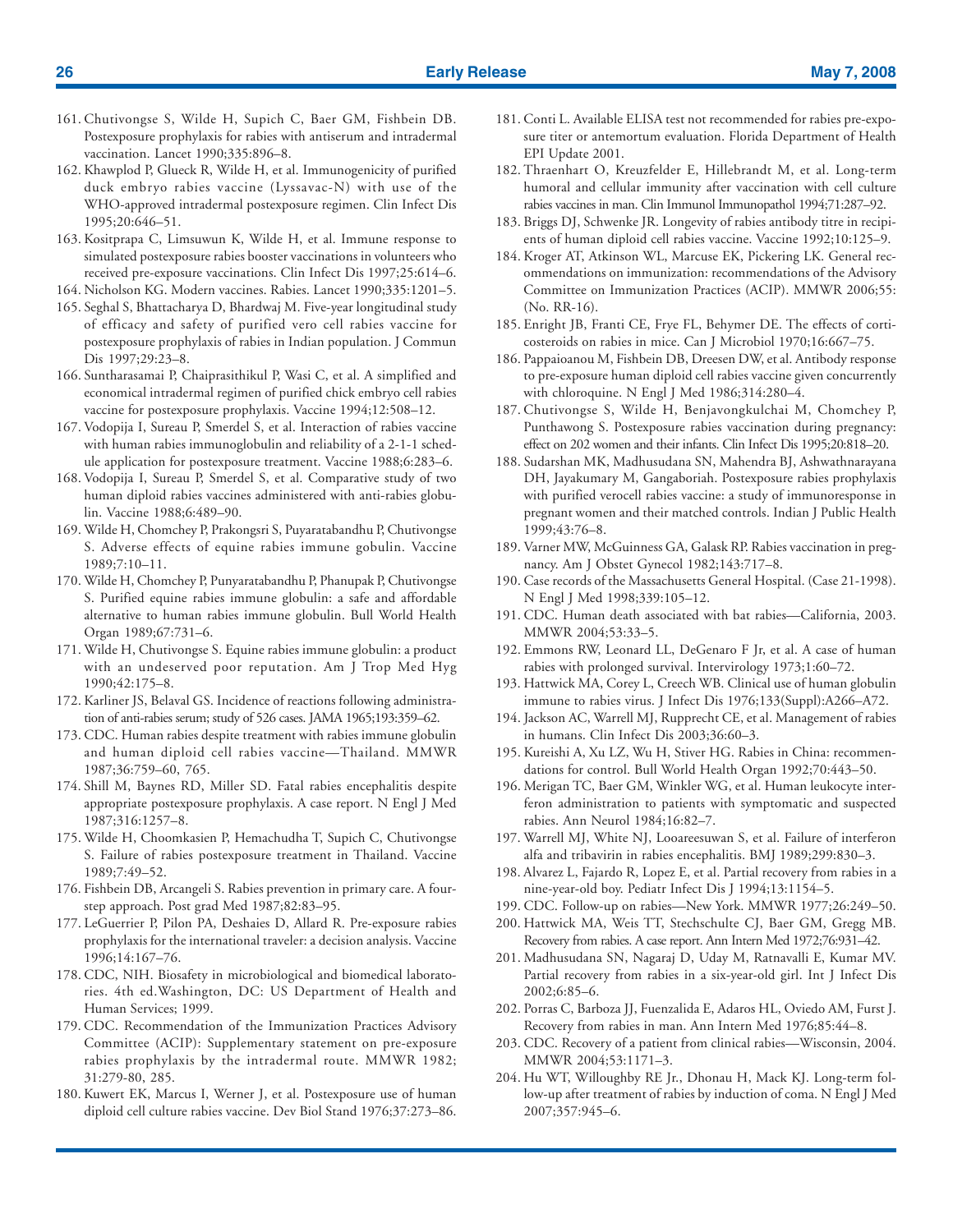# **Appendix**

# **Abbreviations Used in This Report**

<span id="page-28-0"></span>

| ABL          | Australian bat lyssavirus                             |
|--------------|-------------------------------------------------------|
| <b>ACIP</b>  | Advisory Committee on Immunization Practices          |
| ARAV         | Aravan bat virus                                      |
| <b>CPRV</b>  | Chromatographically purified Vero-cell rabies vaccine |
| <b>CSTE</b>  | Council of State and Territorial Epidemiologists      |
| <b>CVS</b>   | Challenge standard virus                              |
| <b>EBL</b>   | European bat lyssavirus                               |
| <b>FDA</b>   | Food and Drug Administration                          |
| <b>GMT</b>   | Geometric mean titer                                  |
| <b>HDCV</b>  | Human diploid cell vaccine                            |
| <b>HRIG</b>  | Human rabies immune globulin                          |
| IgG          | Immune globulin                                       |
| IM           | Intramuscular                                         |
| <b>IRKV</b>  | Irkut bat virus                                       |
| <b>KHUV</b>  | Khujand bat virus                                     |
| <b>NTV</b>   | Nerve tissue rabies vaccine                           |
| <b>PCECV</b> | Purified chick embryo cell vaccine                    |
| <b>PHKC</b>  | Purified hamster kidney cell                          |
| <b>RFFIT</b> | Rapid fluorescent focus inhibition test               |
| <b>RIG</b>   | Rabies immune globulin                                |
| <b>RVA</b>   | Rabies vaccine adsorbed                               |
| <b>VAERS</b> | Vaccine Adverse Events Reporting System               |
| <b>WCBV</b>  | West Caucasian bat virus                              |
| <b>WHO</b>   | World Health Organization                             |
|              |                                                       |